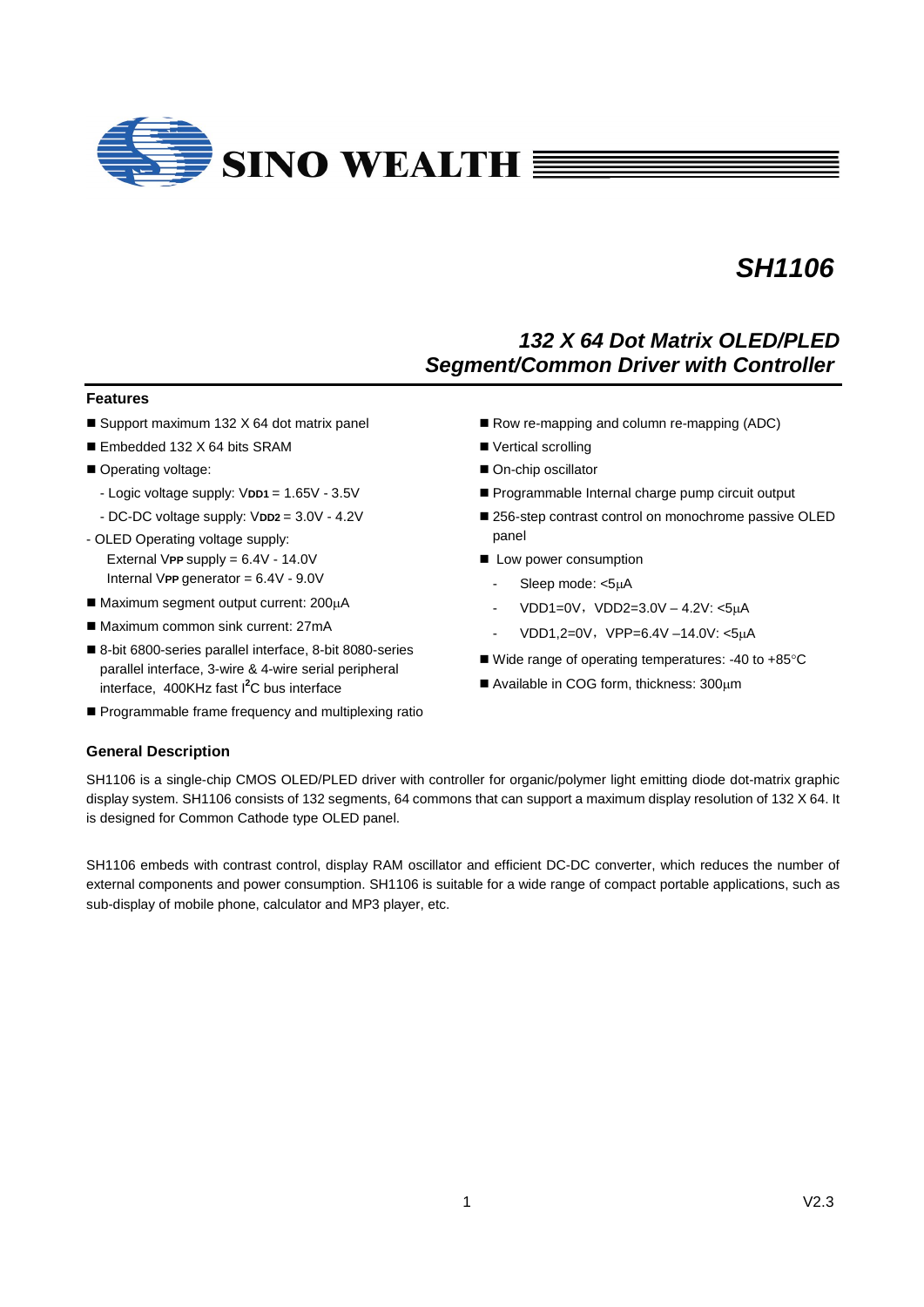

## **Block Diagram**

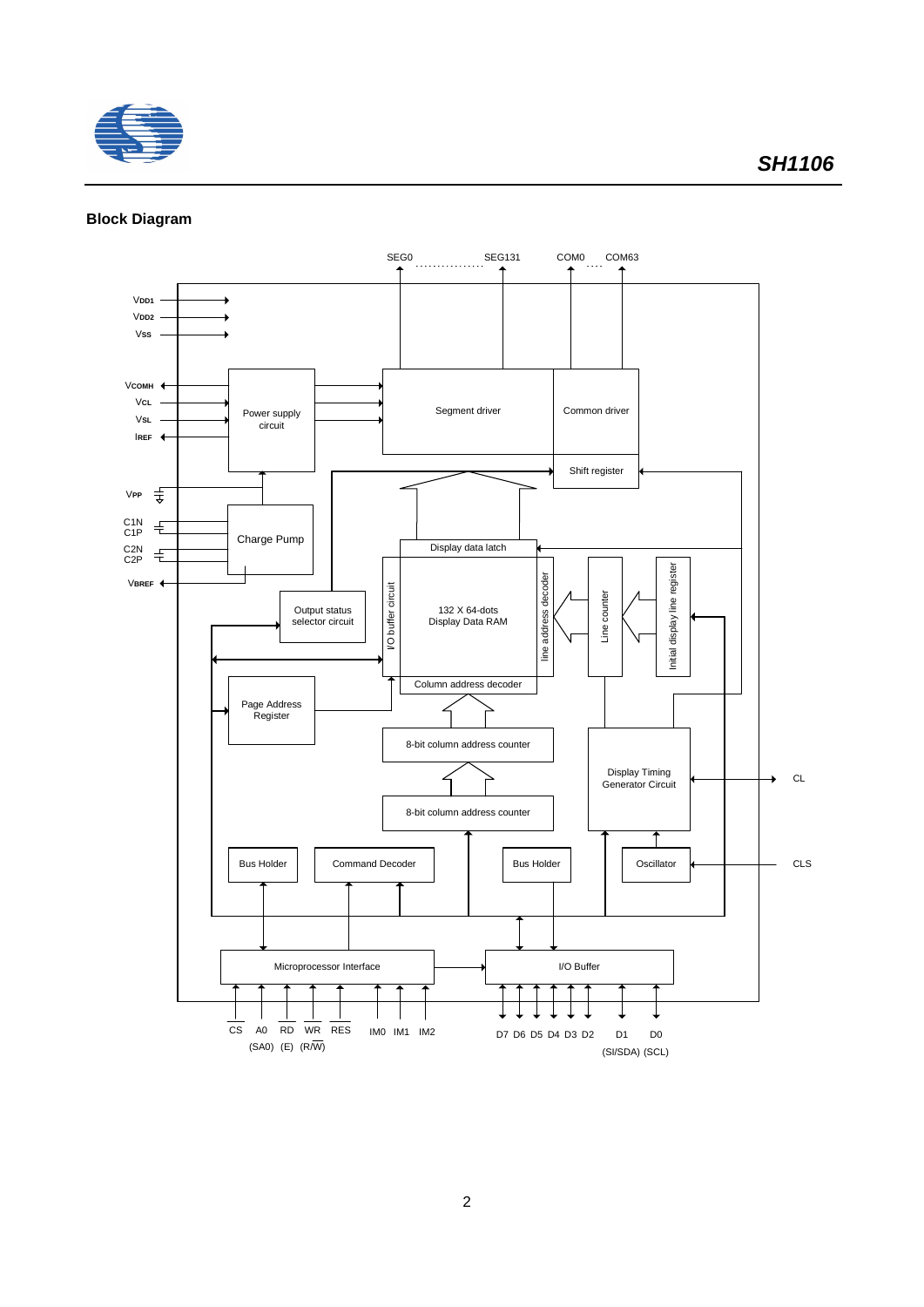

## **Pad Description**

## **Power Supply**

| Symbol           | VO.    | <b>Description</b>                                                    |
|------------------|--------|-----------------------------------------------------------------------|
| V <sub>DD1</sub> | Supply | Power supply input: 1.65 - 3.5V                                       |
| $V$ DD2          | Supply | 3.0 - 4.2V power supply pad for Power supply for charge pump circuit. |
|                  |        | This pin should be disconnected when VPP is supplied externally       |
| <b>Vss</b>       | Supply | Ground.                                                               |
| VsL              |        | This is a segment voltage reference pad.                              |
|                  | Supply | This pad should be connected to Vss externally.                       |
| <b>VCL</b>       |        | This is a common voltage reference pad.                               |
|                  | Supply | This pad should be connected to Vss externally.                       |

## **OLED Driver Supplies**

| Symbol                        | VO.     | <b>Description</b>                                                                           |
|-------------------------------|---------|----------------------------------------------------------------------------------------------|
| <b>IREF</b>                   | $\circ$ | This is a segment current reference pad. A resistor should be connected between this pad and |
|                               |         | Vss. Set the current at 12.5µA.                                                              |
| ∨сомн                         | O       | This is a pad for the voltage output high level for common signals.                          |
|                               |         | A capacitor should be connected between this pad and Vss.                                    |
| <b>VBREF</b>                  | NC.     | This is an internal voltage reference pad for booster circuit.                               |
|                               |         | Keep floating.                                                                               |
| <b>VPP</b>                    | P       | OLED panel power supply. Generated by internal charge pump.                                  |
|                               |         | Connect to capacitor. It could be supplied externally.                                       |
| C <sub>1</sub> N <sub>,</sub> | P       | Connect to charge pump capacitor.                                                            |
| C <sub>1</sub> P              |         | These pins are not used and should be disconnected when Vpp is supplied externally.          |
| C <sub>2</sub> P.             | P       | Connect to charge pump capacitor.                                                            |
| C <sub>2</sub> N              |         | These pins are not used and should be disconnected when Vpp is supplied externally.          |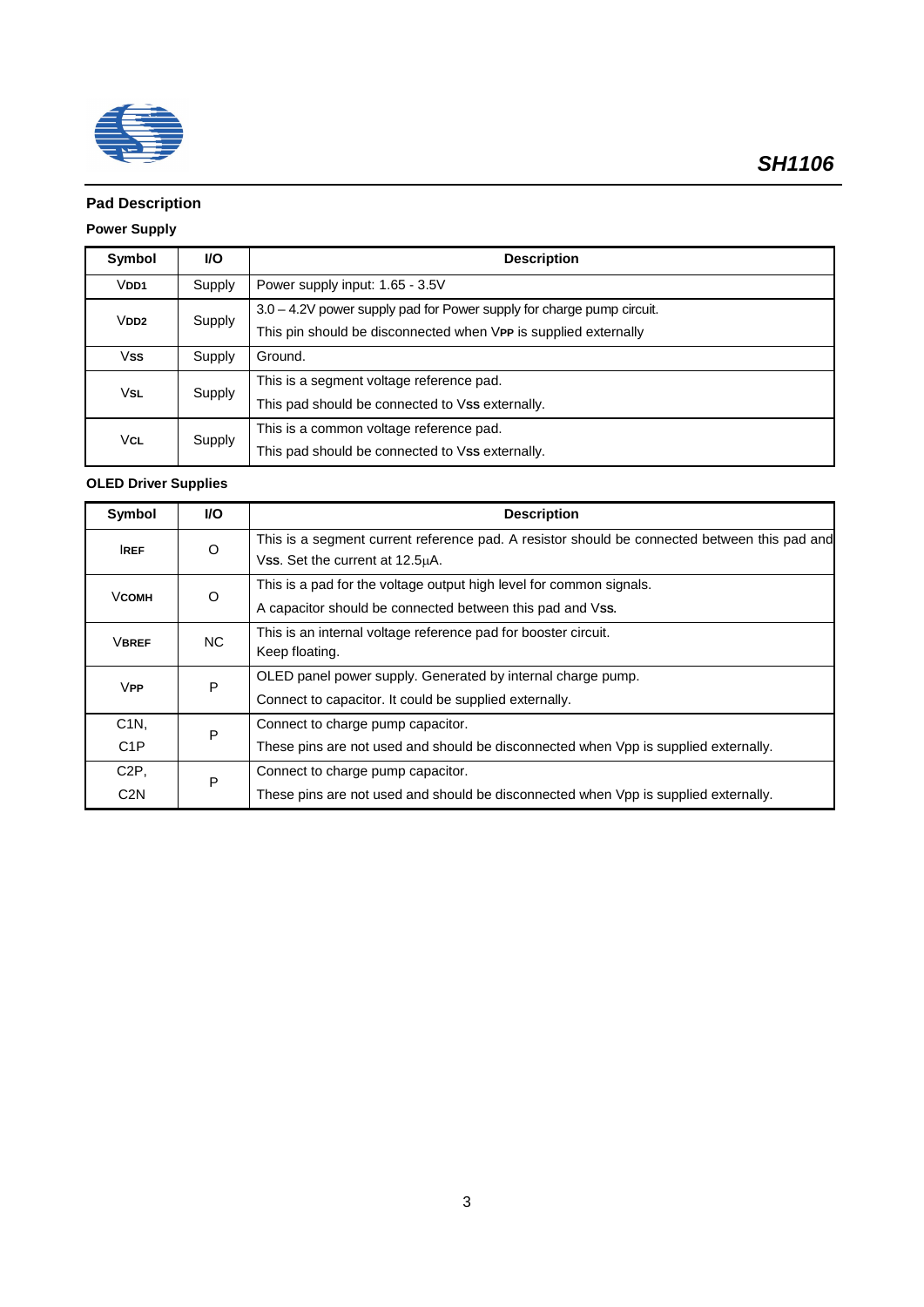

## **System Bus Connection Pads**

| <b>Symbol</b>          | VO.                 |                                                                                            |                                                                                                                                                                                                                                                                                                                                                                                                                                                                                                                                                                                                                                                                                                                                                                                                                                                                                                                                                                                                                                                                                                                                                                                                                                                                                                                                                                                                                                                                                                                                                                                                                                                                                                                          |  | <b>Description</b> |                                                                                                                                                                                                             |  |                                                                                                               |  |  |  |  |
|------------------------|---------------------|--------------------------------------------------------------------------------------------|--------------------------------------------------------------------------------------------------------------------------------------------------------------------------------------------------------------------------------------------------------------------------------------------------------------------------------------------------------------------------------------------------------------------------------------------------------------------------------------------------------------------------------------------------------------------------------------------------------------------------------------------------------------------------------------------------------------------------------------------------------------------------------------------------------------------------------------------------------------------------------------------------------------------------------------------------------------------------------------------------------------------------------------------------------------------------------------------------------------------------------------------------------------------------------------------------------------------------------------------------------------------------------------------------------------------------------------------------------------------------------------------------------------------------------------------------------------------------------------------------------------------------------------------------------------------------------------------------------------------------------------------------------------------------------------------------------------------------|--|--------------------|-------------------------------------------------------------------------------------------------------------------------------------------------------------------------------------------------------------|--|---------------------------------------------------------------------------------------------------------------|--|--|--|--|
|                        |                     |                                                                                            |                                                                                                                                                                                                                                                                                                                                                                                                                                                                                                                                                                                                                                                                                                                                                                                                                                                                                                                                                                                                                                                                                                                                                                                                                                                                                                                                                                                                                                                                                                                                                                                                                                                                                                                          |  |                    |                                                                                                                                                                                                             |  |                                                                                                               |  |  |  |  |
| <b>CL</b>              | 1/O                 |                                                                                            | This pad is the system clock input. When internal clock is enabled, this pad should be<br>Left open. The internal clock is output from this pad. When internal oscillator is disabled, this pad<br>receives display clock signal from external clock source.<br>This is the internal clock enable pad.<br>$CLS = "H":$ Internal oscillator circuit is enabled.<br>CLS = "L": Internal oscillator circuit is disabled (requires external input).<br>When CLS = "L", an external clock source must be connected to the CL pad for normal operation.<br>$I^2C$<br>8080<br>4-wire SPI<br>3-wire SPI<br>6800<br>IM <sub>0</sub><br>0<br>$\Omega$<br>$\Omega$<br>$\Omega$<br>1<br>IM <sub>1</sub><br>$\mathbf{1}$<br>$\mathbf{1}$<br>$\Omega$<br>0<br>$\Omega$<br>IM <sub>2</sub><br>1<br>0<br>1<br>0<br>0<br>This pad is the chip select input. When $CS = "L"$ , then the chip select becomes active,<br>and data/command I/O is enabled.<br>This is a reset signal input pad. When RES is set to "L", the settings are initialized. The reset<br>operation is performed by the RES signal level.<br>This is the Data/Command control pad that determines whether the data bits are data or a<br>$AO = "L":$ the inputs at D0 to D7 are transferred to the command registers.<br>In I <sup>2</sup> C interface, this pad serves as SA0 to distinguish the different address of OLED driver.<br>This is a MPU interface input pad.<br>When connected to an 8080 MPU, this is active LOW. This pad connects to the 8080 MPU WR<br>signal. The signals on the data bus are latched at the rising edge of the WR signal.<br>When $R/\overline{W}$ = "H": Read.<br>When $R/W = "L": Write.$<br>This is a MPU interface input pad. |  |                    |                                                                                                                                                                                                             |  |                                                                                                               |  |  |  |  |
|                        |                     |                                                                                            |                                                                                                                                                                                                                                                                                                                                                                                                                                                                                                                                                                                                                                                                                                                                                                                                                                                                                                                                                                                                                                                                                                                                                                                                                                                                                                                                                                                                                                                                                                                                                                                                                                                                                                                          |  |                    |                                                                                                                                                                                                             |  |                                                                                                               |  |  |  |  |
|                        |                     |                                                                                            |                                                                                                                                                                                                                                                                                                                                                                                                                                                                                                                                                                                                                                                                                                                                                                                                                                                                                                                                                                                                                                                                                                                                                                                                                                                                                                                                                                                                                                                                                                                                                                                                                                                                                                                          |  |                    |                                                                                                                                                                                                             |  |                                                                                                               |  |  |  |  |
| <b>CLS</b>             |                     |                                                                                            |                                                                                                                                                                                                                                                                                                                                                                                                                                                                                                                                                                                                                                                                                                                                                                                                                                                                                                                                                                                                                                                                                                                                                                                                                                                                                                                                                                                                                                                                                                                                                                                                                                                                                                                          |  |                    |                                                                                                                                                                                                             |  |                                                                                                               |  |  |  |  |
|                        |                     |                                                                                            |                                                                                                                                                                                                                                                                                                                                                                                                                                                                                                                                                                                                                                                                                                                                                                                                                                                                                                                                                                                                                                                                                                                                                                                                                                                                                                                                                                                                                                                                                                                                                                                                                                                                                                                          |  |                    |                                                                                                                                                                                                             |  |                                                                                                               |  |  |  |  |
|                        |                     |                                                                                            | These are the MPU interface mode select pads.                                                                                                                                                                                                                                                                                                                                                                                                                                                                                                                                                                                                                                                                                                                                                                                                                                                                                                                                                                                                                                                                                                                                                                                                                                                                                                                                                                                                                                                                                                                                                                                                                                                                            |  |                    |                                                                                                                                                                                                             |  |                                                                                                               |  |  |  |  |
| <b>IMO</b>             |                     |                                                                                            |                                                                                                                                                                                                                                                                                                                                                                                                                                                                                                                                                                                                                                                                                                                                                                                                                                                                                                                                                                                                                                                                                                                                                                                                                                                                                                                                                                                                                                                                                                                                                                                                                                                                                                                          |  |                    |                                                                                                                                                                                                             |  |                                                                                                               |  |  |  |  |
| IM <sub>1</sub>        |                     |                                                                                            |                                                                                                                                                                                                                                                                                                                                                                                                                                                                                                                                                                                                                                                                                                                                                                                                                                                                                                                                                                                                                                                                                                                                                                                                                                                                                                                                                                                                                                                                                                                                                                                                                                                                                                                          |  |                    |                                                                                                                                                                                                             |  |                                                                                                               |  |  |  |  |
| IM <sub>2</sub>        |                     |                                                                                            |                                                                                                                                                                                                                                                                                                                                                                                                                                                                                                                                                                                                                                                                                                                                                                                                                                                                                                                                                                                                                                                                                                                                                                                                                                                                                                                                                                                                                                                                                                                                                                                                                                                                                                                          |  |                    |                                                                                                                                                                                                             |  |                                                                                                               |  |  |  |  |
|                        |                     |                                                                                            |                                                                                                                                                                                                                                                                                                                                                                                                                                                                                                                                                                                                                                                                                                                                                                                                                                                                                                                                                                                                                                                                                                                                                                                                                                                                                                                                                                                                                                                                                                                                                                                                                                                                                                                          |  |                    |                                                                                                                                                                                                             |  |                                                                                                               |  |  |  |  |
|                        |                     |                                                                                            |                                                                                                                                                                                                                                                                                                                                                                                                                                                                                                                                                                                                                                                                                                                                                                                                                                                                                                                                                                                                                                                                                                                                                                                                                                                                                                                                                                                                                                                                                                                                                                                                                                                                                                                          |  |                    |                                                                                                                                                                                                             |  |                                                                                                               |  |  |  |  |
| $\overline{\text{cs}}$ |                     |                                                                                            |                                                                                                                                                                                                                                                                                                                                                                                                                                                                                                                                                                                                                                                                                                                                                                                                                                                                                                                                                                                                                                                                                                                                                                                                                                                                                                                                                                                                                                                                                                                                                                                                                                                                                                                          |  |                    |                                                                                                                                                                                                             |  |                                                                                                               |  |  |  |  |
|                        |                     |                                                                                            |                                                                                                                                                                                                                                                                                                                                                                                                                                                                                                                                                                                                                                                                                                                                                                                                                                                                                                                                                                                                                                                                                                                                                                                                                                                                                                                                                                                                                                                                                                                                                                                                                                                                                                                          |  |                    |                                                                                                                                                                                                             |  |                                                                                                               |  |  |  |  |
| <b>RES</b>             |                     |                                                                                            |                                                                                                                                                                                                                                                                                                                                                                                                                                                                                                                                                                                                                                                                                                                                                                                                                                                                                                                                                                                                                                                                                                                                                                                                                                                                                                                                                                                                                                                                                                                                                                                                                                                                                                                          |  |                    |                                                                                                                                                                                                             |  |                                                                                                               |  |  |  |  |
|                        |                     |                                                                                            |                                                                                                                                                                                                                                                                                                                                                                                                                                                                                                                                                                                                                                                                                                                                                                                                                                                                                                                                                                                                                                                                                                                                                                                                                                                                                                                                                                                                                                                                                                                                                                                                                                                                                                                          |  |                    |                                                                                                                                                                                                             |  |                                                                                                               |  |  |  |  |
|                        |                     |                                                                                            |                                                                                                                                                                                                                                                                                                                                                                                                                                                                                                                                                                                                                                                                                                                                                                                                                                                                                                                                                                                                                                                                                                                                                                                                                                                                                                                                                                                                                                                                                                                                                                                                                                                                                                                          |  |                    |                                                                                                                                                                                                             |  |                                                                                                               |  |  |  |  |
|                        |                     | command.                                                                                   |                                                                                                                                                                                                                                                                                                                                                                                                                                                                                                                                                                                                                                                                                                                                                                                                                                                                                                                                                                                                                                                                                                                                                                                                                                                                                                                                                                                                                                                                                                                                                                                                                                                                                                                          |  |                    |                                                                                                                                                                                                             |  |                                                                                                               |  |  |  |  |
| A <sub>0</sub>         |                     | A0 = "H": the inputs at D0 to D7 are treated as display data.                              |                                                                                                                                                                                                                                                                                                                                                                                                                                                                                                                                                                                                                                                                                                                                                                                                                                                                                                                                                                                                                                                                                                                                                                                                                                                                                                                                                                                                                                                                                                                                                                                                                                                                                                                          |  |                    |                                                                                                                                                                                                             |  |                                                                                                               |  |  |  |  |
|                        |                     |                                                                                            |                                                                                                                                                                                                                                                                                                                                                                                                                                                                                                                                                                                                                                                                                                                                                                                                                                                                                                                                                                                                                                                                                                                                                                                                                                                                                                                                                                                                                                                                                                                                                                                                                                                                                                                          |  |                    |                                                                                                                                                                                                             |  |                                                                                                               |  |  |  |  |
|                        |                     |                                                                                            |                                                                                                                                                                                                                                                                                                                                                                                                                                                                                                                                                                                                                                                                                                                                                                                                                                                                                                                                                                                                                                                                                                                                                                                                                                                                                                                                                                                                                                                                                                                                                                                                                                                                                                                          |  |                    |                                                                                                                                                                                                             |  |                                                                                                               |  |  |  |  |
|                        |                     |                                                                                            |                                                                                                                                                                                                                                                                                                                                                                                                                                                                                                                                                                                                                                                                                                                                                                                                                                                                                                                                                                                                                                                                                                                                                                                                                                                                                                                                                                                                                                                                                                                                                                                                                                                                                                                          |  |                    |                                                                                                                                                                                                             |  |                                                                                                               |  |  |  |  |
| <b>WR</b>              |                     |                                                                                            |                                                                                                                                                                                                                                                                                                                                                                                                                                                                                                                                                                                                                                                                                                                                                                                                                                                                                                                                                                                                                                                                                                                                                                                                                                                                                                                                                                                                                                                                                                                                                                                                                                                                                                                          |  |                    |                                                                                                                                                                                                             |  |                                                                                                               |  |  |  |  |
| $(R/\overline{W})$     |                     | When connected to a 6800 Series MPU: This is the read/write control signal input terminal. |                                                                                                                                                                                                                                                                                                                                                                                                                                                                                                                                                                                                                                                                                                                                                                                                                                                                                                                                                                                                                                                                                                                                                                                                                                                                                                                                                                                                                                                                                                                                                                                                                                                                                                                          |  |                    |                                                                                                                                                                                                             |  |                                                                                                               |  |  |  |  |
|                        |                     |                                                                                            |                                                                                                                                                                                                                                                                                                                                                                                                                                                                                                                                                                                                                                                                                                                                                                                                                                                                                                                                                                                                                                                                                                                                                                                                                                                                                                                                                                                                                                                                                                                                                                                                                                                                                                                          |  |                    |                                                                                                                                                                                                             |  |                                                                                                               |  |  |  |  |
|                        |                     |                                                                                            |                                                                                                                                                                                                                                                                                                                                                                                                                                                                                                                                                                                                                                                                                                                                                                                                                                                                                                                                                                                                                                                                                                                                                                                                                                                                                                                                                                                                                                                                                                                                                                                                                                                                                                                          |  |                    |                                                                                                                                                                                                             |  |                                                                                                               |  |  |  |  |
|                        |                     |                                                                                            |                                                                                                                                                                                                                                                                                                                                                                                                                                                                                                                                                                                                                                                                                                                                                                                                                                                                                                                                                                                                                                                                                                                                                                                                                                                                                                                                                                                                                                                                                                                                                                                                                                                                                                                          |  |                    |                                                                                                                                                                                                             |  |                                                                                                               |  |  |  |  |
| <b>RD</b>              |                     |                                                                                            |                                                                                                                                                                                                                                                                                                                                                                                                                                                                                                                                                                                                                                                                                                                                                                                                                                                                                                                                                                                                                                                                                                                                                                                                                                                                                                                                                                                                                                                                                                                                                                                                                                                                                                                          |  |                    | of the 8080 series MPU, and the data bus is in an output status when this signal is "L".<br>When connected to a 6800 series MPU, this is active HIGH. This is used as an enable clock                       |  | When connected to an 8080 series MPU, it is active LOW. This pad is connected to the $\,$ RD $\,$ signal $\,$ |  |  |  |  |
| (E)                    |                     |                                                                                            | input of the 6800 series MPU.                                                                                                                                                                                                                                                                                                                                                                                                                                                                                                                                                                                                                                                                                                                                                                                                                                                                                                                                                                                                                                                                                                                                                                                                                                                                                                                                                                                                                                                                                                                                                                                                                                                                                            |  |                    |                                                                                                                                                                                                             |  |                                                                                                               |  |  |  |  |
|                        |                     |                                                                                            | When $RD = "H":$ Enable.                                                                                                                                                                                                                                                                                                                                                                                                                                                                                                                                                                                                                                                                                                                                                                                                                                                                                                                                                                                                                                                                                                                                                                                                                                                                                                                                                                                                                                                                                                                                                                                                                                                                                                 |  |                    |                                                                                                                                                                                                             |  |                                                                                                               |  |  |  |  |
|                        |                     |                                                                                            | When $RD = "L": Disable.$                                                                                                                                                                                                                                                                                                                                                                                                                                                                                                                                                                                                                                                                                                                                                                                                                                                                                                                                                                                                                                                                                                                                                                                                                                                                                                                                                                                                                                                                                                                                                                                                                                                                                                |  |                    |                                                                                                                                                                                                             |  |                                                                                                               |  |  |  |  |
|                        |                     |                                                                                            |                                                                                                                                                                                                                                                                                                                                                                                                                                                                                                                                                                                                                                                                                                                                                                                                                                                                                                                                                                                                                                                                                                                                                                                                                                                                                                                                                                                                                                                                                                                                                                                                                                                                                                                          |  |                    |                                                                                                                                                                                                             |  | This is an 8-bit bi-directional data bus that connects to an 8-bit or 16-bit standard MPU data bus.           |  |  |  |  |
| $D0 - D7$              | I/O                 |                                                                                            |                                                                                                                                                                                                                                                                                                                                                                                                                                                                                                                                                                                                                                                                                                                                                                                                                                                                                                                                                                                                                                                                                                                                                                                                                                                                                                                                                                                                                                                                                                                                                                                                                                                                                                                          |  |                    |                                                                                                                                                                                                             |  | When the serial interface is selected, then D0 serves as the serial clock input pad (SCL) and D1              |  |  |  |  |
| (SCL)<br>(SI/SDA)      | $\mathbf{I}$<br>I/O |                                                                                            |                                                                                                                                                                                                                                                                                                                                                                                                                                                                                                                                                                                                                                                                                                                                                                                                                                                                                                                                                                                                                                                                                                                                                                                                                                                                                                                                                                                                                                                                                                                                                                                                                                                                                                                          |  |                    | serves as the serial data input pad (SI). At this time, D2 to D7 are set to high impedance.                                                                                                                 |  |                                                                                                               |  |  |  |  |
|                        |                     |                                                                                            |                                                                                                                                                                                                                                                                                                                                                                                                                                                                                                                                                                                                                                                                                                                                                                                                                                                                                                                                                                                                                                                                                                                                                                                                                                                                                                                                                                                                                                                                                                                                                                                                                                                                                                                          |  |                    | When the I <sup>2</sup> C interface is selected, then D0 serves as the serial clock input pad (SCL) and D1<br>serves as the serial data input pad (SDAI). At this time, D2 to D7 are set to high impedance. |  |                                                                                                               |  |  |  |  |
|                        |                     |                                                                                            |                                                                                                                                                                                                                                                                                                                                                                                                                                                                                                                                                                                                                                                                                                                                                                                                                                                                                                                                                                                                                                                                                                                                                                                                                                                                                                                                                                                                                                                                                                                                                                                                                                                                                                                          |  |                    |                                                                                                                                                                                                             |  |                                                                                                               |  |  |  |  |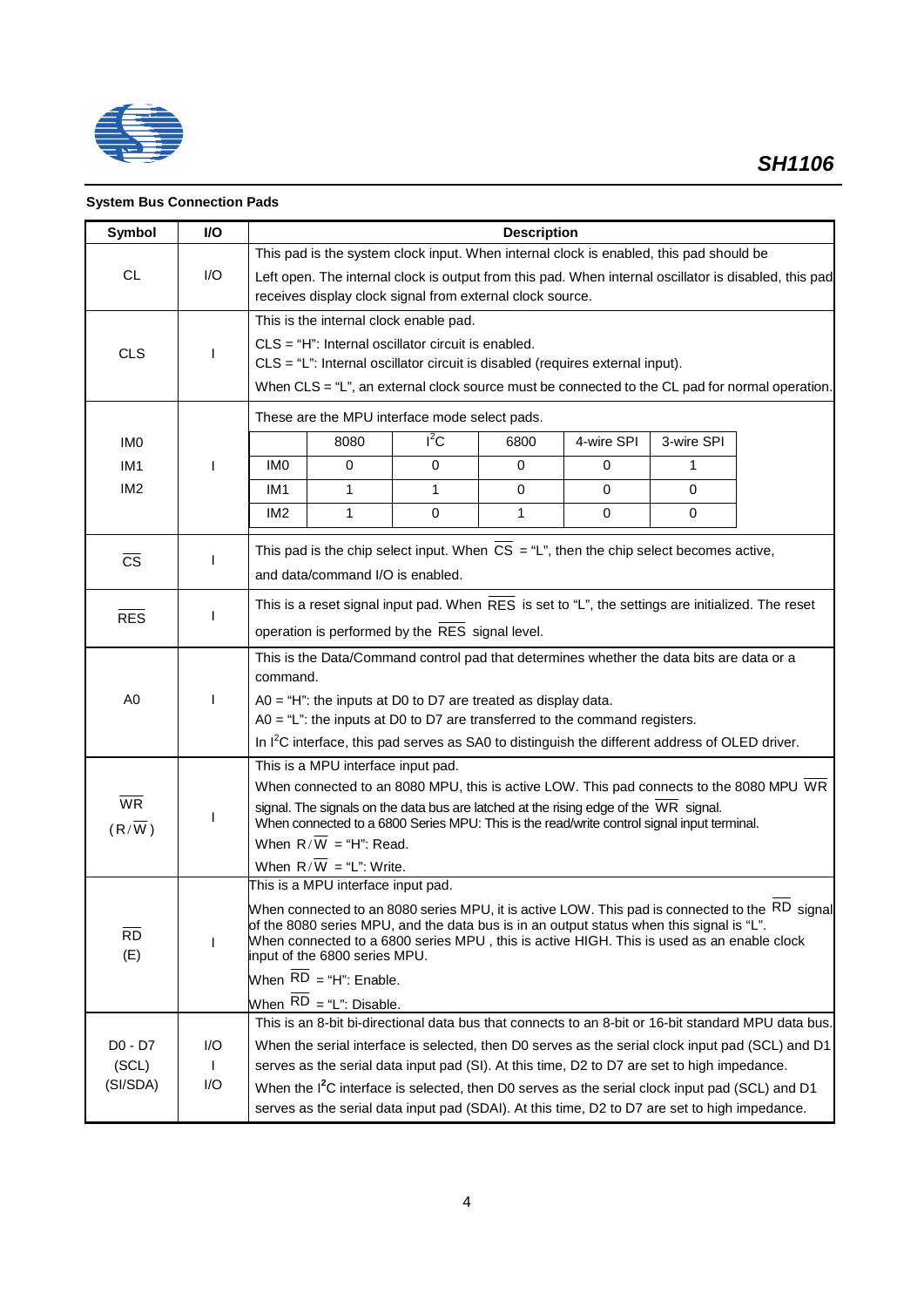

## **OLED Drive Pads**

| Symbol                         | <b>VO</b> | <b>Description</b>                                         |
|--------------------------------|-----------|------------------------------------------------------------|
| COM0.2.<br>$-60,62$            | O         | These pads are even Common signal output for OLED display. |
| COM <sub>1,3</sub><br>$-61,63$ | O         | These pads are odd Common signal output for OLED display.  |
| SEG0 - 131                     | O         | These pads are Segment signal output for OLED display.     |

### **Test Pads**

| Symbol  | <b>VO</b> | <b>Description</b>                                   |
|---------|-----------|------------------------------------------------------|
| TEST1-3 |           | Test pad, internal pull low, no connection for user. |
| Dummy   |           | These pads are not used. Keep floating.              |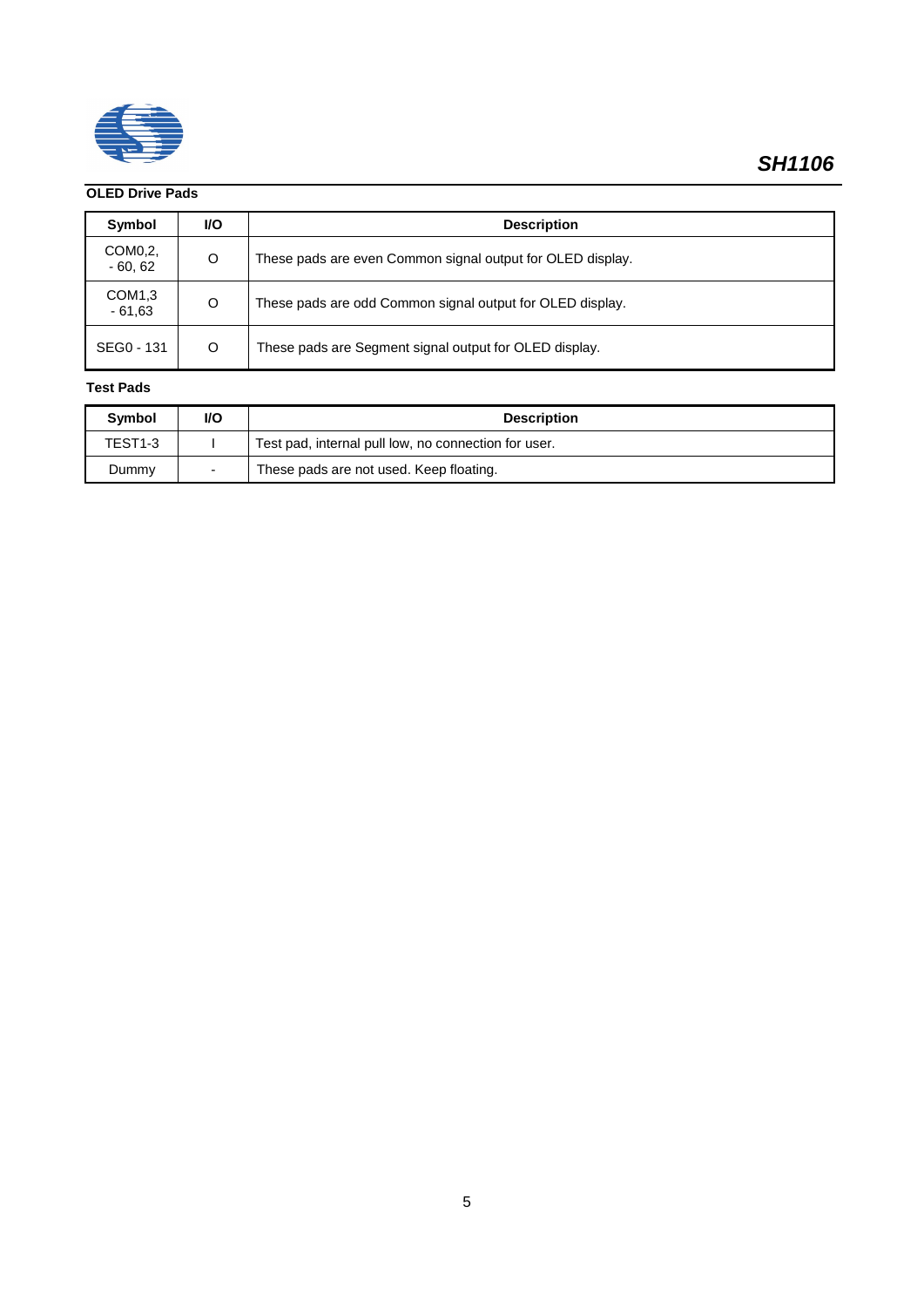



## **Chip Outline Dimensions**

| <b>Item</b>                   | Pad No.    |      | Size $(\mu m)$ |  |
|-------------------------------|------------|------|----------------|--|
|                               |            | X    | Y              |  |
| Chip boundary                 |            | 5076 | 814            |  |
| Chip height                   | All pads   | 300  |                |  |
|                               | 1/O        | 40   | 80             |  |
|                               | <b>SEG</b> | 15   | 110            |  |
| <b>Bump size</b><br>Pad pitch | <b>COM</b> | 15   | 110            |  |
|                               |            | 110  | 15             |  |
|                               | <b>COM</b> |      | 30             |  |
|                               | <b>SEG</b> |      | 30.75          |  |
|                               | 1/O        | 55   |                |  |
| Bump height                   | All pads   |      | $9+2$          |  |

## **Alignment Mark Location**

| <b>NO</b> | x       |        |
|-----------|---------|--------|
| ALK L     | $-2470$ | $-348$ |
| ALK R     | 2470    | $-348$ |



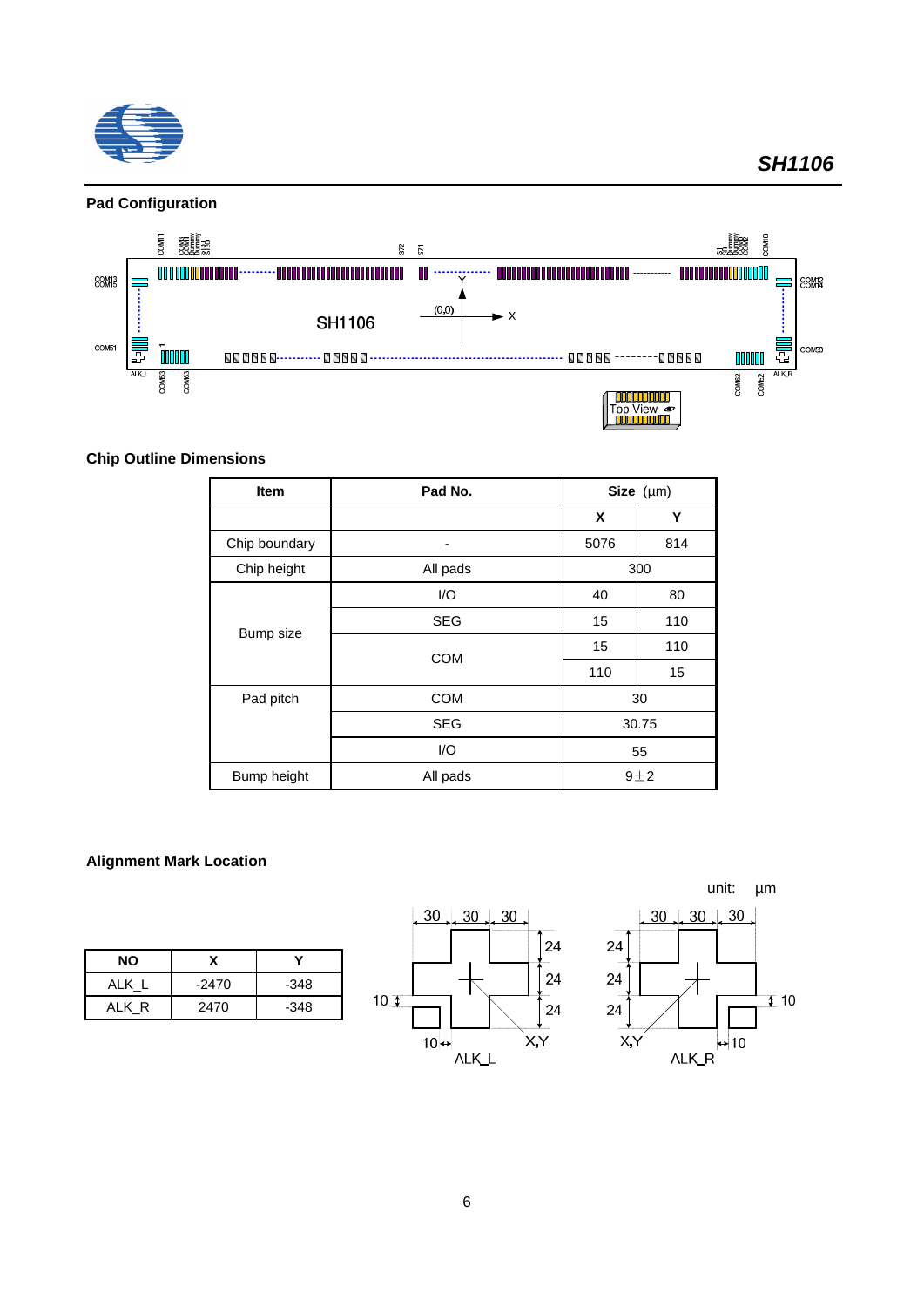

|                         | Pad Location (Total: 266 pads)         |                          |                        |            |                            |                    |                  |            |                     |                        |            |            |                                | unit:                    | μm            |
|-------------------------|----------------------------------------|--------------------------|------------------------|------------|----------------------------|--------------------|------------------|------------|---------------------|------------------------|------------|------------|--------------------------------|--------------------------|---------------|
| Pad No.                 | Designation                            | x                        | Y                      |            | Pad No. Designation        | x                  | Y                |            | Pad No. Designation | x                      | Y          |            | Pad No. Designation            | x                        | Y             |
| 1                       | COM <sub>53</sub>                      | $-2287.62$               | $-329$                 | 69         | <b>VCOMH</b>               | 1721.81            | $-299.95$        | 137        | SEG30               | 1122.38                | 329        | 205        | SEG98                          | $-1030.12$               | 329           |
| $\mathbf 2$             | COM55                                  | -2257.62                 | $-329$                 | 70         | <b>VCOMH</b>               | 1776.81            | $-299.95$        | 138        | SEG31               | 1091.63                | 329        | 206        | SEG99                          | $-1060.87$               | 329           |
| 3                       | COM <sub>57</sub>                      | -2227.62                 | $-329$                 | 71         | VPP                        | 1831.81            | $-299.95$        | 139        | SEG32               | 1060.88                | 329        | 207        | <b>SEG100</b>                  | -1091.62                 | 329           |
| $\overline{\mathbf{4}}$ | COM59                                  | $-2197.62$               | $-329$                 | 72         | VPP                        | 1886.81            | $-299.95$        | 140        | SEG33               | 1030.13                | 329        | 208        | <b>SEG101</b>                  | $-1122.37$               | 329           |
| 5<br>6                  | COM61<br>COM63                         | $-2167.62$<br>$-2137.62$ | $-329$<br>$-329$       | 73<br>74   | COM62<br>COM60             | 2137.62<br>2167.62 | $-329$<br>$-329$ | 141<br>142 | SEG34<br>SEG35      | 999.38<br>968.63       | 329<br>329 | 209<br>210 | <b>SEG102</b><br><b>SEG103</b> | $-1153.12$<br>$-1183.87$ | 329<br>329    |
| $\overline{\mathbf{7}}$ | C21N                                   | $-1688.19$               | -299.95                | 75         | COM58                      | 2197.62            | $-329$           | 143        | SEG36               | 937.88                 | 329        | 211        | <b>SEG104</b>                  | $-1214.62$               | 329           |
| 8                       | C21N                                   | $-1633.19$               | $-299.95$              | 76         | COM56                      | 2227.62            | $-329$           | 144        | SEG37               | 907.13                 | 329        | 212        | <b>SEG105</b>                  | -1245.37                 | 329           |
| 9                       | C21N                                   | $-1578.19$               | $-299.95$              | 77         | COM54                      | 2257.62            | $-329$           | 145        | SEG38               | 876.38                 | 329        | 213        | <b>SEG106</b>                  | $-1276.12$               | 329           |
| $10$                    | C21N                                   | $-1523.19$               | $-299.95$              | 78         | COM <sub>52</sub>          | 2287.62            | $-329$           | 146        | SEG39               | 845.63                 | 329        | 214        | <b>SEG107</b>                  | $-1306.87$               | 329           |
| 11                      | C <sub>21</sub> P                      | $-1468.19$               | $-299.95$<br>$-299.95$ | 79         | COM50<br>COM48             | 2460<br>2460       | $-285$           | 147        | SEG40               | 814.88                 | 329        | 215        | <b>SEG108</b>                  | -1337.62                 | 329<br>329    |
| 12<br>13                | C <sub>21</sub> P<br>C <sub>21</sub> P | $-1413.19$<br>$-1358.19$ | $-299.95$              | 80<br>81   | COM46                      | 2460               | $-255$<br>-225   | 148<br>149 | SEG41<br>SEG42      | 784.13<br>753.38       | 329<br>329 | 216<br>217 | <b>SEG109</b><br><b>SEG110</b> | -1368.37<br>1399.12      | 329           |
| 14                      | C <sub>21</sub> P                      | $-1303.19$               | $-299.95$              | 82         | COM44                      | 2460               | $-195$           | 150        | SEG43               | 722.63                 | 329        | 218        | <b>SEG111</b>                  | 1429.87                  | 329           |
| 15                      | C <sub>2</sub> 2P                      | $-1248.19$               | $-299.95$              | 83         | COM42                      | 2460               | $-165$           | 151        | SEG44               | 691.88                 | 329        | 219        | <b>SEG112</b>                  | 1460.62                  | 329           |
| 16                      | C <sub>2</sub> 2P                      | $-1193.19$               | $-299.95$              | 84         | COM40                      | 2460               | $-135$           | 152        | SEG45               | 661.13                 | 329        | 220        | <b>SEG113</b>                  | $-1491.37$               | 329           |
| 17                      | C <sub>2</sub> 2P                      | $-1138.19$               | -299.95                | 85         | COM38                      | 2460               | $-105$           | 153        | SEG46               | 630.38                 | 329        | 221        | <b>SEG114</b>                  | $-1522.12$               | 329           |
| 18                      | C <sub>2</sub> 2P                      | $-1083.19$               | $-299.95$              | 86         | COM36                      | 2460               | $-75$            | 154        | SEG47               | 599.63                 | 329        | 222        | <b>SEG115</b>                  | $-1552.87$               | 329           |
| 19<br>20                | C <sub>2</sub> 2N<br>C <sub>2</sub> 2N | $-1028.19$<br>$-973.19$  | $-299.95$<br>-299.95   | 87<br>88   | COM34<br>COM32             | 2460<br>2460       | $-45$<br>$-15$   | 155<br>156 | SEG48<br>SEG49      | 568.88<br>538.13       | 329<br>329 | 223<br>224 | <b>SEG116</b><br><b>SEG117</b> | -1583.62<br>-1614.37     | 329<br>329    |
| 21                      | C <sub>2</sub> 2N                      | $-918.19$                | $-299.95$              | 89         | COM30                      | 2460               | 15               | 157        | SEG50               | 507.38                 | 329        | 225        | <b>SEG118</b>                  | $-1645.12$               | 329           |
| 22                      | C <sub>2</sub> 2N                      | $-863.19$                | $-299.95$              | 90         | COM28                      | 2460               | 45               | 158        | SEG51               | 476.63                 | 329        | 226        | <b>SEG119</b>                  | -1675.87                 | 329           |
| 23                      | VDD <sub>2</sub>                       | $-808.19$                | $-299.95$              | 91         | COM26                      | 2460               | 75               | 159        | SEG52               | 445.88                 | 329        | 227        | <b>SEG120</b>                  | -1706.62                 | 329           |
| 24                      | VDD <sub>2</sub>                       | $-753.19$                | $-299.95$              | 92         | COM24                      | 2460               | 105              | 160        | SEG53               | 415.13                 | 329        | 228        | <b>SEG121</b>                  | -1737.37                 | 329           |
| 25                      | VDD <sub>2</sub>                       | $-698.19$                | $-299.95$              | 93         | COM22                      | 2460               | 135              | 161        | SEG54               | 384.38                 | 329        | 229        | <b>SEG122</b>                  | $-1768.12$               | 329           |
| 26<br>27                | VDD <sub>2</sub><br>VBREF              | $-643.19$<br>$-588.19$   | $-299.95$<br>$-299.95$ | 94<br>95   | COM20<br>COM <sub>18</sub> | 2460<br>2460       | 165<br>195       | 162<br>163 | SEG55<br>SEG56      | 353.63<br>322.88       | 329<br>329 | 230<br>231 | <b>SEG123</b><br><b>SEG124</b> | 1798.87<br>1829.62       | 329<br>329    |
| 28                      | VPP                                    | $-533.19$                | $-299.95$              | 96         | COM16                      | 2460               | 225              | 164        | SEG57               | 292.13                 | 329        | 232        | <b>SEG125</b>                  | $-1860.37$               | 329           |
| 29                      | VPP                                    | $-478.19$                | $-299.95$              | 97         | COM14                      | 2460               | 255              | 165        | SEG58               | 261.38                 | 329        | 233        | <b>SEG126</b>                  | -1891.12                 | 329           |
| 30                      | <b>VCOMH</b>                           | $-423.19$                | $-299.95$              | 98         | COM12                      | 2460               | 285              | 166        | SEG59               | 230.63                 | 329        | 234        | <b>SEG127</b>                  | -1921.87                 | 329           |
| 31                      | <b>VCOMH</b>                           | $-368.19$                | $-299.95$              | 99         | COM10                      | 2287.62            | 329              | 167        | SEG60               | 199.88                 | 329        | 235        | <b>SEG128</b>                  | -1952.62                 | 329           |
| 32                      | VSS(REF)                               | $-313.19$                | $-299.95$              | 100        | COM8                       | 2257.62            | 329              | 168        | SEG61               | 169.13                 | 329        | 236        | <b>SEG129</b>                  | -1983.37                 | 329           |
| 33<br>34                | <b>VSS</b><br><b>VSS</b>               | $-258.19$<br>$-203.19$   | $-299.95$<br>$-299.95$ | 101<br>102 | COM <sub>6</sub><br>COM4   | 2227.62<br>2197.62 | 329<br>329       | 169<br>170 | SEG62<br>SEG63      | 138.38<br>107.63       | 329<br>329 | 237<br>238 | <b>SEG130</b><br><b>SEG131</b> | -2014.12<br>$-2044.87$   | 329<br>329    |
| 35                      | <b>VSS</b>                             | $-148.19$                | $-299.95$              | 103        | COM <sub>2</sub>           | 2167.62            | 329              | 171        | SEG64               | 76.88                  | 329        | 239        | <b>DUMMY</b>                   | -2075.62                 | 329           |
| 36                      | <b>VCL</b>                             | $-93.19$                 | $-299.95$              | 104        | COM <sub>0</sub>           | 2137.62            | 329              | 172        | SEG65               | 46.13                  | 329        | 240        | <b>DUMMY</b>                   | -2105.62                 | 329           |
| 37                      | VCL                                    | $-38.19$                 | $-299.95$              | 105        | <b>DUMMY</b>               | 2105.63            | 329              | 173        | SEG66               | 15.38                  | 329        | 241        | COM1                           | -2137.62                 | 329           |
| 38                      | <b>VSL</b>                             | 16.81                    | $-299.95$              | 106        | <b>DUMMY</b>               | 2075.63            | 329              | 174        | SEG67               | $-15.37$               | 329        | 242        | COM3                           | -2167.62                 | 329           |
| 39                      | <b>VSL</b>                             | 71.81                    | $-299.95$              | 107        | SEG <sub>0</sub>           | 2044.88            | 329              | 175        | SEG68               | $-46.12$               | 329        | 243        | COM <sub>5</sub>               | 2197.62                  | 329           |
| 40<br>41                | TEST <sub>1</sub><br>TEST <sub>2</sub> | 126.81<br>181.81         | $-299.95$<br>$-299.95$ | 108<br>109 | SEG1<br>SEG <sub>2</sub>   | 2014.13<br>1983.38 | 329<br>329       | 176<br>177 | SEG69<br>SEG70      | $-76.87$<br>$-107.62$  | 329<br>329 | 244<br>245 | COM7<br>COM9                   | $-2227.62$<br>-2257.62   | 329<br>329    |
| 42                      | TEST3                                  | 236.81                   | $-299.95$              | 110        | SEG3                       | 1952.63            | 329              | 178        | SEG71               | $-138.37$              | 329        | 246        | COM11                          | 2287.62                  | 329           |
| 43                      | CL                                     | 291.81                   | $-299.95$              | 111        | SEG4                       | 1921.88            | 329              | 179        | SEG72               | $-230.62$              | 329        | 247        | COM <sub>13</sub>              | $-2460$                  | 285           |
| 44                      | <b>CLS</b>                             | 346.81                   | -299.95                | 112        | SEG5                       | 1891.13            | 329              | 180        | SEG73               | $-261.37$              | 329        | 248        | COM <sub>15</sub>              | $-2460$                  | 255           |
| 45                      | VDD1                                   | 401.81                   | $-299.95$              | 113        | SEG6                       | 1860.38            | 329              | 181        | SEG74               | $-292.12$              | 329        | 249        | COM17                          | $-2460$                  | 225           |
| 46                      | VDD1                                   | 456.81                   | -299.95                | 114        | SEG7                       | 1829.63            | 329              | 182        | SEG75               | $-322.87$              | 329        | 250        | COM19                          | $-2460$                  | 195           |
| 47<br>48                | IM1<br><b>VSS</b>                      | 511.81<br>566.81         | $-299.95$<br>$-299.95$ | 115<br>116 | SEG8<br>SEG9               | 1798.88<br>1768.13 | 329<br>329       | 183<br>184 | SEG76<br>SEG77      | $-353.62$<br>$-384.37$ | 329<br>329 | 251<br>252 | COM21<br>COM23                 | $-2460$<br>$-2460$       | 165<br>135    |
| 49                      | IM <sub>2</sub>                        | 621.81                   | -299.95                | 117        | SEG10                      | 1737.38            | 329              | 185        | SEG78               | $-415.12$              | 329        | 253        | COM25                          | $-2460$                  | 105           |
| 50                      | VDD1                                   | 676.81                   | -299.95                | 118        | SEG11                      | 1706.63            | 329              | 186        | SEG/9               | -445.87                | 329        | 254        | COM <sub>2</sub>               | -2460                    | $\frac{1}{2}$ |
| 51                      | <b>IMO</b>                             | 731.81                   | $-299.95$              | 119        | SEG <sub>12</sub>          | 1675.88            | 329              | 187        | SEG80               | $-476.62$              | 329        | 255        | COM29                          | $-2460$                  | 45            |
| 52                      | <b>VSS</b>                             | 786.81                   | $-299.95$              | 120        | SEG13                      | 1645.13            | 329              | 188        | SEG81               | $-507.37$              | 329        | 256        | COM31                          | $-2460$                  | 15            |
| 53                      | <b>CSB</b>                             | 841.81                   | $-299.95$              | 121        | SEG14                      | 1614.38            | 329              | 189        | SEG82               | $-538.12$              | 329        | 257        | COM33                          | $-2460$                  | $-15$         |
| 54<br>55                | <b>RESB</b><br>A <sub>0</sub>          | 896.81<br>951.81         | $-299.95$<br>$-299.95$ | 122<br>123 | SEG15<br>SEG16             | 1583.63<br>1552.88 | 329<br>329       | 190<br>191 | SEG83<br>SEG84      | $-568.87$<br>$-599.62$ | 329<br>329 | 258<br>259 | COM35<br>COM37                 | $-2460$<br>$-2460$       | $-45$<br>-75  |
| 56                      | <b>VSS</b>                             | 1006.81                  | $-299.95$              | 124        | SEG17                      | 1522.13            | 329              | 192        | SEG85               | $-630.37$              | 329        | 260        | COM39                          | $-2460$                  | $-105$        |
| 57                      | <b>WRB</b>                             | 1061.81                  | $-299.95$              | 125        | SEG18                      | 1491.38            | 329              | 193        | SEG86               | $-661.12$              | 329        | 261        | COM41                          | $-2460$                  | $-135$        |
| 58                      | <b>RDB</b>                             | 1116.81                  | $-299.95$              | 126        | SEG19                      | 1460.63            | 329              | 194        | SEG87               | $-691.87$              | 329        | 262        | COM43                          | $-2460$                  | $-165$        |
| 59                      | D <sub>0</sub>                         | 1171.81                  | $-299.95$              | 127        | SEG20                      | 1429.88            | 329              | 195        | SEG88               | $-722.62$              | 329        | 263        | COM45                          | $-2460$                  | $-195$        |
| 60                      | D <sub>1</sub>                         | 1226.81                  | $-299.95$              | 128        | SEG21                      | 1399.13            | 329              | 196        | SEG89               | $-753.37$              | 329        | 264        | COM47                          | $-2460$                  | $-225$        |
| 61                      | D <sub>2</sub>                         | 1281.81                  | $-299.95$              | 129        | SEG22                      | 1368.38            | 329              | 197        | SEG90               | $-784.12$              | 329        | 265        | COM49                          | $-2460$                  | $-255$        |
| 62<br>63                | D <sub>3</sub><br>D <sub>4</sub>       | 1336.81<br>1391.81       | $-299.95$<br>$-299.95$ | 130<br>131 | SEG23<br>SEG24             | 1337.63<br>1306.88 | 329<br>329       | 198<br>199 | SEG91<br>SEG92      | $-814.87$<br>$-845.62$ | 329<br>329 | 266        | COM51                          | $-2460$                  | $-285$        |
| 64                      | D <sub>5</sub>                         | 1446.81                  | $-299.95$              | 132        | SEG25                      | 1276.13            | 329              | 200        | SEG93               | $-876.37$              | 329        |            |                                |                          |               |
| 65                      | D <sub>6</sub>                         | 1501.81                  | $-299.95$              | 133        | SEG26                      | 1245.38            | 329              | 201        | SEG94               | $-907.12$              | 329        |            |                                |                          |               |
| 66                      | D7                                     | 1556.81                  | $-299.95$              | 134        | SEG27                      | 1214.63            | 329              | 202        | SEG95               | $-937.87$              | 329        |            |                                |                          |               |
| 67                      | <b>VSS</b>                             | 1611.81                  | $-299.95$              | 135        | SEG28                      | 1183.88            | 329              | 203        | SEG96               | $-968.62$              | 329        |            |                                |                          |               |
| 68                      | <b>IREF</b>                            | 1666.81                  | $-299.95$              | 136        | SEG29                      | 1153.13            | 329              | 204        | SEG97               | $-999.37$              | 329        |            |                                |                          |               |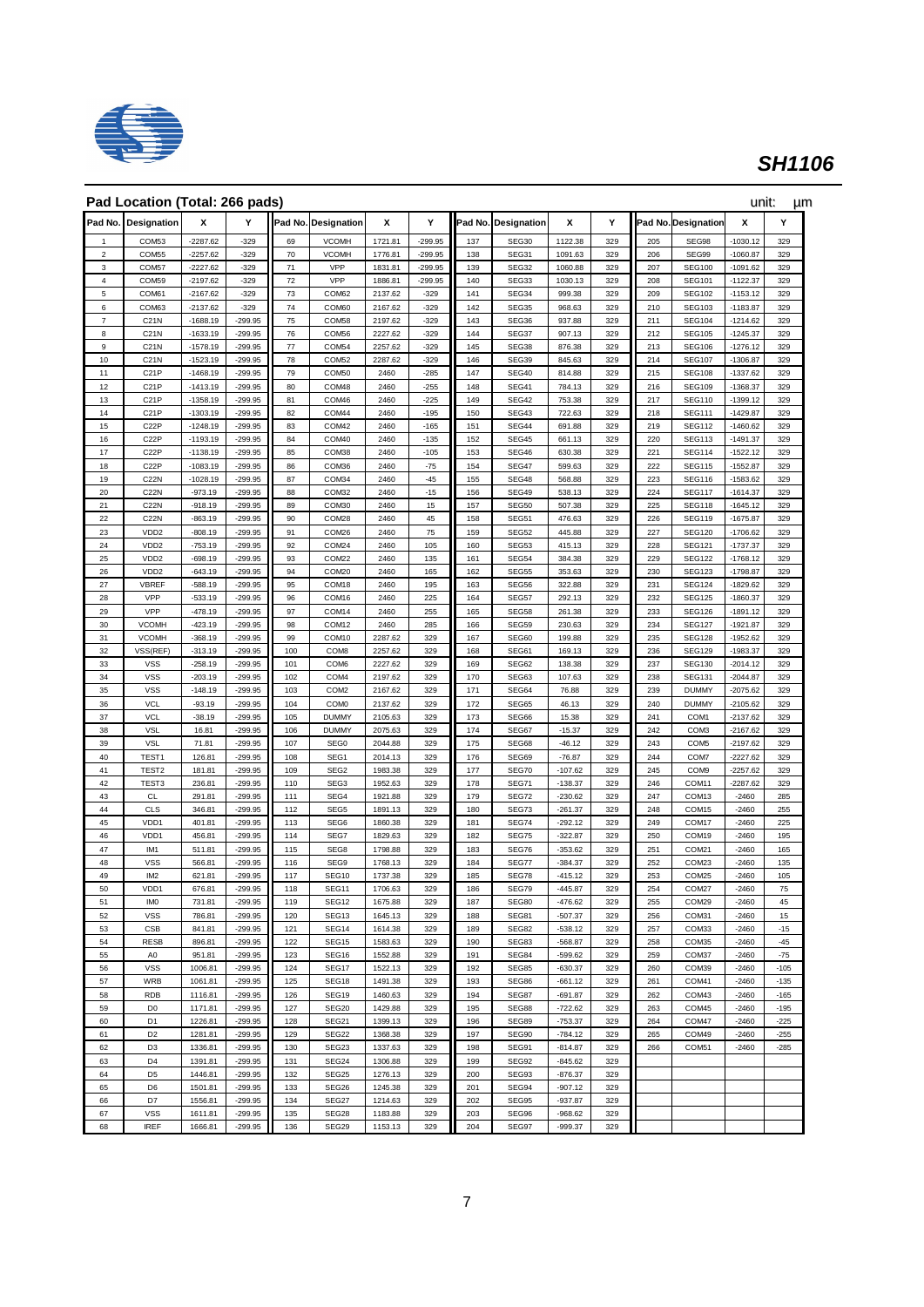

## **Functional Description**

### **Microprocessor Interface Selection**

The 8080-Parallel Interface, 6800-Parallel Interface, Serial Interface (SPI) or  $I^2C$  Interface can be selected by different selections of IM0~2 as shown in Table 1.

|            | Table, 1 |                       |                    |    |                |                |                |                |                |                |                |           |                     |                        |                 |            |
|------------|----------|-----------------------|--------------------|----|----------------|----------------|----------------|----------------|----------------|----------------|----------------|-----------|---------------------|------------------------|-----------------|------------|
|            |          | Config<br>Data signal |                    |    |                |                |                |                |                |                |                |           |                     | <b>Control signal</b>  |                 |            |
| Interface  |          |                       | <b>IMO IM1 IM2</b> | D7 | D <sub>6</sub> | D <sub>5</sub> | D4             | D <sub>3</sub> | D <sub>2</sub> | D <sub>1</sub> | D <sub>0</sub> | E/RD      | <b>WR</b>           | CS                     | A <sub>0</sub>  | RES        |
| 6800       | $\Omega$ | $\Omega$              |                    | D7 | D6             | D <sub>5</sub> | D <sub>4</sub> | D <sub>3</sub> | D <sub>2</sub> | D <sub>1</sub> | D <sub>0</sub> | Е         | R/W                 | <b>CS</b>              | A0              | RES        |
| 8080       | $\Omega$ |                       |                    | D7 | D6             | D <sub>5</sub> | D <sub>4</sub> | D <sub>3</sub> | D <sub>2</sub> | D <sub>1</sub> | D <sub>0</sub> | <b>RD</b> | <b>WR</b>           | <b>CS</b>              | A <sub>0</sub>  | <b>RES</b> |
| 4-Wire SPI | $\Omega$ | $\Omega$              | $\Omega$           |    |                |                | Hz (Note1)     |                |                | SI             | SCL            |           | Pull High or<br>Low | $\overline{\text{cs}}$ | A0              | <b>RES</b> |
| 3-Wire SPI |          | $\Omega$              | $\Omega$           |    | Hz (Note1)     |                |                |                |                | SI             | SCL            |           | Pull High or<br>Low | $\overline{\text{cs}}$ | Pull<br>Low     | <b>RES</b> |
| $I^2C$     | 0        |                       | $\Omega$           |    |                |                | Hz (Note1)     |                |                | <b>SDA</b>     | SCL            |           | Pull High or<br>Low | Pull<br>Low            | SA <sub>0</sub> | RES        |

Note1: When Serial Interface (SPI) or I<sup>2</sup>C Interface is selected, D7~D2 is Hz. D7~ D2 is recommended to connect the VDD1 or Vss. It is also allowed to leave D7~ D2 unconnected.

#### **6800-series Parallel Interface**

The parallel interface consists of 8 bi-directional data pads (D7-D0),  $\overline{WR}$  (R/ $\overline{W}$ ),  $\overline{RD}$  (E), A0 and  $\overline{CS}$ . When  $\overline{WR}$  (R/ $\overline{W}$ ) = "H", read operation from the display RAM or the status register occurs. When  $\overline{WR}$  (R/ $\overline{W}$ ) = "L", Write operation to display data RAM or internal command registers occurs, depending on the status of A0 input. The  $\overline{RD}$  (E) input serves as data latch signal (clock) when it is "H", provided that  $\overline{CS}$  = "L" as shown in Table. 2.

| <b>IMO</b> | IM <sub>1</sub> | IM2 | $\mathsf{v}$ pe            | r.<br>vc       | A0 | <b>Dr</b><br>πL | <b>WR</b>                            | D0 to D7                         |
|------------|-----------------|-----|----------------------------|----------------|----|-----------------|--------------------------------------|----------------------------------|
|            |                 |     | 6800<br>microprocessor bus | __<br>∩∩<br>vo | AU | -               | $\overline{\phantom{a}}$<br>′ W<br>D | D <sub>0</sub> to D <sub>7</sub> |

In order to match the operating frequency of display RAM with that of the microprocessor, some pipeline processing are internally performed, which require the insertion of a dummy read before the first actual display data read. This is shown in Figure. 1 below.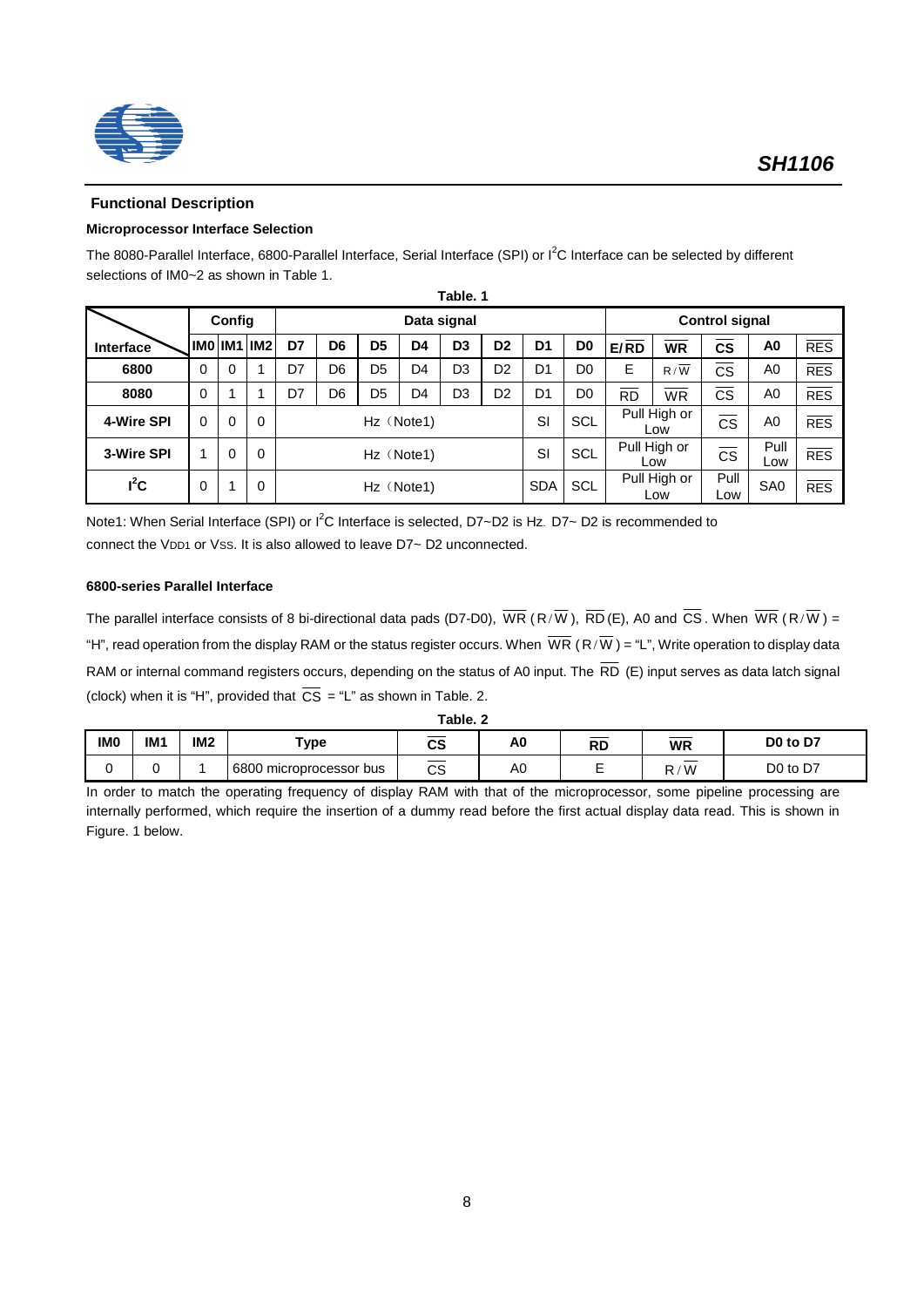

**Figure. 1**

### **8080-series Parallel Interface**

The parallel interface consists of 8 bi-directional data pads (D7-D0),  $\overline{WR}$  (R/ $\overline{W}$ ),  $\overline{RD}$  (E), A0 and  $\overline{CS}$ . The  $\overline{RD}$  (E) input serves as data read latch signal (clock) when it is "L" provided that  $\overline{CS}$  = "L". Display data or status register read is controlled by A0 signal. The  $\overline{WR}$  ( $R/\overline{W}$ ) input serves as data write latch signal (clock) when it is "L" and provided that  $\overline{CS}$  = "L". Display data or command register write is controlled by A0 as shown in Table. 3.

| Table. ∶ |  |
|----------|--|
|----------|--|

| <b>IMO</b> | IM <sub>1</sub> | IM <sub>2</sub> | 'ype                       | CS                                         | A0 | <b>RD</b>          | WR<br>__                                                                                                                                                                                                                                                                                                                                                                                                                                                                         | D0 to D7                |
|------------|-----------------|-----------------|----------------------------|--------------------------------------------|----|--------------------|----------------------------------------------------------------------------------------------------------------------------------------------------------------------------------------------------------------------------------------------------------------------------------------------------------------------------------------------------------------------------------------------------------------------------------------------------------------------------------|-------------------------|
|            |                 |                 | 8080<br>microprocessor bus | $\overbrace{\hspace{25mm}}^{}$<br>r o<br>w | A0 | $\sim$<br>Dг<br>ℕ∟ | $\frac{1}{2} \left( \frac{1}{2} \right) \left( \frac{1}{2} \right) \left( \frac{1}{2} \right) \left( \frac{1}{2} \right) \left( \frac{1}{2} \right) \left( \frac{1}{2} \right) \left( \frac{1}{2} \right) \left( \frac{1}{2} \right) \left( \frac{1}{2} \right) \left( \frac{1}{2} \right) \left( \frac{1}{2} \right) \left( \frac{1}{2} \right) \left( \frac{1}{2} \right) \left( \frac{1}{2} \right) \left( \frac{1}{2} \right) \left( \frac{1}{2} \right) \left( \frac$<br>WR | D <sub>0</sub> to<br>D7 |

Similar to 6800-series interface, a dummy read is also required before the first actual display data read.

### **Data Bus Signals**

The SH1106 identifies the data bus signal according to A0,  $\overline{RD}$  (E) and  $\overline{WR}$  (R/ $\overline{W}$ ) signals.

**Table. 4**

| <b>Common</b>  | 6800 processor |           | 8080 processor | <b>Function</b>                                     |  |  |  |  |  |
|----------------|----------------|-----------|----------------|-----------------------------------------------------|--|--|--|--|--|
| A <sub>0</sub> | (R/W)          | <b>RD</b> | <b>WR</b>      |                                                     |  |  |  |  |  |
|                |                |           |                | Reads display data.                                 |  |  |  |  |  |
|                | 0              |           |                | Writes display data.                                |  |  |  |  |  |
| 0              |                |           |                | Reads status.                                       |  |  |  |  |  |
| 0              | 0              |           |                | Writes control data in internal register. (Command) |  |  |  |  |  |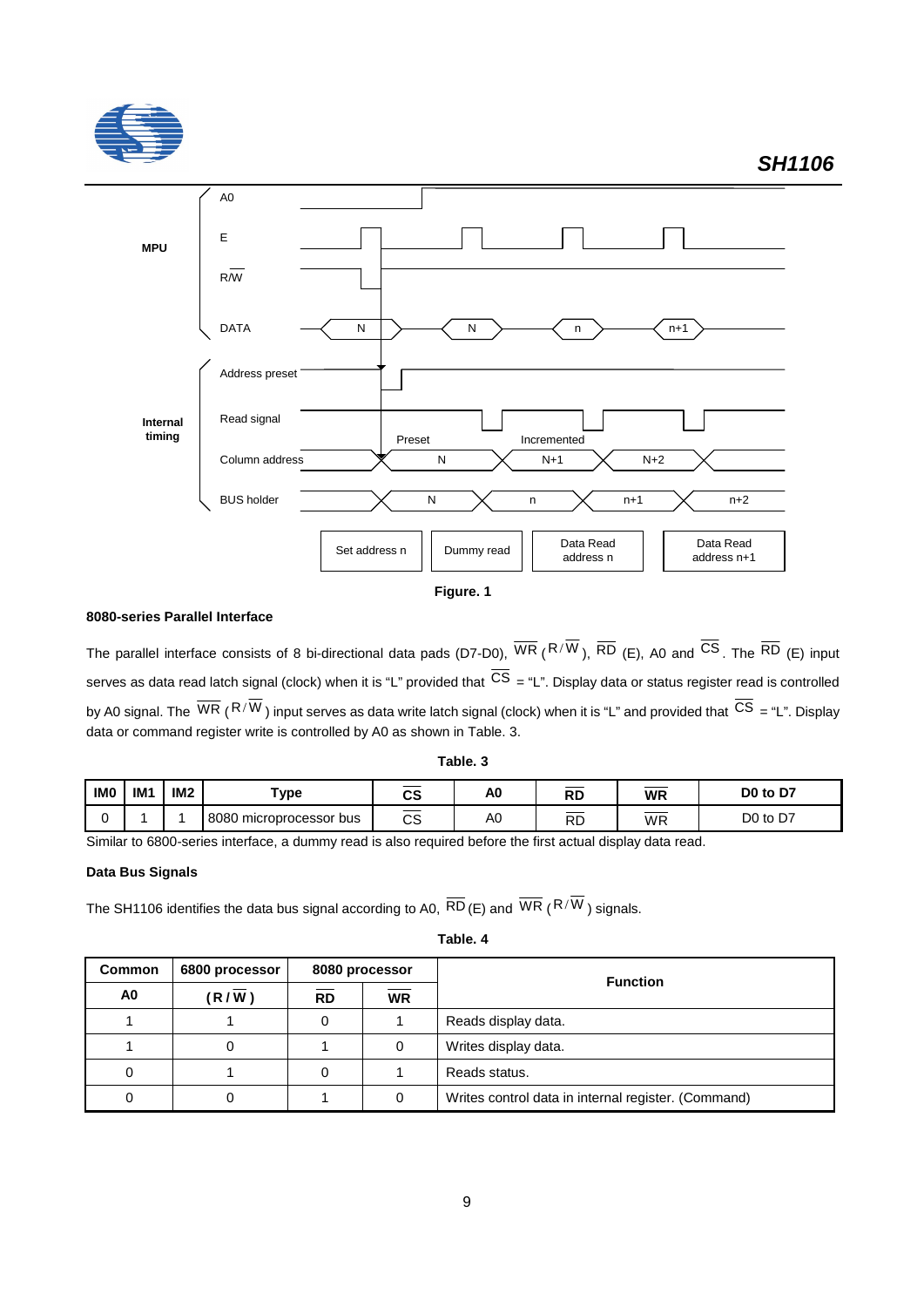



#### **4 Wire Serial Interface (4-wire SPI)**

The serial interface consists of serial clock SCL, serial data SI, A0 and  $\overline{CS}$ . SI is shifted into an 8-bit shift register on every

rising edge of SCL in the order of D7, D6, … and D0. A0 is sampled on every eighth clock and the data byte in the shift register is written to the display data RAM (A0=1) or command register (A0=0) in the same clock. See Figure. 2.

**Table. 5**

| <b>IMO</b> | IM <sub>1</sub> | IM <sub>2</sub> | Type       | ___<br>__<br>CS        | A0 | <b>RD</b> | <b>WR</b> | D <sub>0</sub> | D <sub>1</sub> | D <sub>2</sub> to D <sub>7</sub> |
|------------|-----------------|-----------------|------------|------------------------|----|-----------|-----------|----------------|----------------|----------------------------------|
| ⌒          |                 |                 | 4-wire SPI | ______<br>$\sim$<br>vo | A0 |           |           | $\sim$<br>◡∟   | $\sim$<br>יب   | $Hz$ )                           |

Note: "-" pin must always be HIGH or LOW. D7~ D2 is recommended to connect the VDD1 or VSS. It is also allowed to leave D7~ D2 unconnected.

The serial interface is initialized when  $\overline{CS}$  is high. In this state, SCL clock pulse or SDI data have no effect. A falling edge on  $\overline{CS}$  enables the serial interface and indicates the start of data transmission. The SPI is also able to work properly when the  $\overline{CS}$  always keep low, but it is not recommended.



#### **Figure. 2 4-wire SPI data transfer**

- When the chip is not active, the shift registers and the counter are reset to their initial statuses.
- Read is not possible while in serial interface mode.
- Caution is required on the SCL signal when it comes to line-end reflections and external noise. We recommend the operation be rechecked on the actual equipment.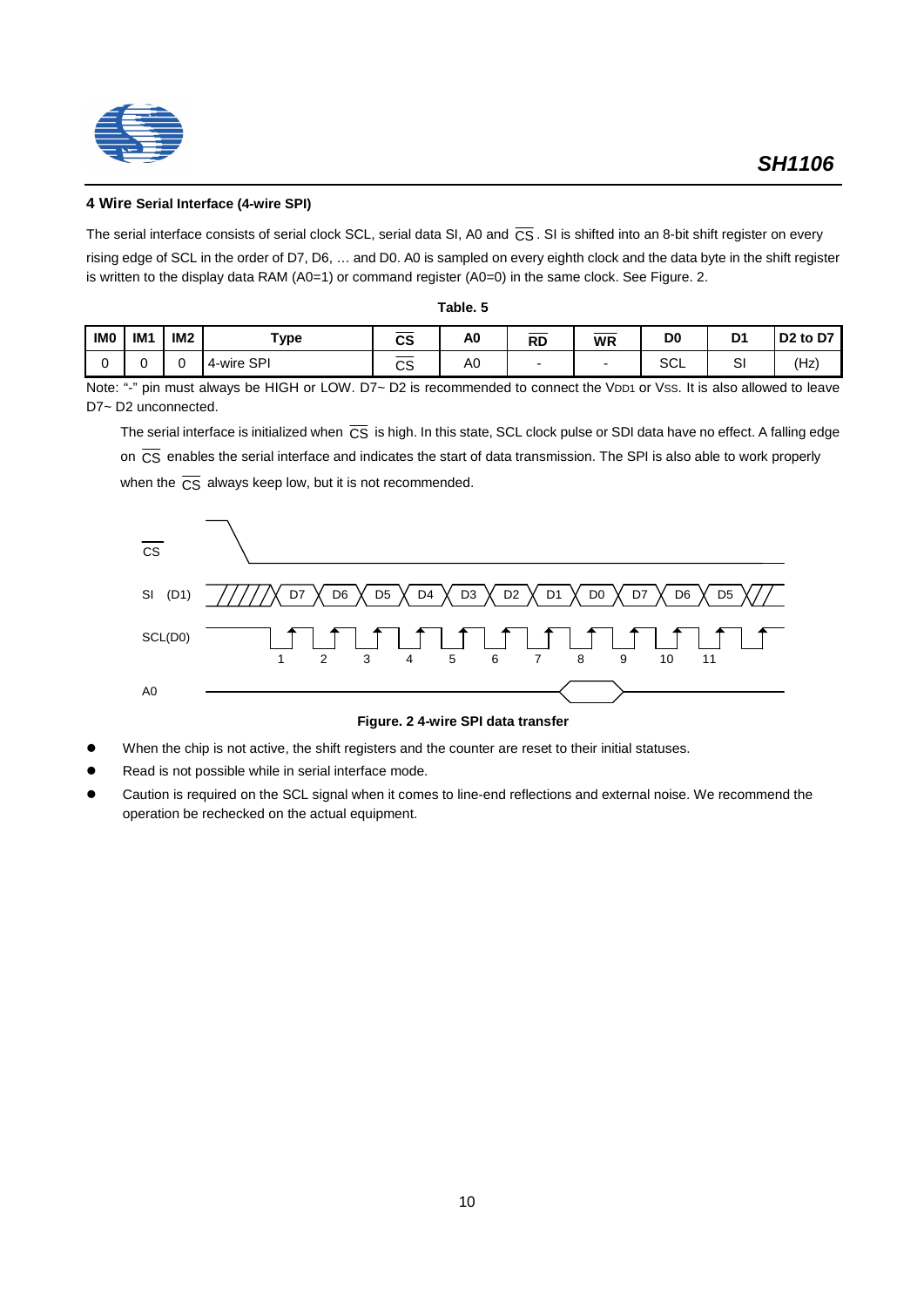

#### **3 Wire Serial Interface (3-wire SPI)**

The 3 wire serial interface consists of serial clock SCL, serial data SI, and  $\overline{CS}$ . SI is shifted into an 9-bit shift register on every rising edge of SCL in the order of  $D/\overline{C}$ , D7, D6, ... and D0. The  $D/\overline{C}$  bit (first of the 9 bit) will determine the transferred data is written to the display data RAM ( $D/\overline{C} = 1$ ) or command register ( $D/\overline{C} = 0$ ).

| IM <sub>0</sub> | IM <sub>1</sub> | IM <sub>2</sub> | Type       | СS      | A0       | <b>D</b> n<br>πU | <b>WR</b> | D <sub>0</sub> | D'     | D <sub>2</sub> to D <sub>7</sub> |
|-----------------|-----------------|-----------------|------------|---------|----------|------------------|-----------|----------------|--------|----------------------------------|
|                 |                 |                 | 3-wire SPI | ົ<br>◡◡ | Pull Low |                  |           | $\sim$<br>◡∟   | c<br>ٮ | Hz <sub>j</sub>                  |

**Table. 6**

Note: "-" pin must always be HIGH or LOW. D7~ D2 is recommended to connect the VDD1 or Vss. It is also allowed to leave D7~ D2 unconnected.

The serial interface is initialized when  $\overline{CS}$  is high. In this state, SCL clock pulse or SDI data have no effect. A falling edge on  $\overline{CS}$  enables the serial interface and indicates the start of data transmission. The SPI is also able to work properly when the  $\overline{CS}$  always keep low, but it is not recommended.



#### **Figure. 2A 3-wire SPI data transfer**

- When the chip is not active, the shift registers and the counter are reset to their initial statuses.
- Read is not possible while in serial interface mode.
- Caution is required on the SCL signal when it comes to line-end reflections and external noise. We recommend the operation be rechecked on the actual equipment.

#### **I 2 C-bus Interface**

The SH1106 can transfer data via a standard I<sup>2</sup>C-bus and has slave mode only in communication. The command or RAM data can be written into the chip and the status and RAM data can be read out of the chip.

| IM <sub>0</sub> | IM <sup>-</sup> | IM <sub>2</sub> | ype             | ___<br>rc<br>uu | A0  | ____<br><b>RD</b> | <b>WR</b> | D <sub>0</sub> | D.<br>◡    | D <sub>2</sub> to D <sub>7</sub> |
|-----------------|-----------------|-----------------|-----------------|-----------------|-----|-------------------|-----------|----------------|------------|----------------------------------|
|                 |                 |                 | 25<br>Interface | Pull I<br>Low   | SA0 |                   |           | $\sim$<br>่ง∪∟ | <b>SDA</b> | ʻHz,                             |

Note: "-" pin must always be HIGH or LOW. D7~ D2 is recommended to connect the VDD1 or Vss. It is also allowed to leave D7~ D2 unconnected.

CS signal could always pull low in I**<sup>2</sup>** C-bus application.

#### **Characteristics of the I<sup>2</sup>C-bus**

The  $I^2$ C-bus is for bi-directional, two-line communication between different ICs or modules. The two lines are a serial data line (SDA) and a serial clock line (SCL). Both lines must be connected to a positive supply via a pull-up resistor. Data transfer may be initiated only when the bus is not busy.

Note: The positive supply of pull-up resistor must equal to the value of VDD1.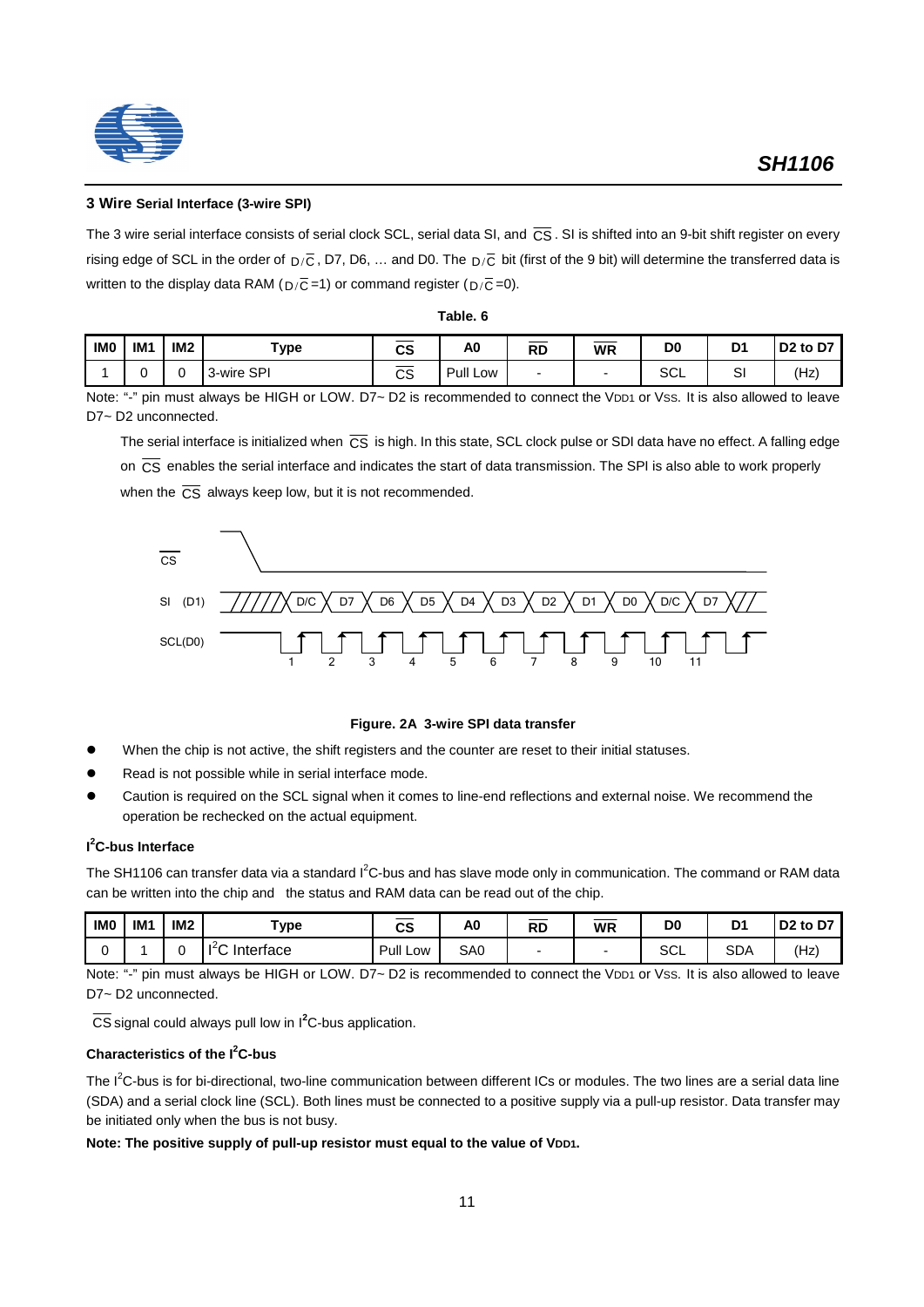

#### **Bit Transfer**

One data bit is transferred during each clock pulse. The data on the SDA line must remain stable during the HIGH period of the clock pulse as changes in the data line at this time will be interpreted as a control signal.



**Figure. 3 Bit Transfer**

#### **Start and Stop conditions**

Both data and clock lines remain HIGH when the bus is not busy. A HIGH-to-LOW transition of the data line, while the clock is HIGH is defined as the START condition (S). A LOW-to-HIGH transition of the data line while the clock is HIGH is defined as the STOP condition (P).



**Figure. 4 Start and Stop conditions**

#### **System configuration**

- **•** Transmitter: The device that sends the data to the bus.
- Receiver: The device that receives the data from the bus.
- l Master: The device that initiates a transfer, generates clock signals and terminates a transfer.
- Slave: The device addressed by a master.
- l Multi-Master: More than one master can attempt to control the bus at the same time without corrupting the message
- l Arbitration: Procedure to ensure that, if more than one master simultaneously tries to control the bus, only one is allowed to do so and the message is not corrupted.
- Synchronization: Procedure to synchronize the clock signals of two or more devices.



**Figure. 5 System configuration**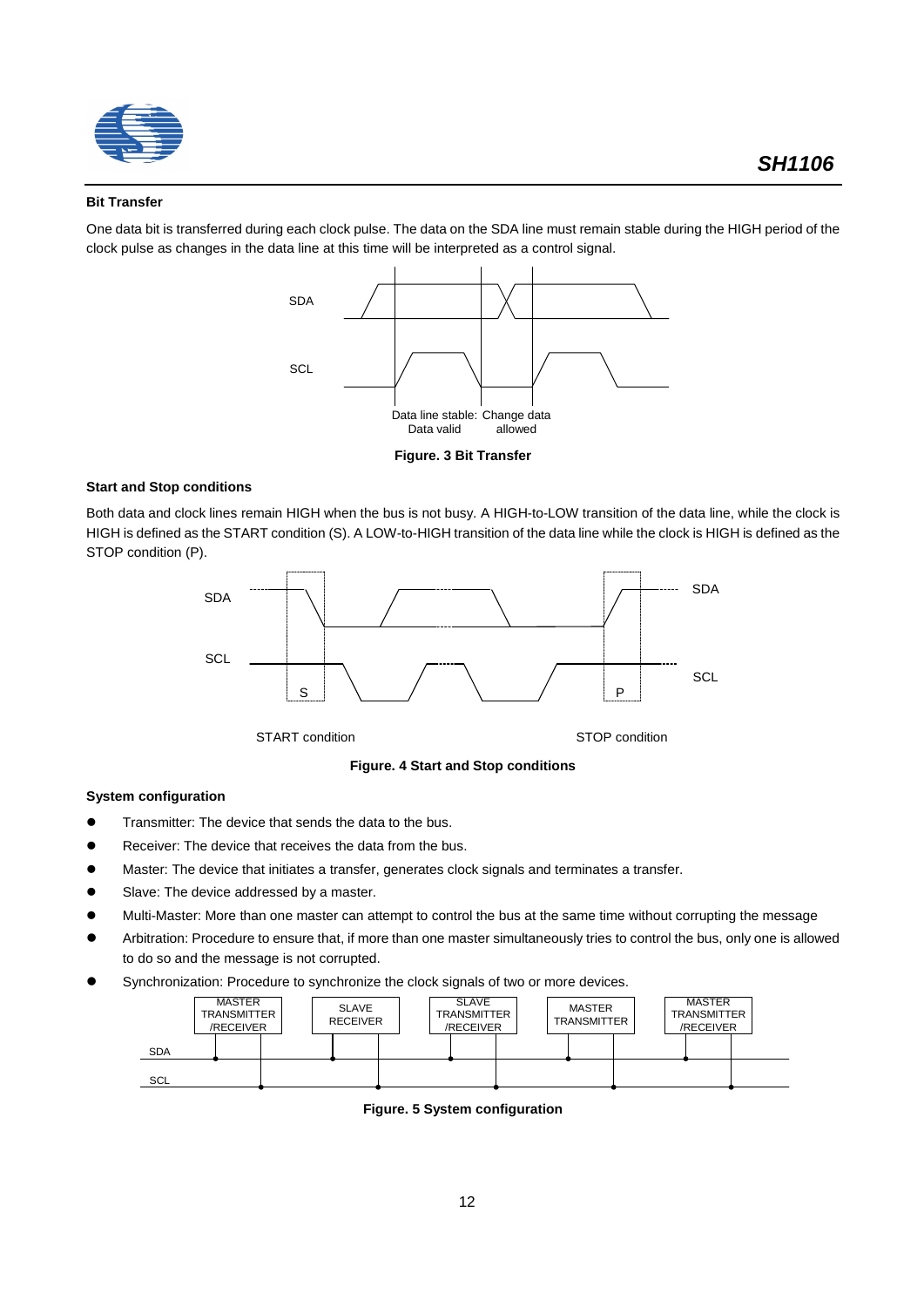

#### **Acknowledge**

Each byte of eight bits is followed by an acknowledge bit. The acknowledge bit is a HIGH signal put on the bus by the transmitter during which time the master generates an extra acknowledge related clock pulse. A slave receiver which is addressed must generate an acknowledge after the reception of each byte. Also a master receiver must generate an acknowledge after the reception of each byte that has been clocked out of the slave transmitter. The device that acknowledges must pull-down the SDA line during the acknowledge clock pulse, so that the SDA line is stable LOW during the HIGH period of the acknowledge related clock pulse (set-up and hold times must be taken into consideration). A master receiver must signal an end of data to the transmitter by not generating an acknowledge on the last byte that has been clocked out of the slave. In this event the transmitter must leave the data line HIGH to enable the master to generate a stop condition.





#### **Protocol**

The SH1106 supports both read and write access. The  $R\overline{W}$  bit is part of the slave address. Before any data is transmitted on the I<sup>2</sup>C-bus, the device that should respond is addressed first. Two 7-bit slave addresses (0111100 and 0111101) are reserved for the SH1106. The least significant bit of the slave address is set by connecting the input SA0 to either logic 0(VSS) or 1 (VDD1). The I<sup>2</sup>C-bus protocol is illustrated in Fig.7. The sequence is initiated with a START condition (S) from the I<sup>2</sup>C-bus master that is followed by the slave address. All slaves with the corresponding address acknowledge in parallel, all the others will ignore the I<sup>2</sup>C-bus transfer. After acknowledgement, one or more command words follow which define the status of the addressed slaves. A command word consists of a control byte, which defines Co and  $D/\overline{C}$  (note1), plus a data byte (see Fig.7). The last control byte is tagged with a cleared most significant bit, the continuation bit Co. After a control byte with a cleared Co-bit, only data bytes will follow. The state of the  $D/\overline{C}$ -bit defines whether the data-byte is interpreted as a command or as RAM-data. The control and data bytes are also acknowledged by all addressed slaves on the bus. After the last control byte, depending on the  $D/\overline{C}$  bit setting, either a series of display data bytes or command data bytes may follow. If the  $D/\overline{C}$  bit was set to '1', these display bytes are stored in the display RAM at the address specified by the data pointer. The data pointer is automatically updated and the data is directed to the intended SH1106 device. If the  $D/\overline{C}$  bit of the last control byte was set to '0', these command bytes will be decoded and the setting of the device will be changed according to the received commands. The acknowledgement after each byte is made only by the addressed slave. At the end of the transmission the  $I^2C$ -bus master issues a stop condition (P). If the  $R/\overline{W}$  bit is set to one in the slave-address, the chip will output data immediately after the slave-address according to the  $D/\overline{C}$  bit, which was sent during the last write access. If no acknowledge is generated by the master after a byte, the driver stops transferring data to the master.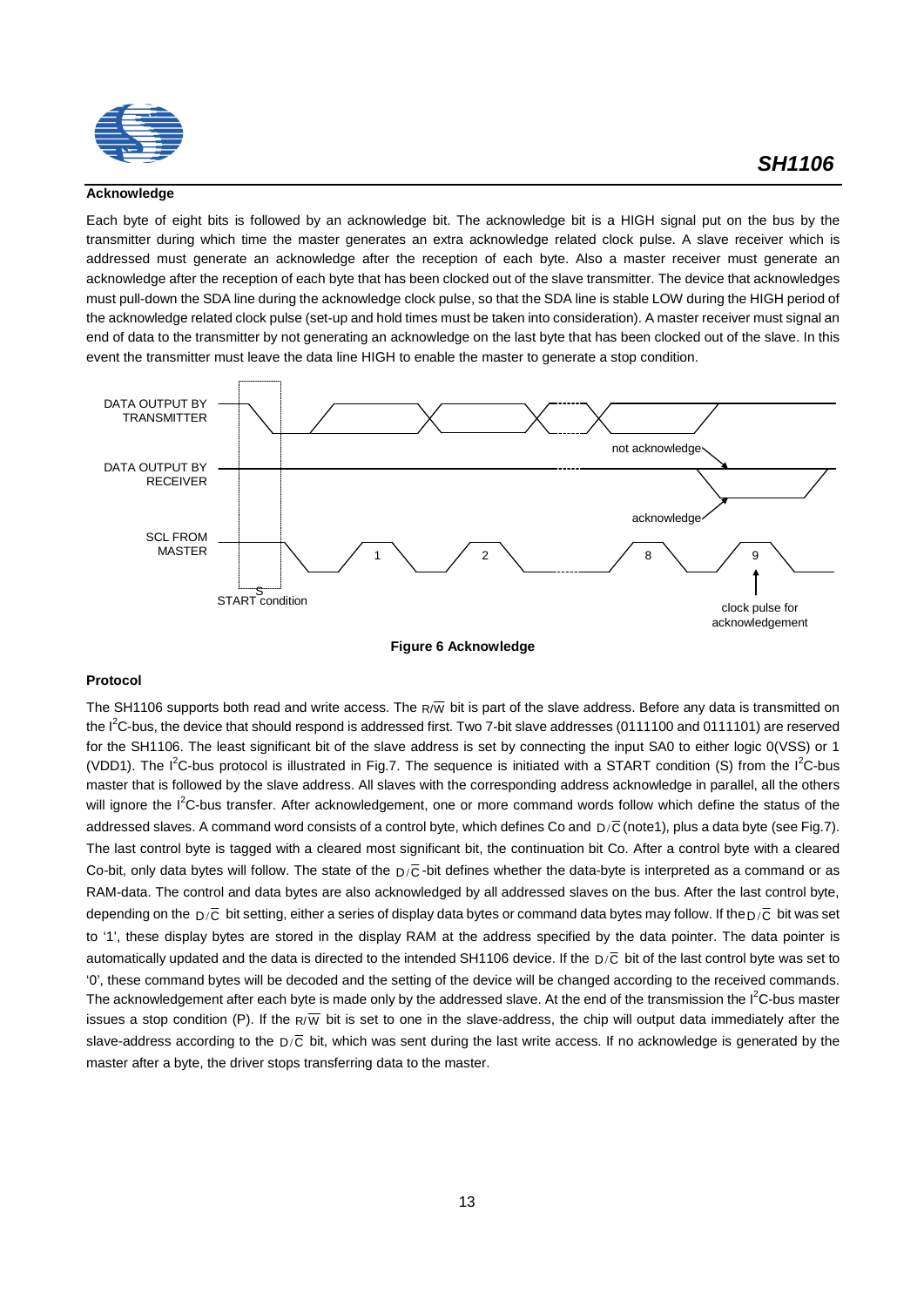



**Figure 7 I<sup>2</sup> C Protocol**

### **Note1:**

- 1.  $Co=$  "0": The last control byte, only data bytes to follow,
- $Co=$  "1": Next two bytes are a data byte and another control byte;
- 2.  $D/\overline{C}$  = "0": The data byte is for command operation,
	- $D/\overline{C}$  = "1": The data byte is for RAM operation.

#### **Access to Display Data RAM and Internal Registers**

This module determines whether the input data is interpreted as data or command. When A0 = "H", the inputs at D7 - D0 are interpreted as data and be written to display RAM. When A0 = "L", the inputs at D7 - D0 are interpreted as command, they will be decoded and be written to the corresponding command registers.

#### **Display Data RAM**

The Display Data RAM is a bit mapped static RAM holding the bit pattern to be displayed. The size of the RAM is 132 X 64 bits.

For mechanical flexibility, re-mapping on both segment and common outputs can be selected by software.

For vertical scrolling of the display, an internal register storing display start line can be set to control the portion of the RAM data to be mapped to the display.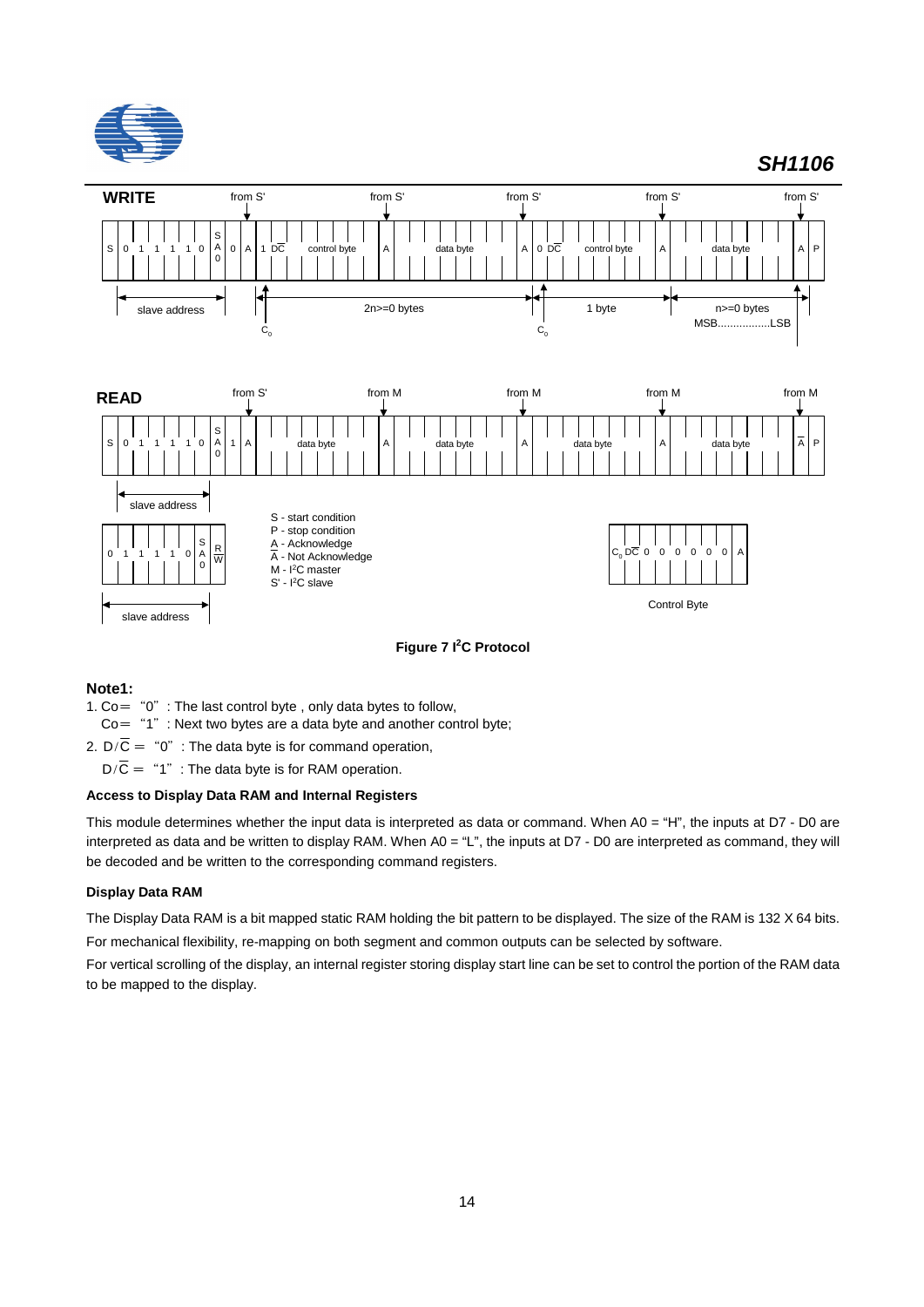



#### **The Page Address Circuit**

As shown in Figure. 8, page address of the display data RAM is specified through the Page Address Set Command. The page address must be specified again when changing pages to perform access.

#### **The Column Address**

As shown in Figure. 8, the display data RAM column address is specified by the Column Address Set command. The specified column address is incremented (+1) with each display data read/ write command. This allows the MPU display data to be accessed continuously. Because the column address is independent of the page address, when moving, for example, from page0 column 83H to page 1 column 00H, it is necessary to re-specify both the page address and the column address.

Furthermore, as shown in Table. 7, the Column re-mapping (ADC) command (segment driver direction select command) can be used to reverse the relationship between the display data RAM column address and the segment output. Because of this, the constraints on the IC layout when the OLED module is assembled can be minimized.

| Segment Output | SEG <sub>0</sub> |                                                        | <b>SEG131</b> |
|----------------|------------------|--------------------------------------------------------|---------------|
| ADC "0"        |                  | $0(H) \rightarrow$ Column Address $\rightarrow$ 83 (H) |               |
| ADC "1"        |                  | $ 83(H) \leftarrow$ Column Address $\leftarrow 0(H)$   |               |

#### **The Line Address Circuit**

The line address circuit, as shown in Figure. 8, specifies the line address relating to the common output when the contents of the display data RAM are displayed. Using the display start line address set command, what is normally the top line of the display can be specified (this is the COM0 output when the common output mode is normal, and the COM63 output for SH1106, when the common output mode is reversed. The display area is a 64-line area for the SH1106 from the display start line address.

If the line addresses are changed dynamically using the display start line address set command, screen scrolling, page swapping, etc. that can be performed relationship between display data RAM and address (if initial display line is 1DH).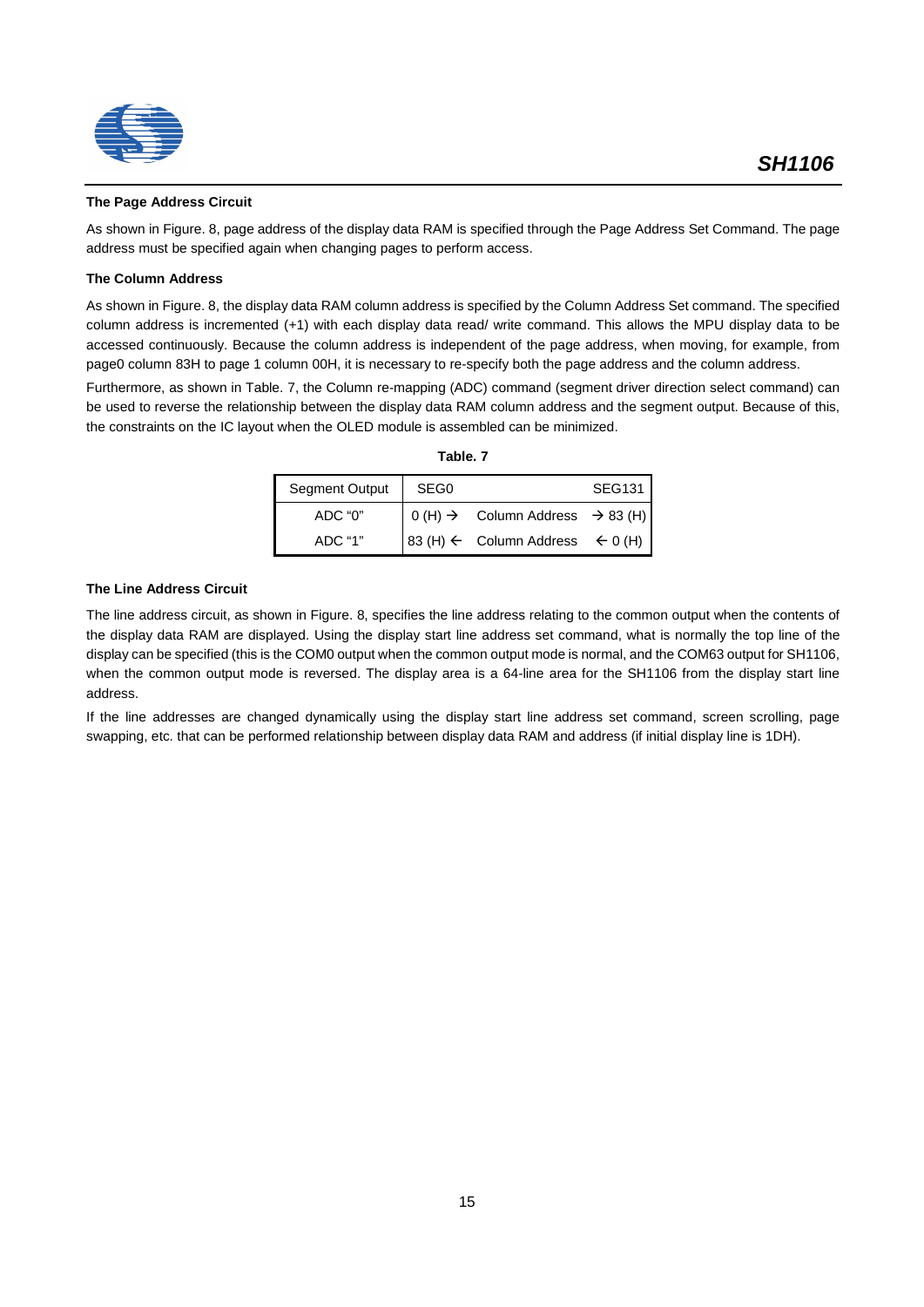



**Figure. 8**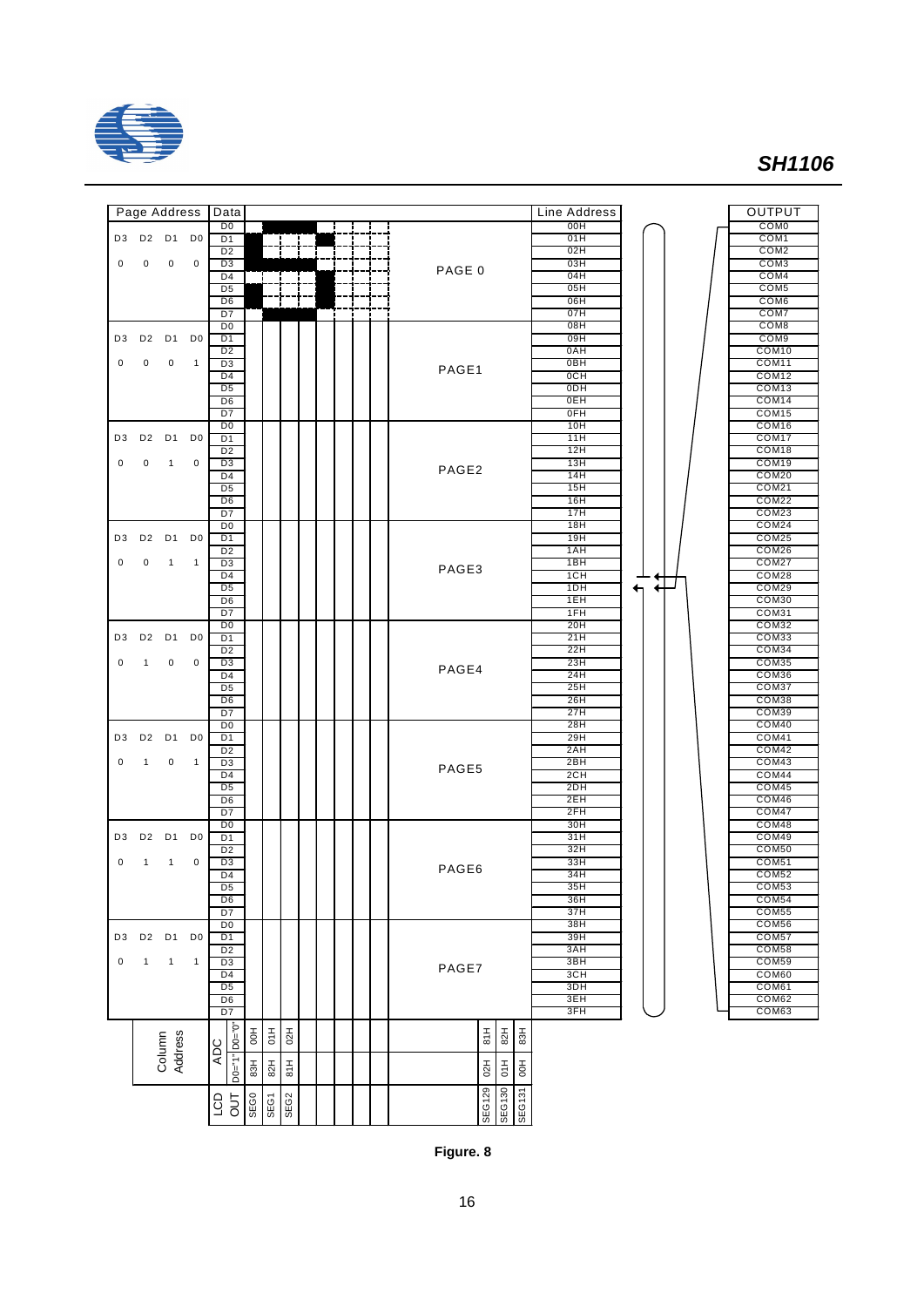

## **The Oscillator Circuit**

This is a RC type oscillator (Figure 9) that produces the display clock. The oscillator circuit is only enabled when CLS = "H". When CLS = "L", the oscillation stops and the display clock is inputted through the CL terminal.



**Figure 9**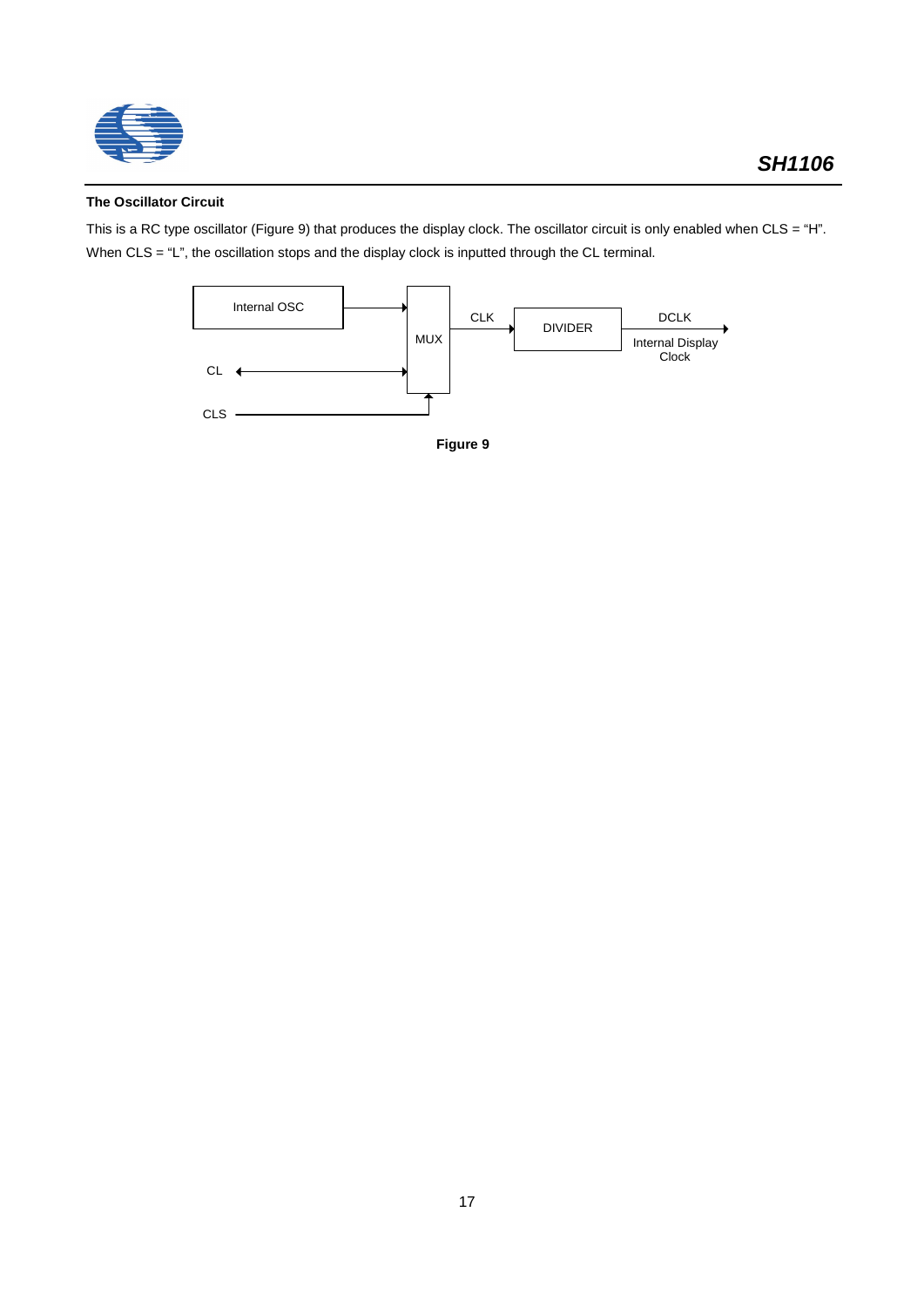

#### **Charge Pump Regulator**

This block accompanying only 2 external capacitors, is used to generate a 6.4V~9.0V voltage for OLED panel. This regulator can be turned ON/OFF by software command 8Bh setting.

#### **Charge Pump output voltage control**

This block is used to set the voltage value of charger pump output. The driving voltage can be adjusted from 6.4V up to 9.0V. This used to meet different demand of the panel.

#### **Current Control and Voltage Control**

This block is used to derive the incoming power sources into different levels of internal use voltage and current. VPP and VDD2 are external power supplies. IREF is a reference current source for segment current drivers.

#### **Common Drivers/Segment Drivers**

Segment drivers deliver 132 current sources to drive OLED panel. The driving current can be adjusted up to 200µA with 256 steps. Common drivers generate voltage scanning pulses.

#### **Reset Circuit**

When the  $\overline{\text{RES}}$  input falls to "L", these reenter their default state. The default settings are shown below:

- 1. Display is OFF. Common and segment are in high impedance state.
- 2. 132 X 64 Display mode.

3. Normal segment and display data column address and row address mapping (SEG0 is mapped to column address 00H and COM0 mapped to row address 00H).

- 4. Shift register data clear in serial interface.
- 5. Display start line is set at display RAM line address 00H.
- 6. Column address counter is set at 0.
- 7. Normal scanning direction of the common outputs.
- 8. Contrast control register is set at 80H.
- 9. Internal DC-DC is selected.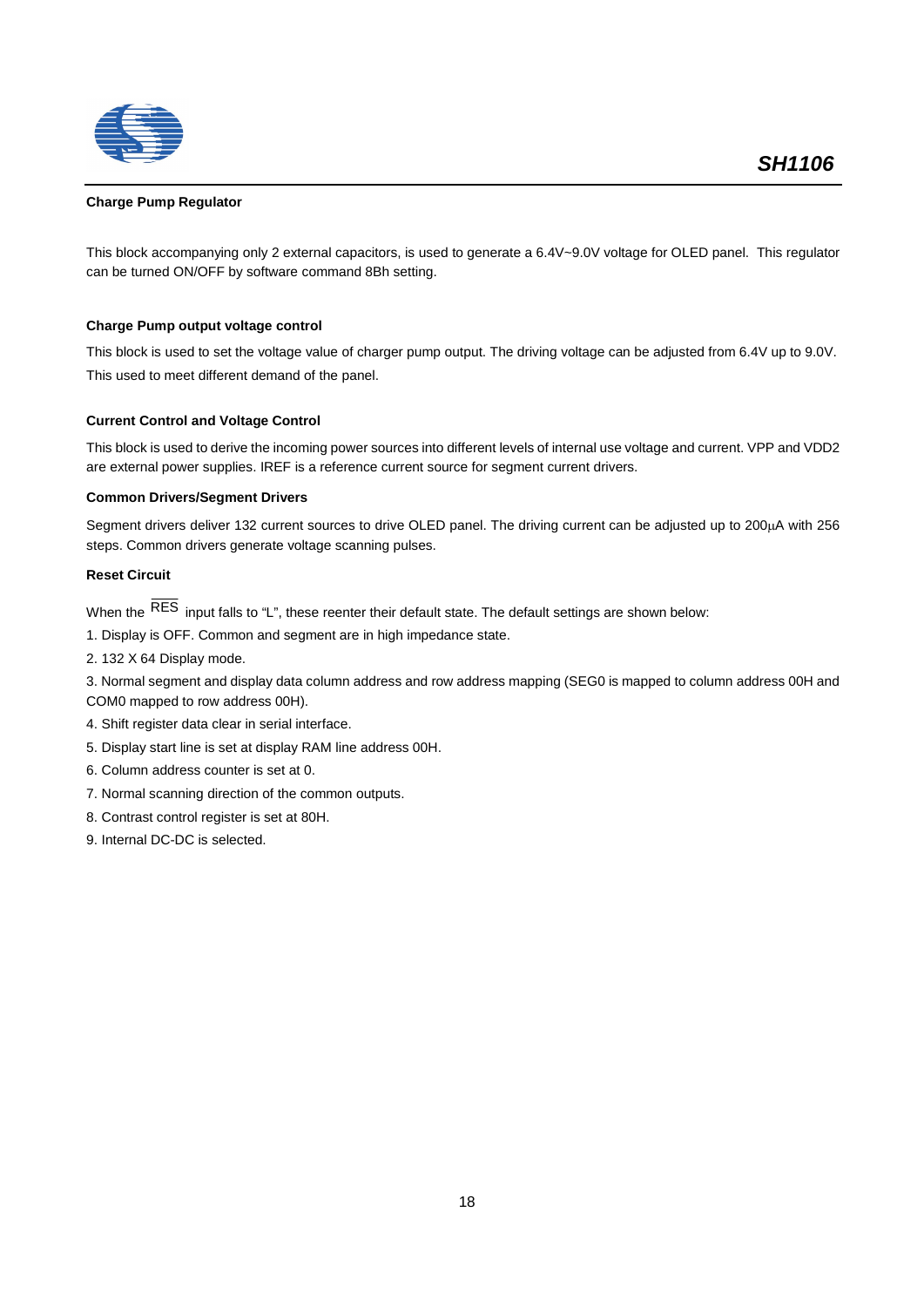

#### **Commands**

The SH1106 uses a combination of A0,  $\overline{RD}$  (E) and  $\overline{WR}$  ( $R/\overline{W}$ ) signals to identify data bus signals. As the chip analyzes and executes each command using internal timing clock only regardless of external clock, its processing speed is very high and its busy check is usually not required. The 8080 series microprocessor interface enters a read status when a low pulse is input to

the  $\overline{\text{RD}}$  pad and a write status when a low pulse is input to the  $\overline{\text{WR}}$  pad. The 6800 series microprocessor interface enters a

read status when a high pulse is input to the  $R/\overline{W}$  pad and a write status when a low pulse is input to this pad. When a high pulse is input to the E pad, the command is activated. (For timing, see AC Characteristics.). Accordingly, in the command

explanation and command table,  $\overline{RD}$  (E) becomes 1(HIGH) when the 6800 series microprocessor interface reads status of display data. This is an only different point from the 8080 series microprocessor interface.

Taking the 8080 series, microprocessor interface as an example command will explain below.

When the serial interface is selected, input data starting from D7 in sequence.

#### **Command Set**

- 1. Set Lower Column Address: (00H 0FH)
- 2. Set Higher Column Address: (10H 1FH)

Specifies column address of display RAM. Divide the column address into 4 higher bits and 4 lower bits. Set each of them into successions. When the microprocessor repeats to access to the display RAM, the column address counter is incremented during each access until address 131 is accessed. The page address is not changed during this time.

|             |    | A <sub>0</sub> | E.<br><b>RD</b> | R/W<br><b>WR</b> | D7             | D <sub>6</sub> | D <sub>5</sub> | D <sub>4</sub> | D <sub>3</sub> | D <sub>2</sub> | D1             | D <sub>0</sub> |
|-------------|----|----------------|-----------------|------------------|----------------|----------------|----------------|----------------|----------------|----------------|----------------|----------------|
| Higher bits |    | 0              |                 | 0                | 0              | $\Omega$       | 0              | 1              | A7             | A6             | A <sub>5</sub> | A4             |
| Lower bits  |    | 0              |                 | 0                | 0              | $\Omega$       | 0              | 0              | A <sub>3</sub> | A2             | A <sub>1</sub> | A <sub>0</sub> |
|             |    |                |                 |                  |                |                |                |                |                |                |                |                |
| A7          | A6 | A <sub>5</sub> | A4              | A <sub>3</sub>   | A <sub>2</sub> | A <sub>1</sub> |                | A <sub>0</sub> |                |                | Line address   |                |
| 0           | 0  | 0              | 0               | 0                | 0              | 0              |                | 0              |                |                |                |                |
| $\Omega$    | 0  | 0              | 0               | 0                | 0              | 0              |                |                |                |                |                |                |
|             |    |                |                 |                  |                |                |                |                |                |                |                |                |

1 0 0 0 0 0 1 1 131

**Note:** Don't use any commands not mentioned above.

#### 3. Set Pump voltage value: (30H~33H)

Specifies output voltage (V**PP**) of the internal charger pump.

| A0 | <b>RD</b> | R/W<br>$\overline{\mathsf{WR}}$ | D7 | D <sub>6</sub> | D <sub>5</sub> | D <sub>4</sub> | D <sub>3</sub> | D <sub>2</sub> | D <sub>1</sub> | D <sub>0</sub> |
|----|-----------|---------------------------------|----|----------------|----------------|----------------|----------------|----------------|----------------|----------------|
|    |           |                                 |    |                |                |                |                | 0              | A1             | A0             |

|  | Pump output voltage (VPP) |
|--|---------------------------|
|  | 6.4                       |
|  | 7.4                       |
|  | 8.0(Power on)             |
|  |                           |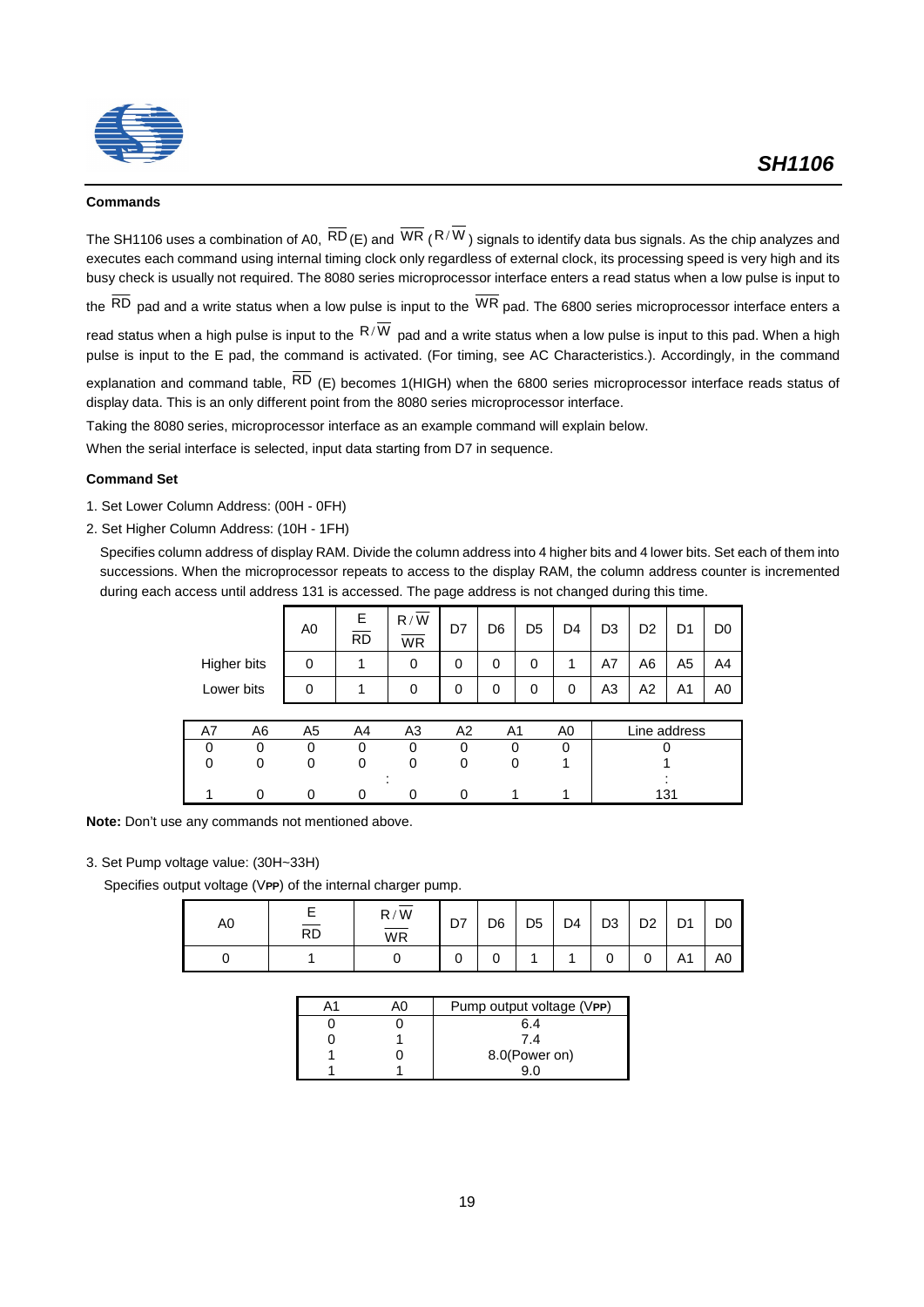

### 4. Set Display Start Line: (40H - 7FH)

Specifies line address (refer to Figure. 8) to determine the initial display line or COM0. The RAM display data becomes the top line of OLED screen. It is followed by the higher number of lines in ascending order, corresponding to the duty cycle. When this command changes the line address, the smooth scrolling or page change takes place.

| A <sub>0</sub> | Е<br>$\overline{RD}$ | R/W<br><b>WR</b>     | D7       | D <sub>6</sub> | D <sub>5</sub> | D <sub>4</sub> | D <sub>3</sub> | D <sub>2</sub> | D <sub>1</sub> | D <sub>0</sub> |
|----------------|----------------------|----------------------|----------|----------------|----------------|----------------|----------------|----------------|----------------|----------------|
| $\Omega$       |                      | 0                    | $\Omega$ | 1              | A <sub>5</sub> | A4             | A <sub>3</sub> | A2             | A1             | A <sub>0</sub> |
|                |                      |                      |          |                |                |                |                |                |                |                |
| A <sub>5</sub> | A4                   | A <sub>3</sub><br>A2 |          | A <sub>1</sub> |                | A <sub>0</sub> |                | Line address   |                |                |
| 0              | 0                    | 0<br>$\Omega$        |          | 0              |                | 0              |                |                |                |                |
| 0              | $\Omega$             | 0<br>O               |          | $\Omega$       |                |                |                |                |                |                |
|                |                      |                      |          |                |                |                |                |                |                |                |
|                |                      |                      |          |                |                | 0              |                | 62             |                |                |
|                |                      |                      |          |                |                |                |                | 63             |                |                |

#### 5. Set Contrast Control Register: (Double Bytes Command)

This command is to set contrast setting of the display. The chip has 256 contrast steps from 00 to FF. The segment output current increases as the contrast step value increases.

Segment output current setting: ISEG =  $\alpha$ /256 X IREF X scale factor

Where:  $\alpha$  is contrast step; IREF is reference current equals 12.5µA; Scale factor = 16.

■ The Contrast Control Mode Set: (81H)

When this command is input, the contrast data register set command becomes enabled. Once the contrast control mode has been set, no other command except for the contrast data register command can be used. Once the contrast data set command has been used to set data into the register, then the contrast control mode is released.

| A0 | <b>RD</b> | R/W<br>$\overline{\mathsf{WR}}$ | D7 | D <sub>6</sub> | D <sub>5</sub> | D <sub>4</sub> | D <sub>3</sub> | D <sub>2</sub> | $\mathsf{D}$<br>ו ש | D <sub>0</sub> |
|----|-----------|---------------------------------|----|----------------|----------------|----------------|----------------|----------------|---------------------|----------------|
|    |           |                                 |    |                | U              | U              |                |                |                     |                |

#### ■ Contrast Data Register Set: (00H - FFH)

By using this command to set eight bits of data to the contrast data register; the OLED segment output assumes one of the 256 current levels.

When this command is input, the contrast control mode is released after the contrast data register has been set.

| A0 | Е<br><b>RD</b> | R/W<br><b>WR</b> | D7 | D <sub>6</sub> | D <sub>5</sub> | D4 | D3 | D <sub>2</sub> | D1 | D <sub>0</sub> | <b>ISEG</b> |
|----|----------------|------------------|----|----------------|----------------|----|----|----------------|----|----------------|-------------|
| 0  | 1              | $\mathbf 0$      | 0  | 0              | 0              | 0  | 0  | 0              | 0  | 0              | Small       |
|    |                | 0                | 0  | 0              | 0              | 0  | 0  | 0              | 0  |                |             |
|    |                | 0                | 0  | 0              | 0              | 0  | 0  | 0              | 1  | 0              |             |
|    |                | 0                |    |                |                |    |    |                |    |                |             |
|    |                | 0                |    | 0              | 0              | 0  | 0  | 0              | 0  | 0              | <b>POR</b>  |
|    |                | 0                |    |                |                |    |    |                |    |                |             |
|    |                | 0                |    |                |                |    |    |                |    | 0              |             |
|    |                | 0                |    |                |                |    |    | 1              |    | 1              | Large       |

When the contrast control function is not used, set the D7 - D0 to 1000,0000.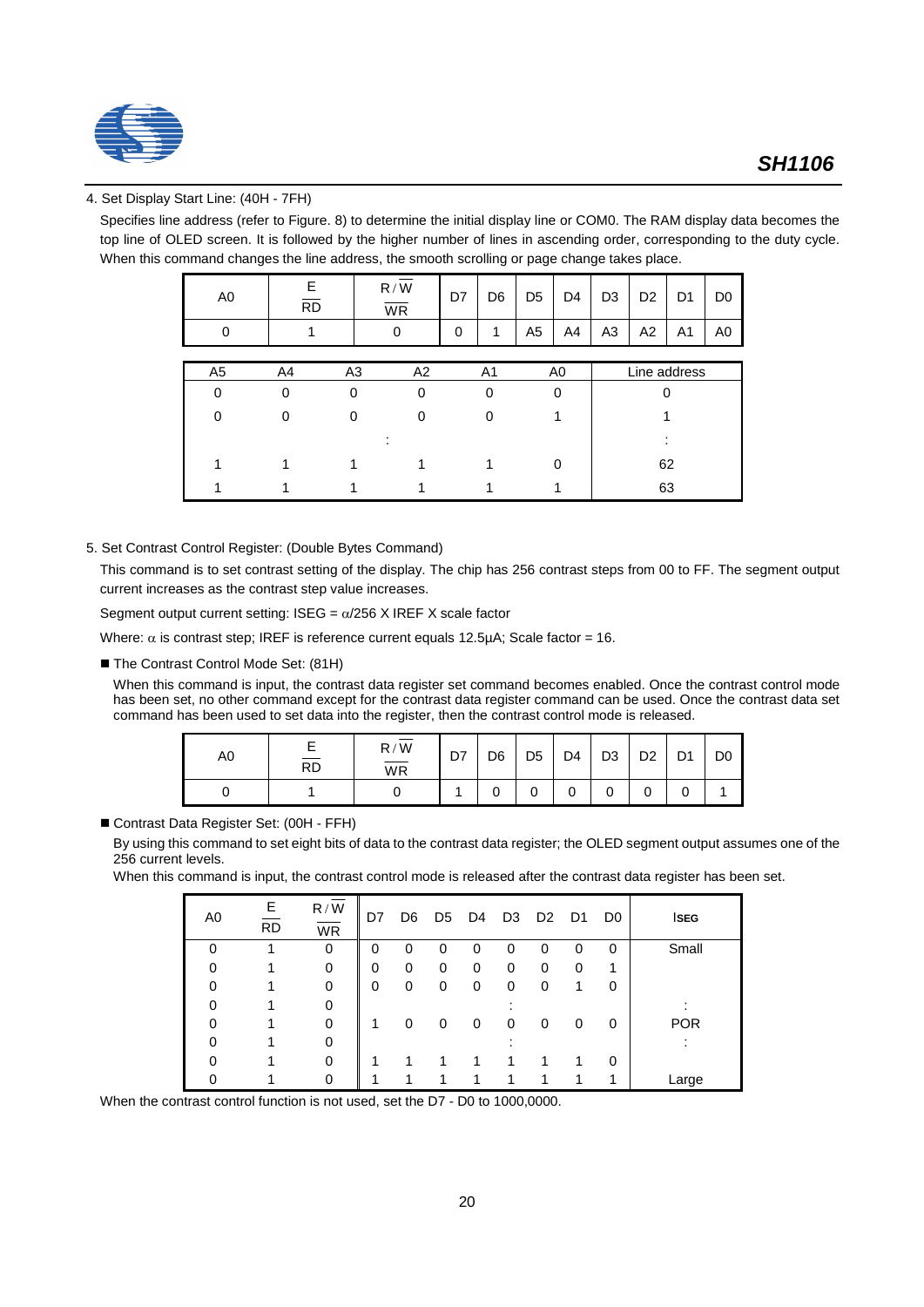

## 6. Set Segment Re-map: (A0H - A1H)

Change the relationship between RAM column address and segment driver. The order of segment driver output pads can be reversed by software. This allows flexible IC layout during OLED module assembly. For details, refer to the column address section of Figure. 8. When display data is written or read, the column address is incremented by 1 as shown in Figure. 1.

| A0 | $\overline{RD}$ | $\mathsf{R} \,/\, \mathsf{W}$<br>$\overline{\mathsf{WR}}$ | D7 | D <sub>6</sub> | D <sub>5</sub> | D <sub>4</sub> | D <sub>3</sub> | D <sub>2</sub> | D <sub>1</sub> | D <sub>0</sub> |
|----|-----------------|-----------------------------------------------------------|----|----------------|----------------|----------------|----------------|----------------|----------------|----------------|
|    |                 |                                                           |    |                |                |                |                |                | 0              | <b>ADC</b>     |

When  $ADC =  $T$ , the right rotates (normal direction). (POR)$ 

When ADC = "H", the left rotates (reverse direction).

#### 7. Set Entire Display OFF/ON: (A4H - A5H)

Forcibly turns the entire display on regardless of the contents of the display data RAM. At this time, the contents of the display data RAM are held.

This command has priority over the normal/reverse display command.

| A0 | <b>RD</b> | $\mathsf{R} \,/\, \mathsf{W}$<br>WR | D7 | D <sub>6</sub> | D <sub>5</sub> | D <sub>4</sub> | D <sub>3</sub> | D <sub>2</sub> | D <sub>1</sub> | D <sub>0</sub> |
|----|-----------|-------------------------------------|----|----------------|----------------|----------------|----------------|----------------|----------------|----------------|
|    |           |                                     |    |                |                |                |                |                |                |                |

When  $D = "L"$ , the normal display status is provided. (POR)

When  $D = "H"$ , the entire display ON status is provided.

### 8. Set Normal/Reverse Display: (A6H -A7H)

Reverses the display ON/OFF status without rewriting the contents of the display data RAM.

| A0 | <b>RD</b> | R/W<br><b>WR</b> | D7 | D <sub>6</sub> | D <sub>5</sub> | D <sub>4</sub> | D <sub>3</sub> | D <sub>2</sub> | D <sub>1</sub> | D <sub>0</sub> |
|----|-----------|------------------|----|----------------|----------------|----------------|----------------|----------------|----------------|----------------|
|    |           |                  |    |                |                |                |                |                |                |                |

When D = "L", the RAM data is high, being OLED ON potential (normal display). (POR)

When D = "H", the RAM data is low, being OLED ON potential (reverse display)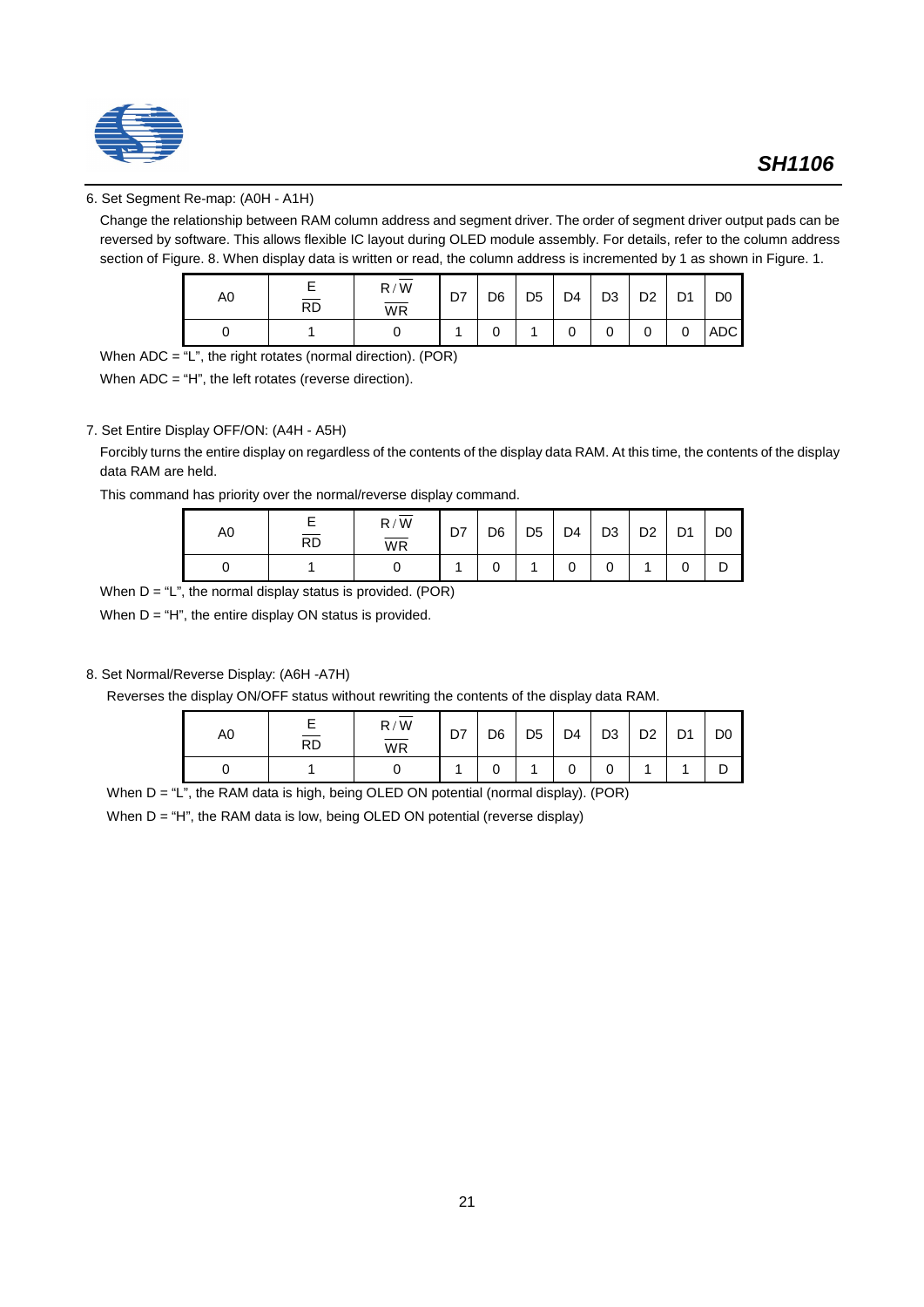

### 9 Set Multiplex Ration: (Double Bytes Command)

This command switches default 64 multiplex modes to any multiplex ratio from 1 to 64. The output pads COM0-COM63 will be switched to corresponding common signal.

■ Multiplex Ration Mode Set: (A8H)

| A0 | <b>RD</b> | R/W<br><b>WR</b> | D7 | D <sub>6</sub> | D <sub>5</sub> | D <sub>4</sub> | D <sub>3</sub> | D <sub>2</sub> | D <sub>1</sub> | D <sub>0</sub> |
|----|-----------|------------------|----|----------------|----------------|----------------|----------------|----------------|----------------|----------------|
|    |           |                  |    |                |                | U              |                |                |                |                |

■ Multiplex Ration Data Set: (00H - 3FH)

| A0 | Е<br><b>RD</b> | R/W<br><b>WR</b> | D7      | D <sub>6</sub> |   | D5 D4 | D3 | D <sub>2</sub> | D1 | D <sub>0</sub> | <b>Multiplex Ratio</b> |
|----|----------------|------------------|---------|----------------|---|-------|----|----------------|----|----------------|------------------------|
|    |                | 0                | $\ast$  | *              | n | O     | O  | 0              | O  | 0              |                        |
|    |                |                  | $\star$ | $\ast$         | 0 | 0     | 0  | 0              |    |                |                        |
|    |                |                  | $\star$ | *              | 0 | 0     | 0  | 0              |    |                |                        |
|    |                |                  |         |                |   |       |    |                |    |                |                        |
|    |                |                  | $\star$ | $\star$        |   |       |    |                |    | 0              | 63                     |
|    |                |                  | $\ast$  | $\star$        |   |       |    |                |    |                | (POR)<br>64            |

#### 10. Set DC-DC OFF/ON: (Double Bytes Command)

This command is to control the DC-DC voltage converter. The converter will be turned on by issuing this command then display ON command. The panel display must be off while issuing this command.

■ DC-DC Control Mode Set: (ADH)

| A0 | <b>RD</b> | R/W<br>--<br>WR | D7 | D <sub>6</sub> | D <sub>5</sub> | D <sub>4</sub> | D <sub>3</sub> | D <sub>2</sub> | D <sub>1</sub> | D <sub>0</sub> |
|----|-----------|-----------------|----|----------------|----------------|----------------|----------------|----------------|----------------|----------------|
|    |           |                 |    |                |                |                |                |                |                |                |

■ DC-DC ON/OFF Mode Set: (8AH - 8BH)

| A0 | <b>RD</b> | R/W<br>$\overline{\mathsf{WR}}$ | D7 | D <sub>6</sub> | D <sub>5</sub> | D <sub>4</sub> | D <sub>3</sub> | D <sub>2</sub> | D <sub>1</sub> | D <sub>0</sub> |
|----|-----------|---------------------------------|----|----------------|----------------|----------------|----------------|----------------|----------------|----------------|
|    |           |                                 |    |                | U              | U              |                |                |                |                |

When  $D = "L", DC-DC$  is disable.

When D = "H", DC-DC will be turned on when display on. (POR)

**Table. 8**

| DC-DC STATUS | DISPLAY ON/OFF STATUS | Description                               |
|--------------|-----------------------|-------------------------------------------|
|              |                       | Sleep mode                                |
|              |                       | External VPP must be used.                |
|              |                       | Sleep mode                                |
|              |                       | Built-in DC-DC is used,<br>Normal Display |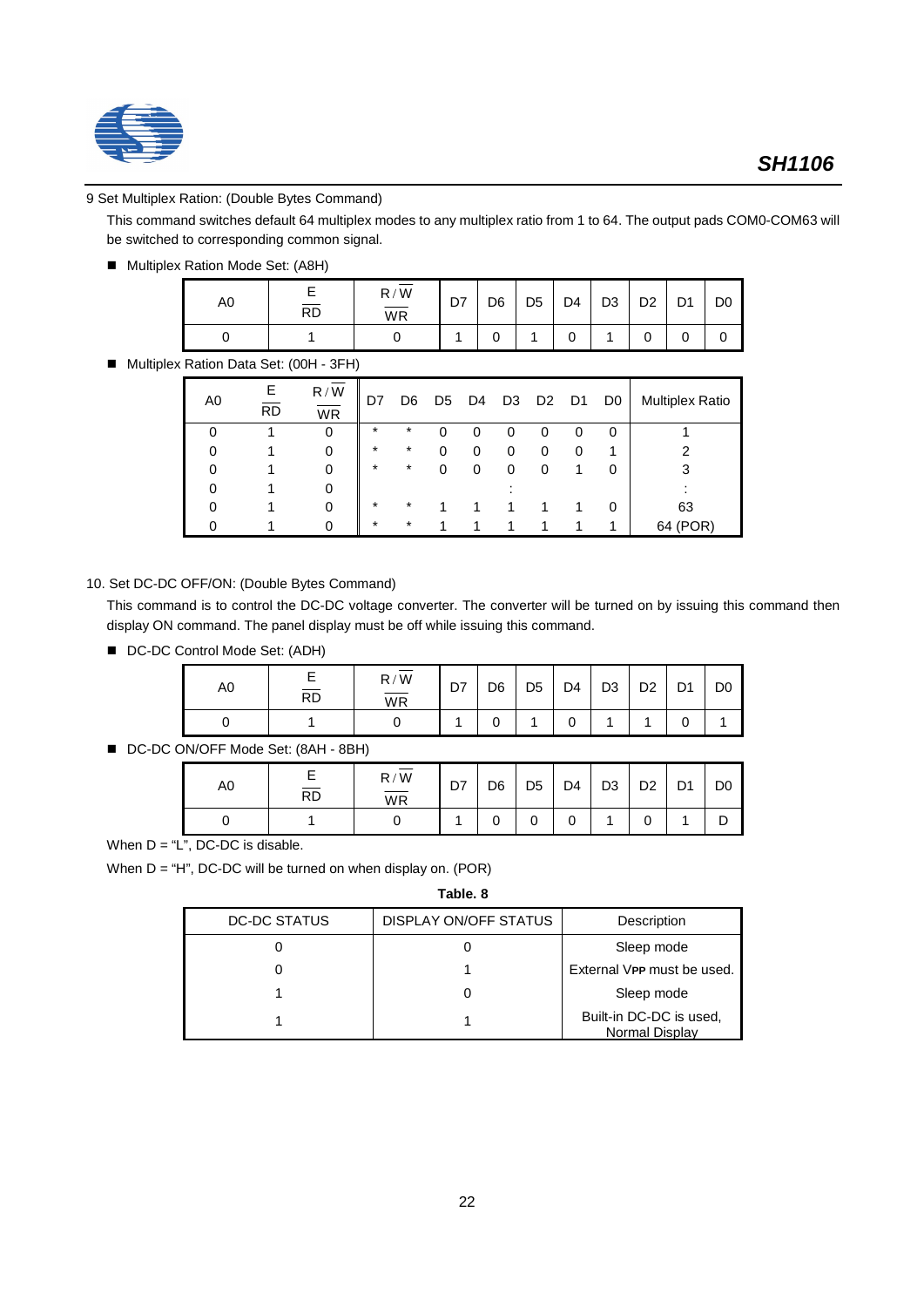

## 11. Display OFF/ON: (AEH - AFH)

Alternatively turns the display on and off.

| A0 | $\overline{RD}$ | R/W<br>$\overline{\mathsf{WR}}$ | D7 | D <sub>6</sub> | D <sub>5</sub> | D <sub>4</sub> | D <sub>3</sub> | D <sub>2</sub> | D <sub>1</sub> | D <sub>0</sub> |
|----|-----------------|---------------------------------|----|----------------|----------------|----------------|----------------|----------------|----------------|----------------|
|    |                 |                                 |    |                |                |                |                |                |                |                |

When  $D = "L"$ , Display OFF OLED. (POR)

When  $D = "H"$ , Display ON OLED.

When the display OFF command is executed, power saver mode will be entered.

Sleep mode:

This mode stops every operation of the OLED display system, and can reduce current consumption nearly to a static current value if no access is made from the microprocessor. The internal status in the sleep mode is as follows:

- 1) Stops the oscillator circuit and DC-DC circuit.
- 2) Stops the OLED drive and outputs Hz as the segment/common driver output.
- 3) Holds the display data and operation mode provided before the start of the sleep mode.
- 4) The MPU can access to the built-in display RAM.

### 12. Set Page Address: (B0H - B7H)

Specifies page address to load display RAM data to page address register. Any RAM data bit can be accessed when its page address and column address are specified. The display remains unchanged even when the page address is changed.

| A0 | <b>RD</b> | R/W<br>WR | D7 | D <sub>6</sub> | D <sub>5</sub> | D <sub>4</sub> | D <sub>3</sub> | D <sub>2</sub> | $\mathsf{D}$<br>◡ | D <sub>0</sub> |
|----|-----------|-----------|----|----------------|----------------|----------------|----------------|----------------|-------------------|----------------|
|    |           |           |    | ບ              |                |                | Аз             | A2             | A1                | Αo             |

| A <sub>3</sub> | A <sub>2</sub> | A <sub>1</sub> | Aο | Page address |
|----------------|----------------|----------------|----|--------------|
|                | ∩              | ∩              |    |              |
|                |                |                |    |              |
|                |                |                |    | 2            |
|                |                |                |    | 3            |
|                |                |                |    |              |
|                |                |                |    | 5            |
|                |                |                |    | 6            |
|                |                |                |    |              |

**Note:** Don't use any commands not mentioned above for user.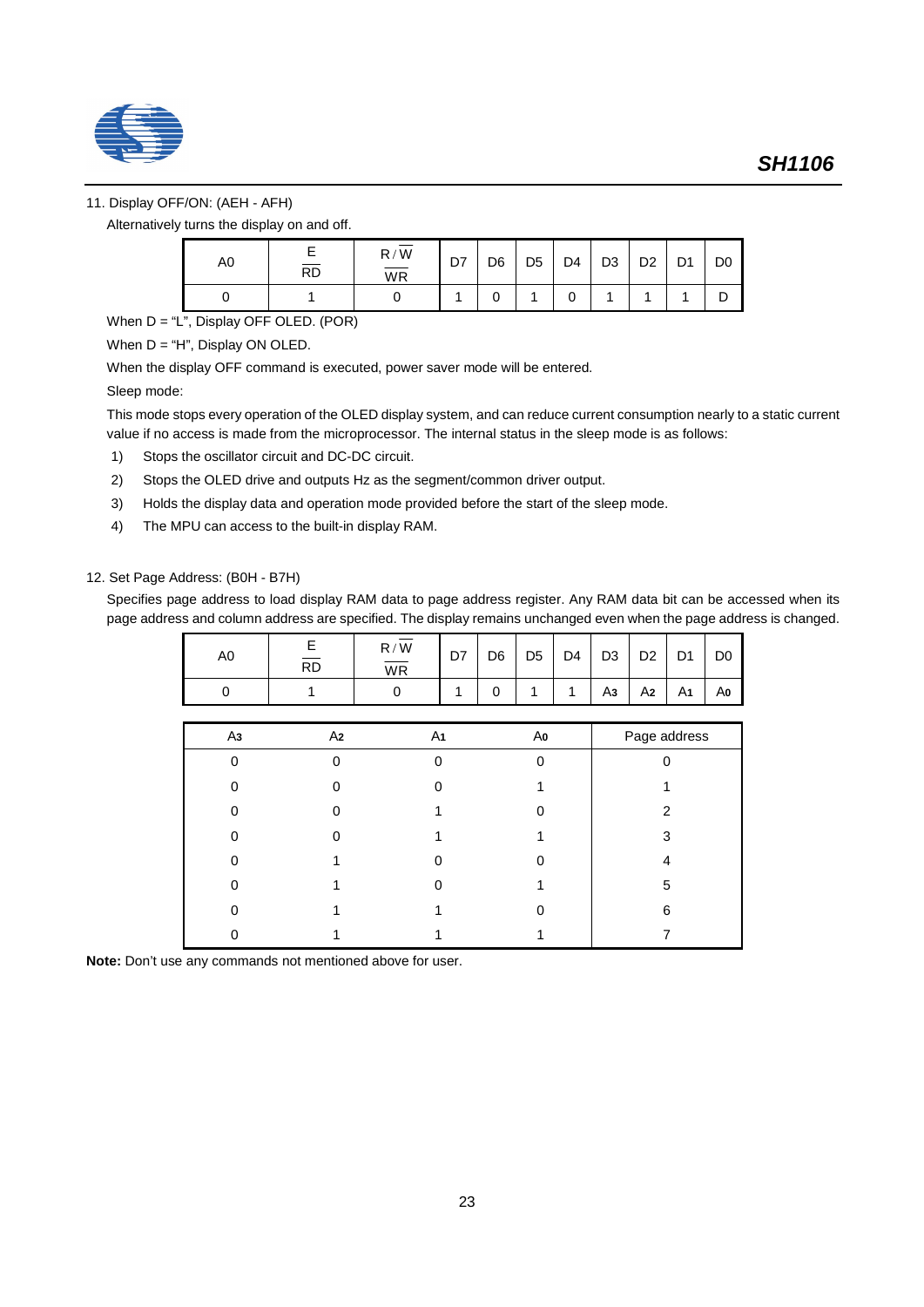

## 13. Set Common Output Scan Direction: (C0H - C8H)

This command sets the scan direction of the common output allowing layout flexibility in OLED module design. In addition, the display will have immediate effect once this command is issued. That is, if this command is sent during normal display, the graphic display will be vertically flipped.

| A0 | $\overline{RD}$ | $R/\overline{W}$<br>$\overline{\mathsf{WR}}$ | D7 | D <sub>6</sub> | D <sub>5</sub> | D <sub>4</sub> | D <sub>3</sub> | D <sub>2</sub> | $\mathsf{D}$<br>וש | D <sub>0</sub> |
|----|-----------------|----------------------------------------------|----|----------------|----------------|----------------|----------------|----------------|--------------------|----------------|
|    |                 |                                              |    |                |                | ັ              | ັ              | $\ast$         | $\ast$             | *              |

When  $D = "L"$ , Scan from COM0 to COM [N -1]. (POR)

When  $D = "H"$ , Scan from COM  $[N -1]$  to COM0.

#### 14. Set Display Offset: (Double Bytes Command)

This is a double byte command. The next command specifies the mapping of display start line to one of COM0-63 (it is assumed that COM0 is the display start line, that equals to 0). For example, to move the COM16 towards the COM0 direction for 16 lines, the 6-bit data in the second byte should be given by 010000. To move in the opposite direction by 16 lines, the 6-bit data should be given by (64-16), so the second byte should be 100000.

■ Display Offset Mode Set: (D3H)

| AU. | <b>RD</b> | R/W<br>___<br>WR | D7 | D <sub>6</sub> | D <sub>5</sub> | D <sub>4</sub> | D <sub>3</sub> | D <sub>2</sub><br>◡▵ | $\mathsf{D}$<br>י | D <sub>0</sub> |
|-----|-----------|------------------|----|----------------|----------------|----------------|----------------|----------------------|-------------------|----------------|
|     |           |                  |    |                |                |                |                |                      |                   |                |

■ Display Offset Data Set: (00H~3FH)

| A0 | Е<br>R <sub>D</sub> | R/W<br><b>WR</b> | D7      | D6      |   |   |   | D5 D4 D3 D2 | D <sub>1</sub> | D <sub>0</sub> | <b>COM<sub>x</sub></b> |
|----|---------------------|------------------|---------|---------|---|---|---|-------------|----------------|----------------|------------------------|
|    |                     | $\Omega$         | $\ast$  | $^\ast$ | 0 | 0 | 0 | 0           | 0              | 0              | 0(POR)                 |
|    |                     | 0                | $\ast$  | $^\ast$ | 0 | 0 | 0 | 0           | 0              |                |                        |
|    |                     |                  | $\star$ | $\ast$  | 0 | 0 | 0 | 0           |                | 0              |                        |
|    |                     |                  |         |         |   |   |   |             |                |                |                        |
|    |                     | ∩                | $\star$ | $^\ast$ |   |   |   |             |                | 0              | 62                     |
|    |                     | 0                | $\ast$  | $\star$ |   |   |   |             |                | 1              | 63                     |

**Note:** "\*" stands for "Don't care"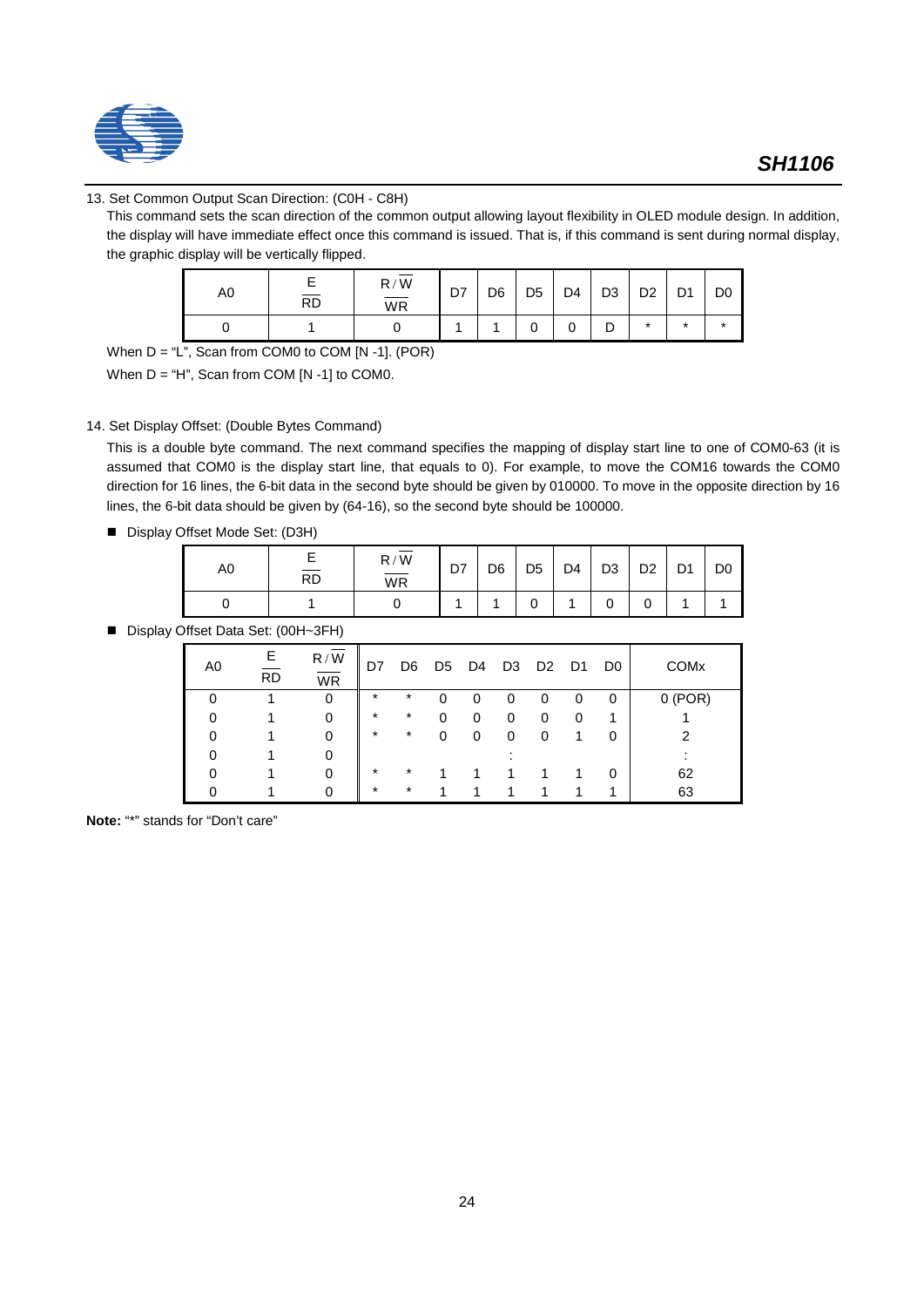

### 15. Set Display Clock Divide Ratio/Oscillator Frequency: (Double Bytes Command)

This command is used to set the frequency of the internal display clocks (DCLKs). It is defined as the divide ratio (Value from 1 to 16) used to divide the oscillator frequency. POR is 1. Frame frequency is determined by divide ratio, number of display clocks per row, MUX ratio and oscillator frequency.

■ Divide Ratio/Oscillator Frequency Mode Set: (D5H)

| A0 | <b>RD</b> | R/W<br>WR | D7 | D <sub>6</sub> | D <sub>5</sub> | D4 | D <sub>3</sub> | no.<br>◡▵ | D <sub>4</sub><br>ັ | D <sub>0</sub> |
|----|-----------|-----------|----|----------------|----------------|----|----------------|-----------|---------------------|----------------|
|    |           |           |    |                | u              |    |                |           |                     |                |

■ Divide Ratio/Oscillator Frequency Data Set: (00H - FFH)

| A0 | <b>RD</b> | R/W<br><b>WR</b> | D7 | D <sub>6</sub> | D <sub>5</sub> | D <sub>4</sub> | D <sub>3</sub> | D <sub>2</sub> | D <sub>1</sub> | D <sub>0</sub> |
|----|-----------|------------------|----|----------------|----------------|----------------|----------------|----------------|----------------|----------------|
|    |           |                  | A7 | A6             | A5             | A4             | Aз             | A2             | A <sub>1</sub> | Ao             |

A3 - A0 defines the divide ration of the display clocks (DCLK). Divide Ration = A[3:0]+1.

| $1$ (POR)<br>16 | Αз | A2 | Αo | Divide Ration |
|-----------------|----|----|----|---------------|
|                 |    |    |    |               |
|                 |    |    |    |               |
|                 |    |    |    |               |

A7 - A4 sets the oscillator frequency. Oscillator frequency increase with the value of A[7:4] and vice versa.

| A7          | A6       | A5          | A4 | Oscillator Frequency of<br>$f$ osc |
|-------------|----------|-------------|----|------------------------------------|
| $\pmb{0}$   | 0        | $\pmb{0}$   | 0  | $-25%$                             |
| $\pmb{0}$   | 0        | 0           | 1  | $-20%$                             |
| 0           | 0        | 1           | 0  | $-15%$                             |
| 0           | 0        | 1           | 1  | $-10%$                             |
| $\mathbf 0$ | 1        | 0           | 0  | $-5%$                              |
| 0           |          | $\mathbf 0$ | 1  | $f$ osc (POR)                      |
| $\mathbf 0$ |          | 1           | 0  | $+5%$                              |
| $\mathbf 0$ | 1        | 1           | 1  | $+10%$                             |
| 1           | $\Omega$ | $\mathbf 0$ | 0  | $+15%$                             |
| 1           | 0        | 0           | 1  | $+20%$                             |
|             | 0        | 1           | 0  | $+25%$                             |
|             | 0        | 1           | 1  | +30%                               |
| 1           | 1        | $\mathbf 0$ | 0  | +35%                               |
|             | 1        | $\mathbf 0$ | 1  | +40%                               |
|             |          | 1           | 0  | $+45%$                             |
|             | 1        | 1           | 1  | +50%                               |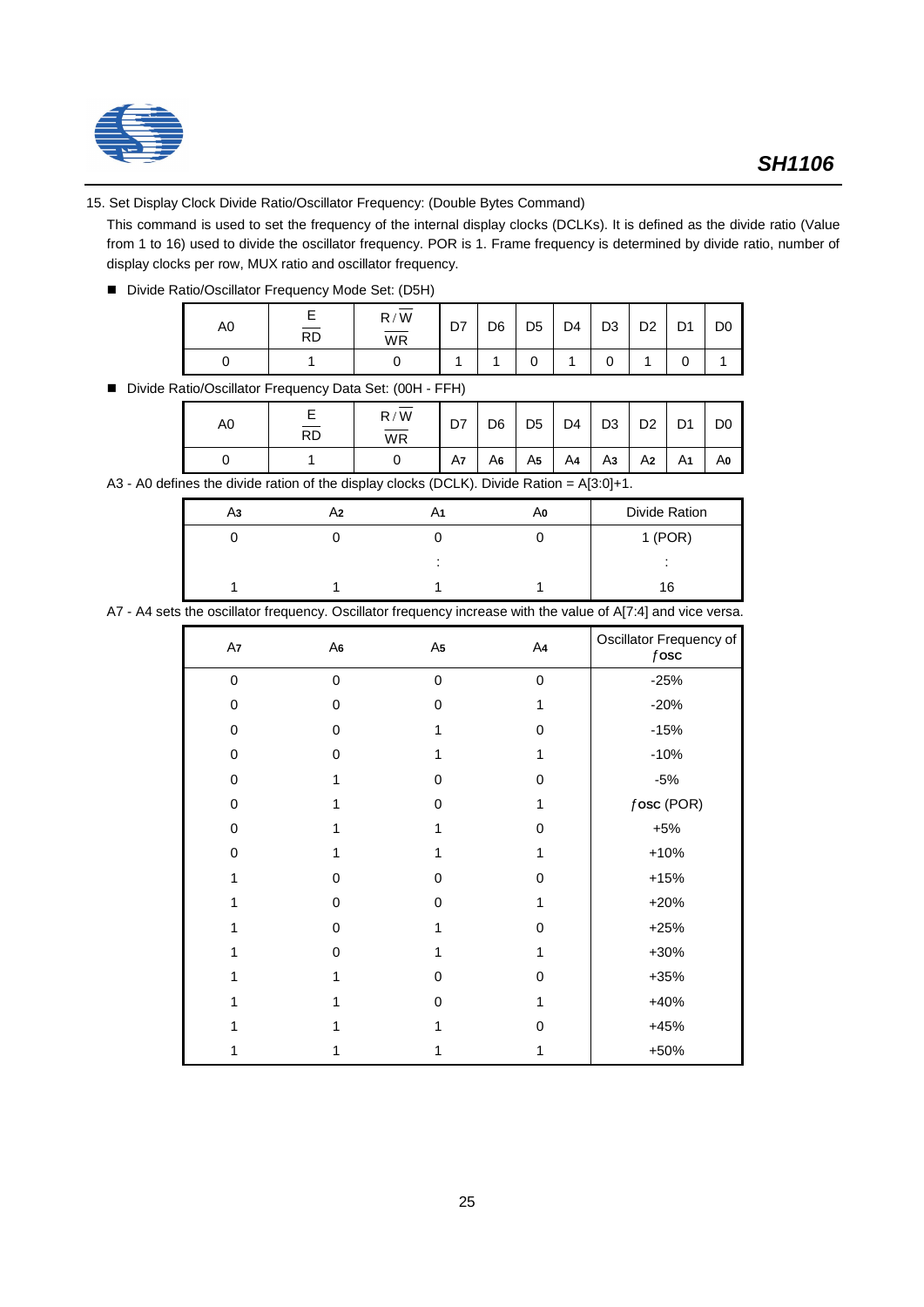

## 16. Set Dis-charge/Pre-charge Period: (Double Bytes Command)

This command is used to set the duration of the pre-charge period. The interval is counted in number of DCLK. POR is 2 DCLKs.

■ Pre-charge Period Mode Set: (D9H)

| A <sub>0</sub> | $\overline{RD}$ | R/W<br>WR | D7 | D <sub>6</sub> | D <sub>5</sub> | D <sub>4</sub> | D <sub>3</sub> | D <sub>2</sub> | D <sub>1</sub> | D <sub>0</sub> |
|----------------|-----------------|-----------|----|----------------|----------------|----------------|----------------|----------------|----------------|----------------|
|                |                 |           |    |                |                |                |                |                |                |                |

■ Dis-charge/Pre-charge Period Data Set: (00H - FFH)

| A0 | <b>RD</b> | R/W<br>WR | וט | D <sub>6</sub> | D <sub>5</sub> | D <sub>4</sub> | D <sub>3</sub> | D <sub>2</sub> | $\mathsf{D}$ | D <sub>0</sub> |
|----|-----------|-----------|----|----------------|----------------|----------------|----------------|----------------|--------------|----------------|
|    |           |           | A7 | A6             | A5             | A4             | Аз             | A2             | A1           | Αo             |

Pre-charge Period Adjust: (A3 - A0)

| Аз | A2 | A1     | Αo | Pre-charge Period |
|----|----|--------|----|-------------------|
|    |    |        |    | <b>INVALID</b>    |
|    |    |        |    | 1 DCLKs           |
|    |    |        |    | 2 DCLKs (POR)     |
|    |    | ٠<br>٠ |    |                   |
|    |    |        |    | 14 DCLKs          |
|    |    |        |    | 15 DCLKs          |

Dis-charge Period Adjust: (A7 - A4)

| A7 | A6 | A5 | A4 | Dis-charge Period |
|----|----|----|----|-------------------|
|    |    |    |    | <b>INVALID</b>    |
|    |    |    |    | 1 DCLKs           |
|    |    |    |    | 2 DCLKs (POR)     |
|    |    |    |    |                   |
|    |    |    |    | 14 DCLKs          |
|    |    |    |    | 15 DCLKs          |

17. Set Common pads hardware configuration: (Double Bytes Command)

This command is to set the common signals pad configuration (sequential or alternative) to match the OLED panel hardware layout

■ Common Pads Hardware Configuration Mode Set: (DAH)

| A0 | RD | R/W<br>$\overline{\mathsf{WR}}$ | D7 | D <sub>6</sub> | D <sub>5</sub> | D <sub>4</sub> | D <sub>3</sub> | D <sub>2</sub> | D <sub>1</sub> | D0 |
|----|----|---------------------------------|----|----------------|----------------|----------------|----------------|----------------|----------------|----|
|    |    |                                 |    |                |                |                |                |                |                |    |

■ Sequential/Alternative Mode Set: (02H - 12H)

| A0                               | Е<br>$\overline{RD}$ | R/W<br>$\overline{\mathsf{WR}}$ | D7                 | D6 | D5 | D4 | D3                 | D <sub>2</sub>     | D1 | D <sub>0</sub> |
|----------------------------------|----------------------|---------------------------------|--------------------|----|----|----|--------------------|--------------------|----|----------------|
|                                  |                      | 0                               | 0                  | 0  | 0  | D  | 0                  | 0                  |    |                |
| When $D = "L",$ Sequential.      |                      |                                 |                    |    |    |    |                    |                    |    |                |
|                                  | COM31, 30 - 1, 0     |                                 | SEG0, 1 - 130, 131 |    |    |    | COM32, 33 - 62, 63 |                    |    |                |
| When D = "H", Alternative. (POR) |                      |                                 |                    |    |    |    |                    |                    |    |                |
|                                  | COM62, 60 - 2, 0     |                                 | SEG0, 1 - 130, 131 |    |    |    |                    | $COM1, 3 - 61, 63$ |    |                |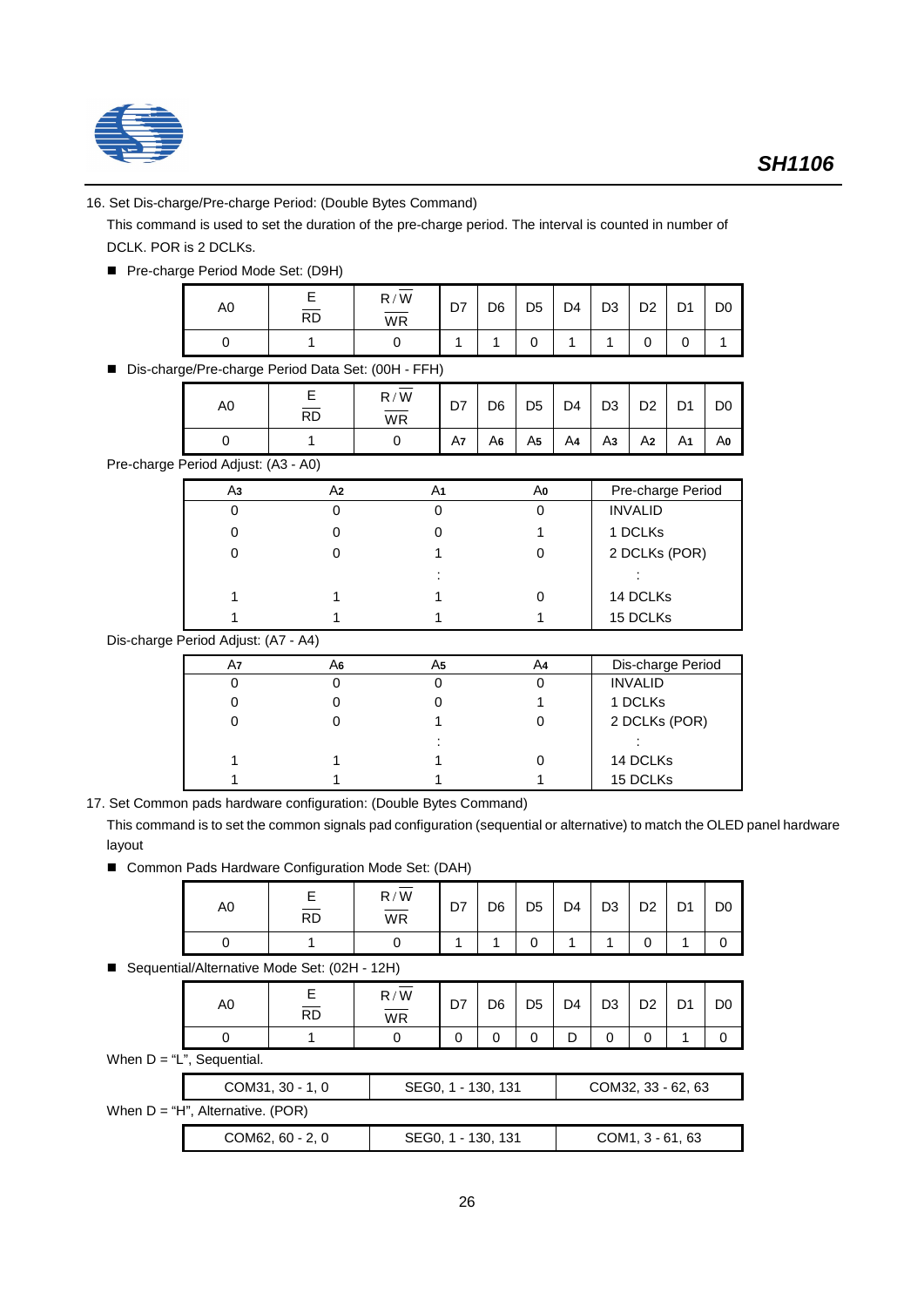

## 18. Set VCOM Deselect Level: (Double Bytes Command)

This command is to set the common pad output voltage level at deselect stage.

■ VCOM Deselect Level Mode Set: (DBH)

| A0 | <b>RD</b> | R/W<br>$\overline{\mathsf{WR}}$ | D7 | D <sub>6</sub> | D <sub>5</sub> | D <sub>4</sub> | D <sub>3</sub> | D <sub>0</sub><br>υz | $\mathsf{D}$<br>י ש | D <sub>0</sub> |
|----|-----------|---------------------------------|----|----------------|----------------|----------------|----------------|----------------------|---------------------|----------------|
|    |           |                                 |    |                |                |                |                |                      |                     |                |

■ VCOM Deselect Level Data Set: (00H - FFH)

| A0 | ⊢<br>$\overline{RD}$ | W<br>R/<br>$\overline{\mathsf{WR}}$ | D7 | D <sub>6</sub> | D <sub>5</sub> | D <sub>4</sub> | D <sub>3</sub> | D <sub>0</sub> | D <sub>1</sub>  | D <sub>0</sub> |
|----|----------------------|-------------------------------------|----|----------------|----------------|----------------|----------------|----------------|-----------------|----------------|
|    |                      |                                     | A7 | A6             | A5             | A4             | Αз             | A2             | Δ1<br><u>лі</u> | Αo             |

V**COM** = β X V**REF** = (0.430 + A[7:0] X 0.006415) X V**REF**

| A[7:0]           | β            | A[7:0] | β           |
|------------------|--------------|--------|-------------|
| 00H              | 0.430        | 20H    |             |
| 01H              |              | 21H    |             |
| 02H              |              | 22H    |             |
| 03H              |              | 23H    |             |
| 04H              |              | 24H    |             |
| 05H              |              | 25H    |             |
| 06H              |              | 26H    |             |
| 07H              |              | 27H    |             |
| 08H              |              | 28H    |             |
| 09H              |              | 29H    |             |
| 0AH              |              | 2AH    |             |
| 0BH              |              | 2BH    |             |
| 0CH              |              | 2CH    |             |
| 0DH              |              | 2DH    |             |
| 0EH              |              | 2EH    |             |
| 0FH              |              | 2FH    |             |
| 10H              |              | 30H    |             |
| 11H              |              | 31H    |             |
| 12H              |              | 32H    |             |
| 13H              |              | 33H    |             |
| 14H              |              | 34H    |             |
| 15H              |              | 35H    | 0.770 (POR) |
| 16H              |              | 36H    |             |
| 17H              |              | 37H    |             |
| 18H              |              | 38H    |             |
| 19H              |              | 39H    |             |
| 1AH              |              | 3AH    |             |
| 1BH              |              | 3BH    |             |
| 1CH              |              | 3CH    |             |
| 1DH              |              | 3DH    |             |
| 1EH              |              | 3EH    |             |
| 1FH              |              | 3FH    |             |
| <b>40H - FFH</b> | $\mathbf{1}$ |        |             |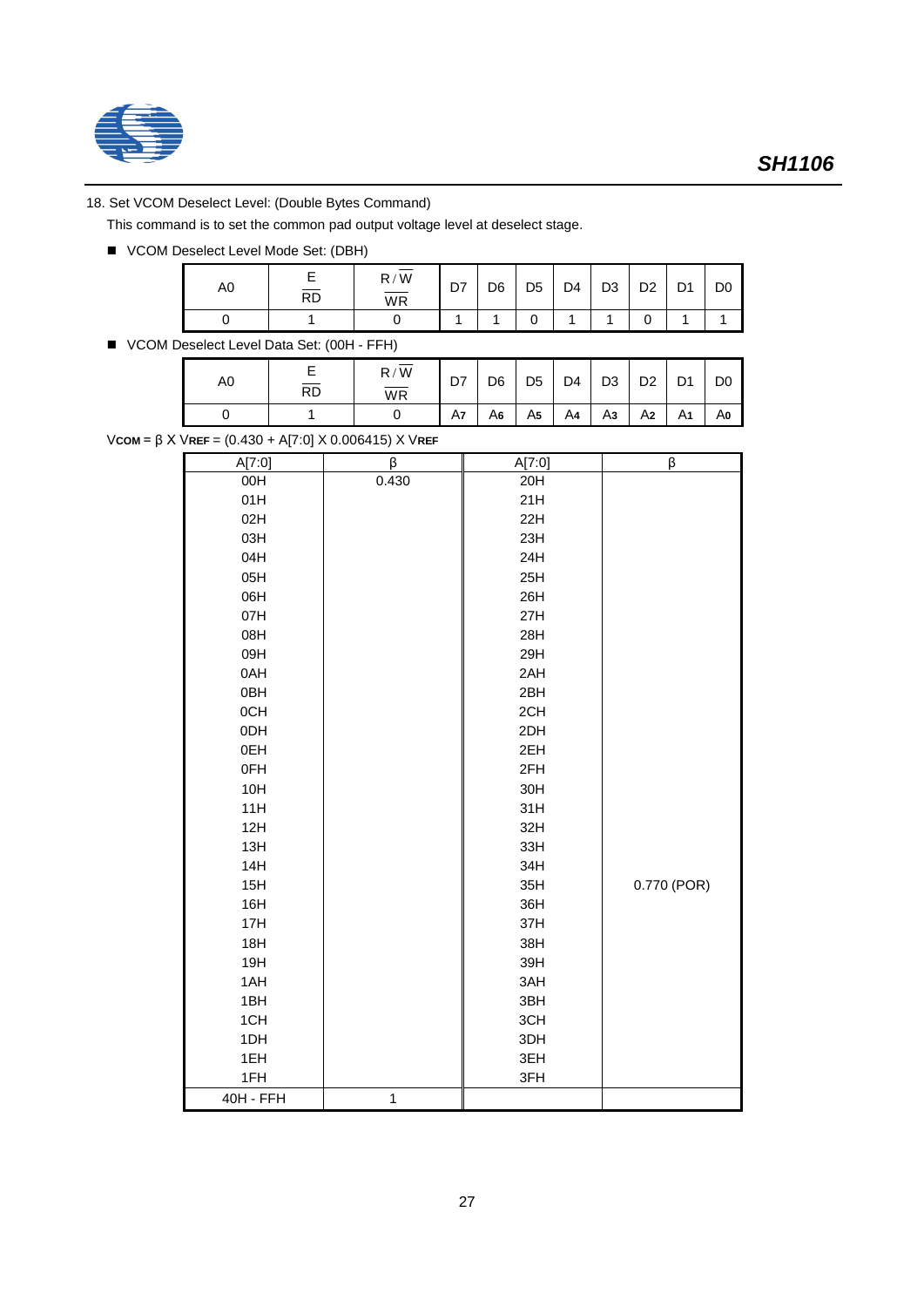

### 19. Read-Modify-Write: (E0H)

A pair of Read-Modify-Write and End commands must always be used. Once read-modify-write is issued, column address is not incremental by read display data command but incremental by write display data command only. It continues until End command is issued. When the End is issued, column address returns to the address when read-modify-write is issued. This can reduce the microprocessor load when data of a specific display area is repeatedly changed during cursor blinking or others.

| A0 | <b>RD</b> | R/W<br>$\overline{\mathsf{WR}}$ | D7 | D <sub>6</sub> | D <sub>5</sub> | D <sub>4</sub> | D <sub>3</sub> | D <sub>2</sub> | D <sub>4</sub><br>יש | D <sub>0</sub> |
|----|-----------|---------------------------------|----|----------------|----------------|----------------|----------------|----------------|----------------------|----------------|
|    |           |                                 |    |                |                | U              |                |                | ັ                    | U              |

Cursor display sequence:





### 20. End: (EEH)

Cancels Read-Modify-Write mode and returns column address to the original address (when Read-Modify-Write is issued.)

| A0 | $\overline{RD}$ | R/W<br><b>WR</b> | D7 | D <sub>6</sub> | D <sub>5</sub> | D <sub>4</sub> | D <sub>3</sub> | D <sub>0</sub><br>υ∠ | D <sub>1</sub><br>יש | D <sub>0</sub> |
|----|-----------------|------------------|----|----------------|----------------|----------------|----------------|----------------------|----------------------|----------------|
|    |                 |                  |    |                |                | ⌒<br>ັ         |                |                      |                      |                |



**Figure. 11**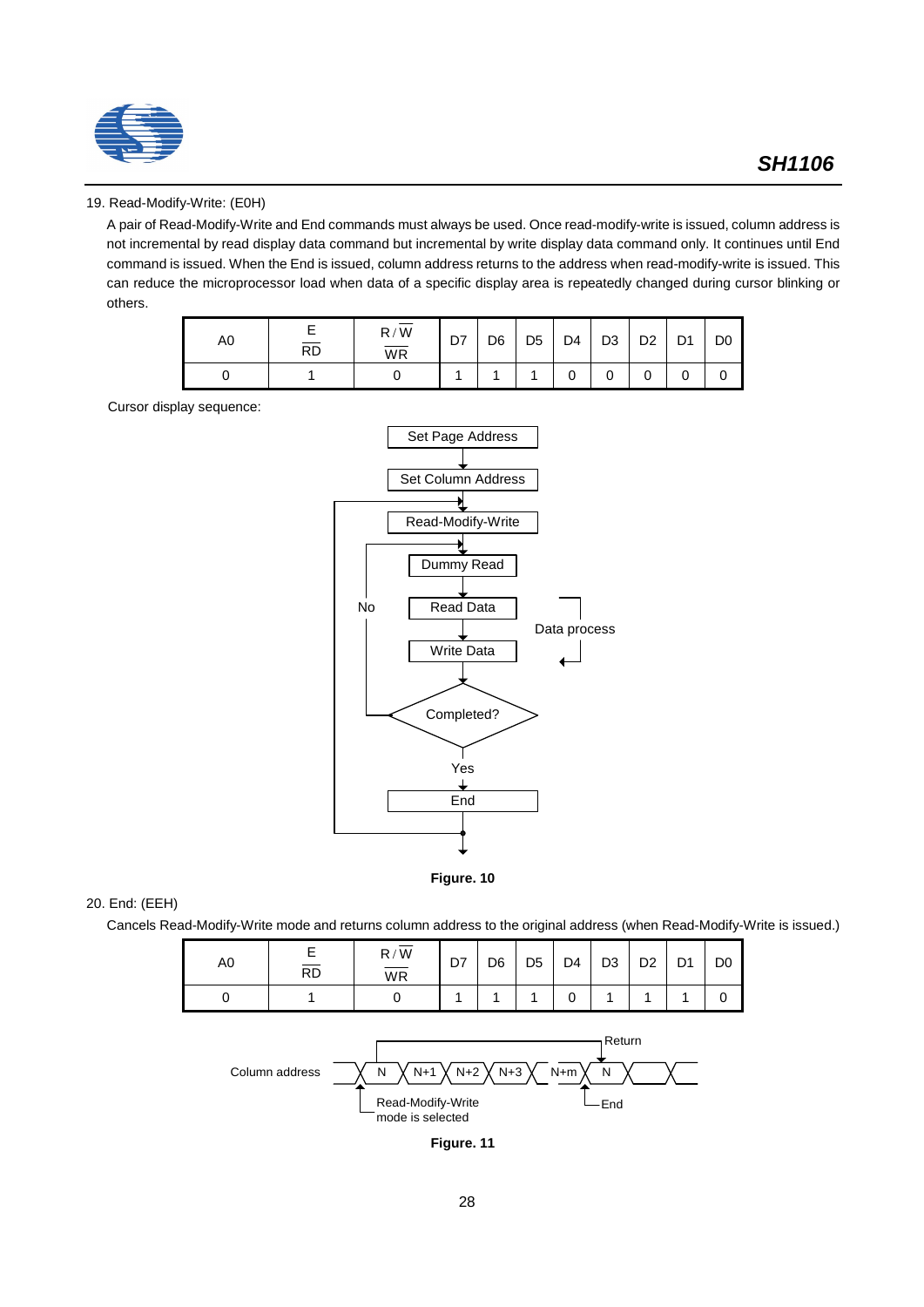

### 21. NOP: (E3H)

Non-Operation Command.

| A0 | <b>RD</b> | R/W<br>$\overline{\overline{\mathsf{w}}$ R | D7 | D <sub>6</sub> | D <sub>5</sub> | D <sub>4</sub> | D <sub>3</sub> | D <sub>2</sub><br>◡▵ | D <sub>4</sub><br>ັ | D <sub>0</sub> |
|----|-----------|--------------------------------------------|----|----------------|----------------|----------------|----------------|----------------------|---------------------|----------------|
|    |           |                                            |    |                |                |                |                |                      |                     |                |

### 22. Write Display Data

Write 8-bit data in display RAM. As the column address is incremental by 1 automatically after each write, the microprocessor can continue to write data of multiple words.

| A0 | <b>RD</b> | R/W<br>WR | D7 | D <sub>6</sub> | D5 | D <sub>4</sub> | D3 | מח | D. | D0 |
|----|-----------|-----------|----|----------------|----|----------------|----|----|----|----|
|    |           |           |    |                |    | Write RAM data |    |    |    |    |

#### 23. Read Status

| A0 | $\overline{RD}$ | R/W<br><b>WR</b> | D7          | D <sub>6</sub> | D <sub>5</sub> | D4 | D3      | $D2$ D <sub>1</sub> D <sub>0</sub> |   |
|----|-----------------|------------------|-------------|----------------|----------------|----|---------|------------------------------------|---|
|    |                 |                  | <b>BUSY</b> | ON/OFF         | ÷              | *  | $\star$ | 0                                  | 0 |

BUSY: When high, the SH1106 is busy due to internal operation or reset. Any command is rejected until BUSY goes low. The busy check is not required if enough time is provided for each cycle.

ON/OFF: Indicates whether the display is on or off. When goes low the display turns on. When goes high, the display turns off. This is the opposite of Display ON/OFF command.

## 24. Read Display Data

Reads 8-bit data from display RAM area specified by column address and page address. As the column address is increment by 1 automatically after each write, the microprocessor can continue to read data of multiple words. A single dummy read is required immediately after column address being setup. Refer to the display RAM section of FUNCTIONAL DESCRIPTION for details. Note that no display data can be read via the serial interface.

| A0 | <b>RD</b> | R/W<br>_<br><b>WR</b> | D7 | D6 | D <sub>5</sub> | D <sub>4</sub> | D3            | D <sub>2</sub> | D. |  |
|----|-----------|-----------------------|----|----|----------------|----------------|---------------|----------------|----|--|
|    |           |                       |    |    |                |                | Read RAM data |                |    |  |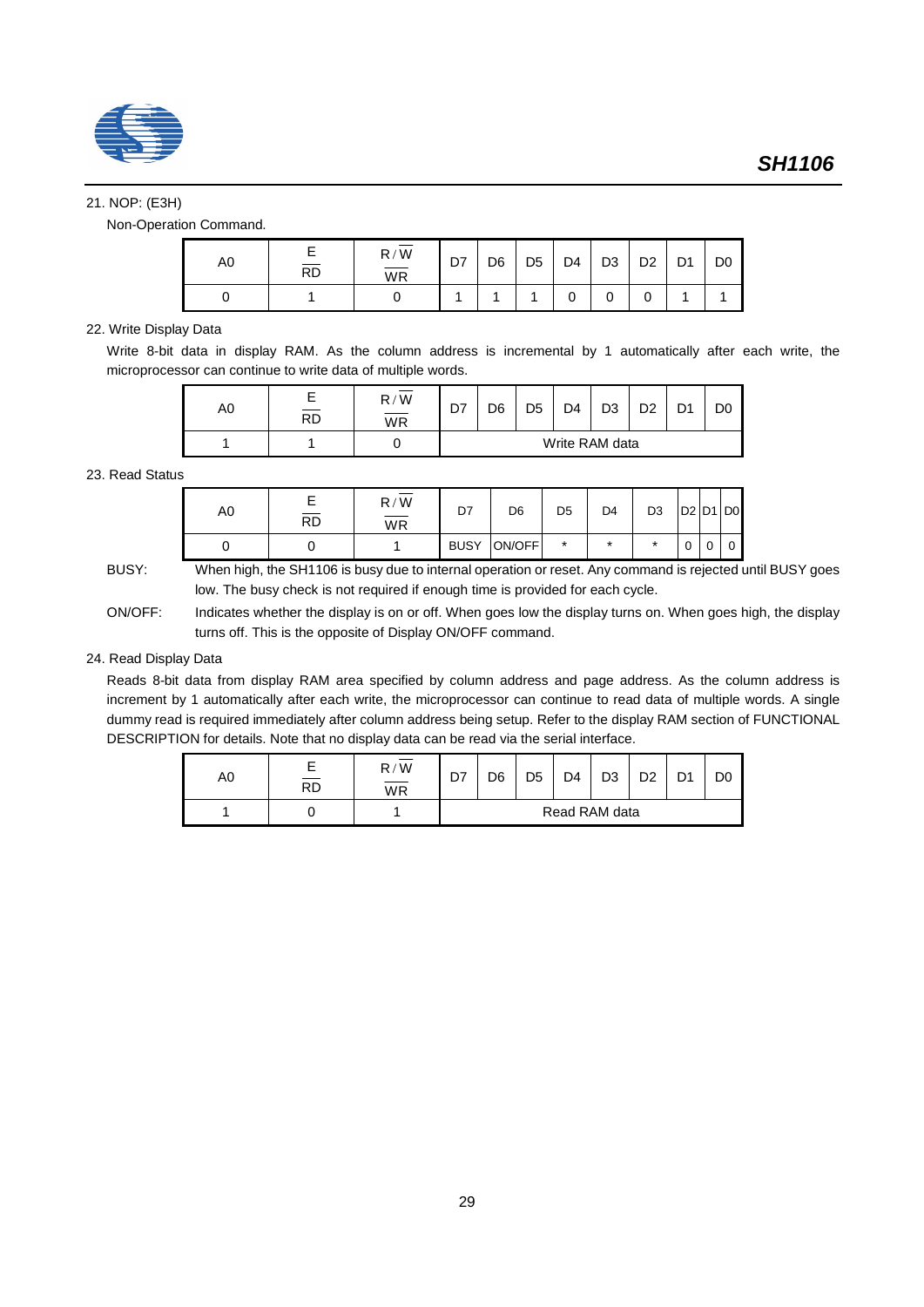

## **Command Table**

| Command                                     | Code           |                 |             |              |                |                |                |                        |                       |                |                          | <b>Function</b>                                                                            |
|---------------------------------------------|----------------|-----------------|-------------|--------------|----------------|----------------|----------------|------------------------|-----------------------|----------------|--------------------------|--------------------------------------------------------------------------------------------|
|                                             | A <sub>0</sub> | $\overline{RD}$ | <b>WR</b>   | D7           | D <sub>6</sub> | D <sub>5</sub> | D <sub>4</sub> | D <sub>3</sub>         | D <sub>2</sub>        | D <sub>1</sub> | D <sub>0</sub>           |                                                                                            |
| 1. Set Column Address<br>4 lower bits       | $\Omega$       | $\mathbf{1}$    | $\Omega$    | $\Omega$     | 0              | $\Omega$       | 0              |                        | Lower column address  |                |                          | Sets 4 lower bits of column<br>address of display RAM in<br>register. $(POR = 00H)$        |
| 2. Set Column<br>Address 4 higher<br>bits   | $\Omega$       | $\mathbf{1}$    | $\Omega$    | $\mathbf 0$  | 0              | $\Omega$       | 1              |                        | Higher column address |                |                          | Sets 4 higher bits of column<br>address of display RAM in<br>register. (POR = $10H$ )      |
| 3. Set Pump voltage<br>value                | $\Omega$       | 1               | $\Omega$    | $\Omega$     | 0              | 1              | 1              | $\Omega$               | 0                     |                | Pump<br>voltage<br>value | This command is to control<br>the DC-DC voltage output<br>value. (POR=32H)                 |
| 4. Set Display Start<br>Line                | $\Omega$       | 1               | $\Omega$    | 0            | 1              |                |                | Line address           |                       |                |                          | Specifies RAM display line<br>for COM0. (POR $=$ 40H)                                      |
| 5. The Contrast<br>Control Mode Set         | $\Omega$       | 1               | $\Omega$    | $\mathbf{1}$ | 0              | $\Omega$       | $\Omega$       | $\Omega$               | $\Omega$              | 0              | $\mathbf{1}$             | This command is to set Contrast<br>Setting of the display.                                 |
| <b>Contrast Data</b><br><b>Register Set</b> | $\Omega$       | 1               | $\mathbf 0$ |              |                |                |                | <b>Contrast Data</b>   |                       |                |                          | The chip has 256 contrast steps<br>from 00 to FF. (POR = $80H$ )                           |
| 6. Set Segment<br>Re-map (ADC)              | $\mathbf 0$    | 1               | $\Omega$    | $\mathbf{1}$ | 0              | 1              | 0              | $\Omega$               | $\Omega$              | $\mathbf 0$    | <b>ADC</b>               | The right $(0)$ or left $(1)$<br>rotation. $(POR = AOH)$                                   |
| 7. Set Entire Display<br>OFF/ON             | $\Omega$       | 1               | $\Omega$    | 1            | 0              | 1              | $\Omega$       | $\Omega$               | 1                     | $\Omega$       | D                        | Selects normal display (0) or<br>Entire Display ON (1). (POR<br>= A4H)                     |
| 8. Set Normal/<br><b>Reverse Display</b>    | $\Omega$       | $\mathbf{1}$    | $\Omega$    | $\mathbf{1}$ | $\Omega$       | 1              | $\Omega$       | $\Omega$               | 1                     | 1              | D                        | Normal indication (0) when<br>low, but reverse indication (1)<br>when high. (POR = $A6H$ ) |
| 9 Multiplex Ration<br>Mode Set              | $\Omega$       | 1               | $\Omega$    | 1            | 0              | 1              | 0              | 1                      | 0                     | $\Omega$       | $\Omega$                 | This command switches<br>default 63 multiplex mode to                                      |
| <b>Multiplex Ration</b><br>Data Set         | 0              | 1               | $\Omega$    | $\star$      | $\star$        |                |                | <b>Multiplex Ratio</b> |                       |                |                          | any multiplex ratio from 1 to<br>64. $(POR = 3FH)$                                         |
| 10. DC-DC Control<br>Mode Set               | 0              | 1               | $\Omega$    | $\mathbf{1}$ | 0              | 1              | 0              | $\mathbf{1}$           | $\mathbf{1}$          | 0              | $\mathbf{1}$             | This command is to control<br>the DC-DC voltage DC-DC                                      |
| DC-DC ON/OFF<br>Mode Set                    | 0              | 1               | $\Omega$    | 1            | 0              | $\Omega$       | 0              | 1                      | 0                     | 1              | D                        | will be turned on when display<br>on converter (1) or DC-DC<br>OFF (0). (POR = 8BH)        |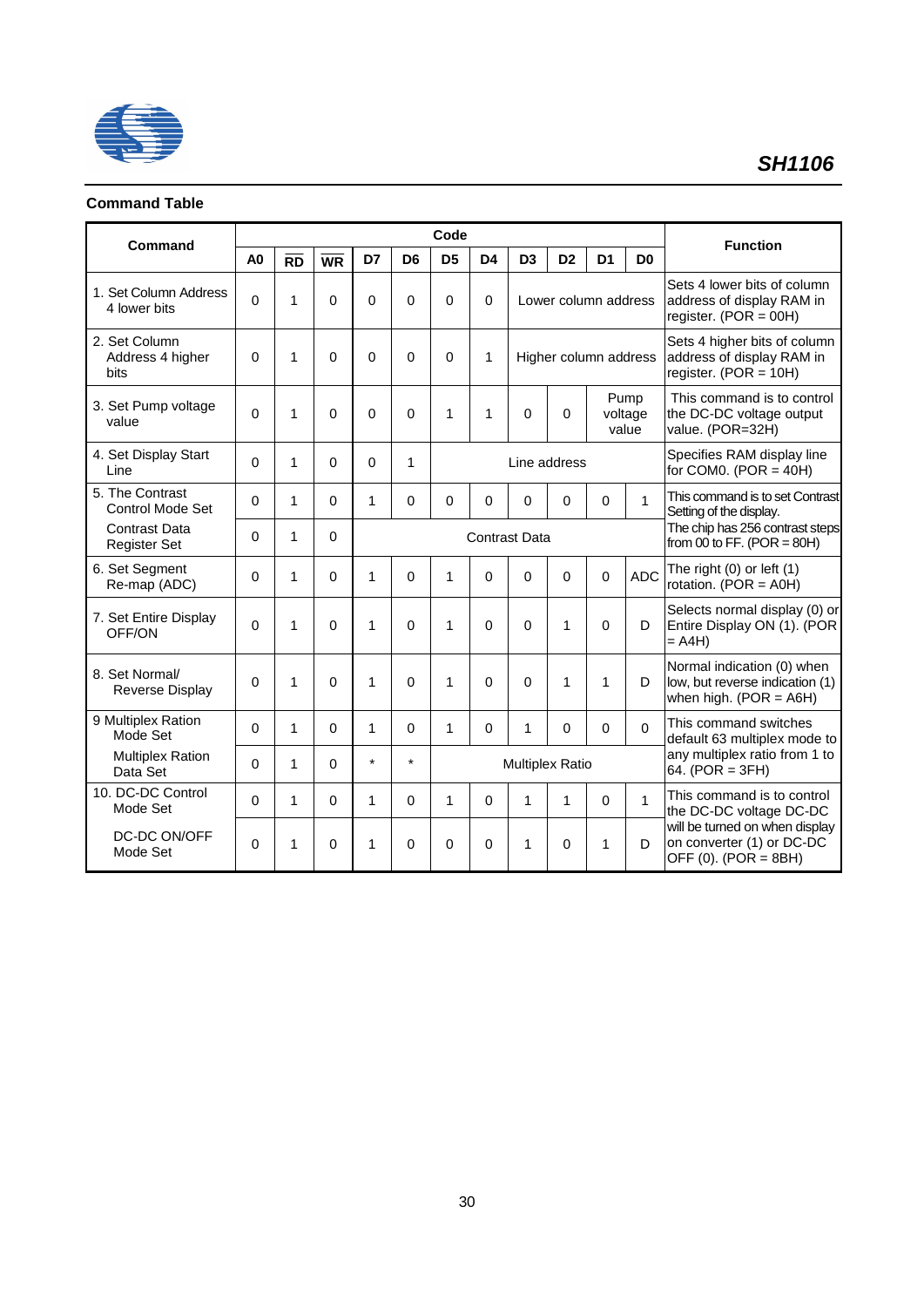

## **Command Table (Continued)**

| Command                                                                    |                |              |             |              |                              | Code                        |                               |                |                        |                                  |             | <b>Function</b>                                                                                  |
|----------------------------------------------------------------------------|----------------|--------------|-------------|--------------|------------------------------|-----------------------------|-------------------------------|----------------|------------------------|----------------------------------|-------------|--------------------------------------------------------------------------------------------------|
|                                                                            | A <sub>0</sub> | <b>RD</b>    | <b>WR</b>   | D7           | D <sub>6</sub>               | D <sub>5</sub>              | D4                            | D <sub>3</sub> | D <sub>2</sub>         | D <sub>1</sub><br>D <sub>0</sub> |             |                                                                                                  |
| 11. Display OFF/ON                                                         | 0              | $\mathbf{1}$ | $\Omega$    | 1            | 0                            | 1                           | $\Omega$                      | 1              | 1                      | 1                                | D           | Turns on OLED panel (1) or<br>turns off $(0)$ . $(POR = AEH)$                                    |
| 12. Set Page Address                                                       | 0              | $\mathbf{1}$ | 0           | 1            | $\Omega$                     | 1                           | 1                             |                |                        | Page Address                     |             | Specifies page address to<br>load display RAM data to<br>page address register. (POR<br>$=$ B0H) |
| 13. Set Common<br>Output Scan<br><b>Direction</b>                          | 0              | 1            | $\Omega$    | 1            | 1                            | 0                           | 0                             | D              | $\star$                | $\star$                          | $\star$     | Scan from COM0 to COM [N<br>- 1] (0) or Scan from COM [N<br>$-1$ ] to COM0 (1). (POR = C0H)      |
| 14. Display Offset<br>Mode Set                                             | 0              | $\mathbf{1}$ | 0           | 1            | 1                            | $\mathbf 0$                 | $\mathbf{1}$                  | $\mathbf 0$    | 0                      | 1                                | 1           | This is a double byte<br>command which specifies                                                 |
| Display Offset Data<br>Set                                                 | 0              | $\mathbf{1}$ | 0           | $\star$      | $\star$                      |                             |                               |                | <b>COM<sub>x</sub></b> |                                  |             | the mapping of display start<br>line to one of COM0-63.<br>$(POR = 00H)$                         |
| 15. Set Display Divide<br>Ratio/Oscillator<br><b>Frequency Mode</b><br>Set | 0              | $\mathbf{1}$ | $\Omega$    | 1            | $\mathbf{1}$                 | 0                           | 1                             | $\Omega$       | 1                      | $\Omega$                         | 1           | This command is used to set<br>the frequency of the internal<br>display clocks.<br>$(POR = 50H)$ |
| <b>Divide Ratio/Oscillator</b><br><b>Frequency Data Set</b>                | 0              | 1            | 0           |              |                              | <b>Oscillator Frequency</b> |                               |                |                        | Divide Ratio                     |             |                                                                                                  |
| 16. Dis-charge /<br>Pre-charge Period<br>Mode Set                          | 0              | 1            | $\Omega$    | 1            | 1                            | 0                           | 1                             | 1              | 0                      | 0                                | 1           | This command is used to<br>set the duration of the<br>dis-charge and pre-charge                  |
| Dis-charge<br>/Pre-charge Period<br>Data Set                               | 0              | 1            | $\Omega$    |              |                              | Dis-charge Period           |                               |                |                        | Pre-charge Period                |             | period. $(POR = 22H)$                                                                            |
| 17. Common Pads<br>Hardware<br>Configuration<br>Mode Set                   | 0              | 1            | $\Omega$    | 1            | $\mathbf{1}$                 | 0                           | 1                             | $\mathbf{1}$   | $\Omega$               | 1                                | $\Omega$    | This command is to set the<br>common signals pad<br>configuration. (POR = 12H)                   |
| Sequential/Alternat<br>ive Mode Set                                        | 0              | 1            | 0           | 0            | 0                            | 0                           | D                             | $\Omega$       | 0                      | 1                                | $\Omega$    |                                                                                                  |
| 18. VCOM Deselect<br>Level Mode Set                                        | 0              | 1            | $\Omega$    | 1            | 1                            | 0                           | 1                             | 1              | 0                      | 1                                | 1           | This command is to set the<br>common pad output voltage                                          |
| <b>VCOM Deselect</b><br>Level Data Set                                     | 0              | $\mathbf{1}$ | 0           |              |                              |                             | $VCOM$ ( $\beta$ $X$ $V$ REF) |                |                        |                                  |             | level at deselect stage.<br>$(POR = 35H)$                                                        |
| 19. Read-Modify-Write                                                      | 0              | 1            | 0           | 1            | 1                            | 1                           | 0                             | 0              | 0                      | 0                                | 0           | Read-Modify-Write start.                                                                         |
| 20. End                                                                    | $\mathbf 0$    | $\mathbf{1}$ | $\mathbf 0$ | 1            | $\mathbf{1}$                 | 1                           | 0                             | 1              | 1                      | $\mathbf{1}$                     | $\mathbf 0$ | Read-Modify-Write end.                                                                           |
| 21. NOP                                                                    | $\pmb{0}$      | 1            | $\pmb{0}$   | $\mathbf{1}$ | $\mathbf{1}$                 | 1                           | 0                             | $\pmb{0}$      | $\mathbf 0$            | $\mathbf{1}$                     | 1           | Non-Operation Command                                                                            |
| 22. Write Display Data                                                     | 1              | $\mathbf{1}$ | $\pmb{0}$   |              |                              |                             | Write RAM data                |                |                        |                                  |             |                                                                                                  |
| 23. Read Status                                                            | $\pmb{0}$      | 0            | 1           | <b>BUSY</b>  | $\mathsf{ON}/$<br><b>OFF</b> | $\star$                     | $\star$                       | $\star$        | 0                      | $\pmb{0}$                        | $\pmb{0}$   |                                                                                                  |
| 24. Read Display Data                                                      | 1              | 0            | 1           |              |                              |                             | Read RAM data                 |                |                        |                                  |             |                                                                                                  |

**Note:** Do not use any other command, or the system malfunction may result.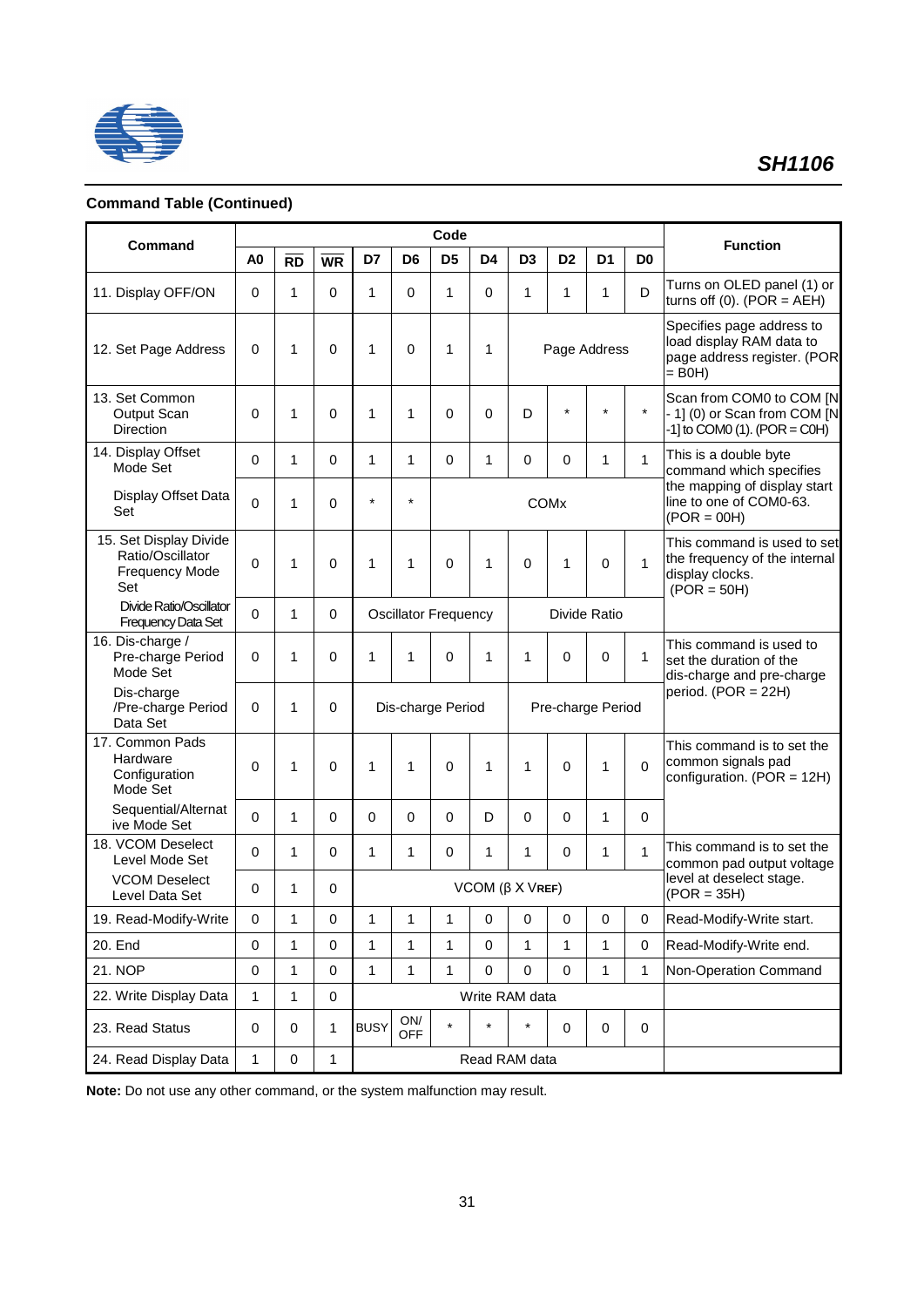

## **1. Power On and Initialization**

**1.1. Built-in DC-DC pump power is being used immediately after turning on the power:**

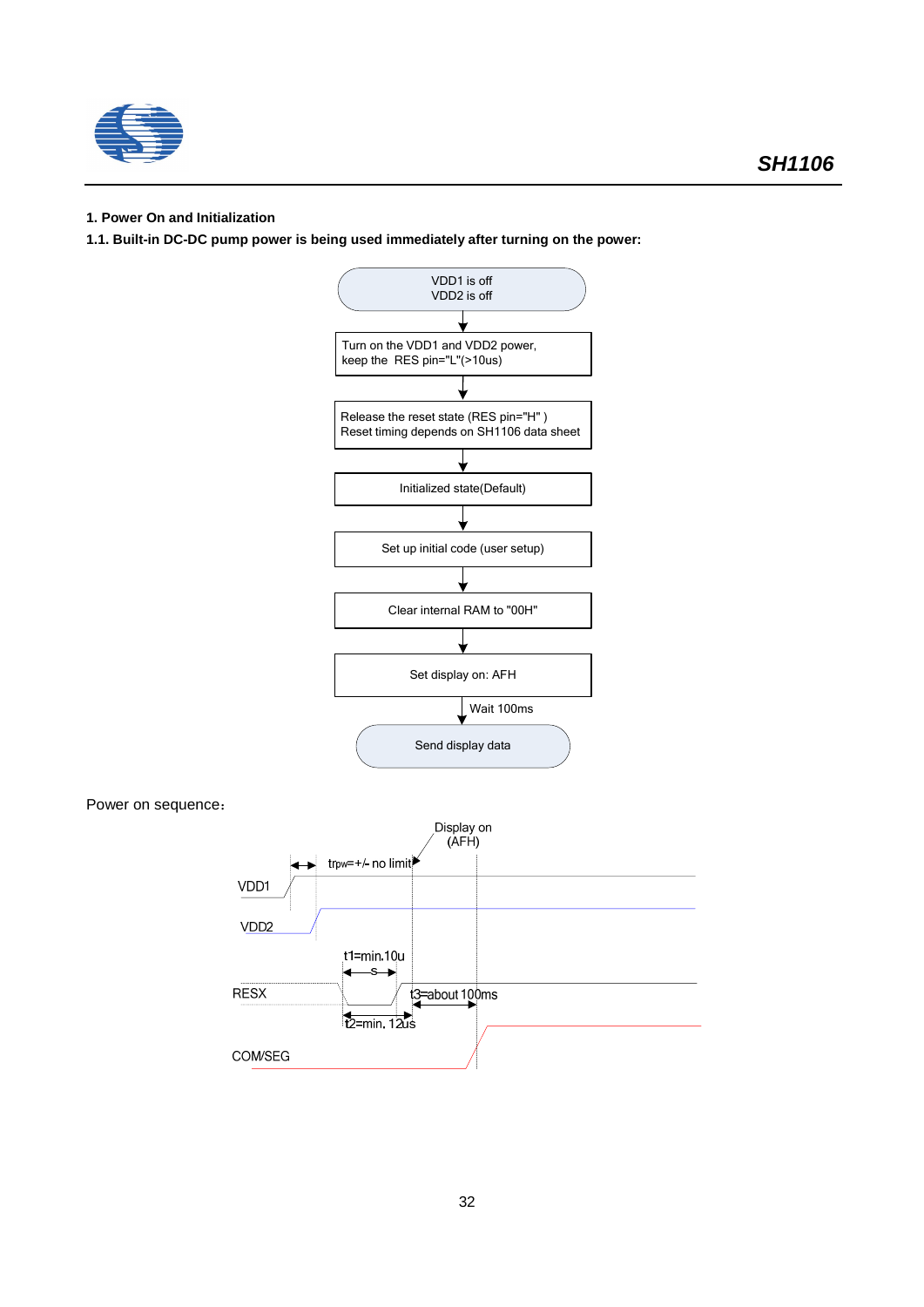

### **1.2. External power is being used immediately after turning on the power:**

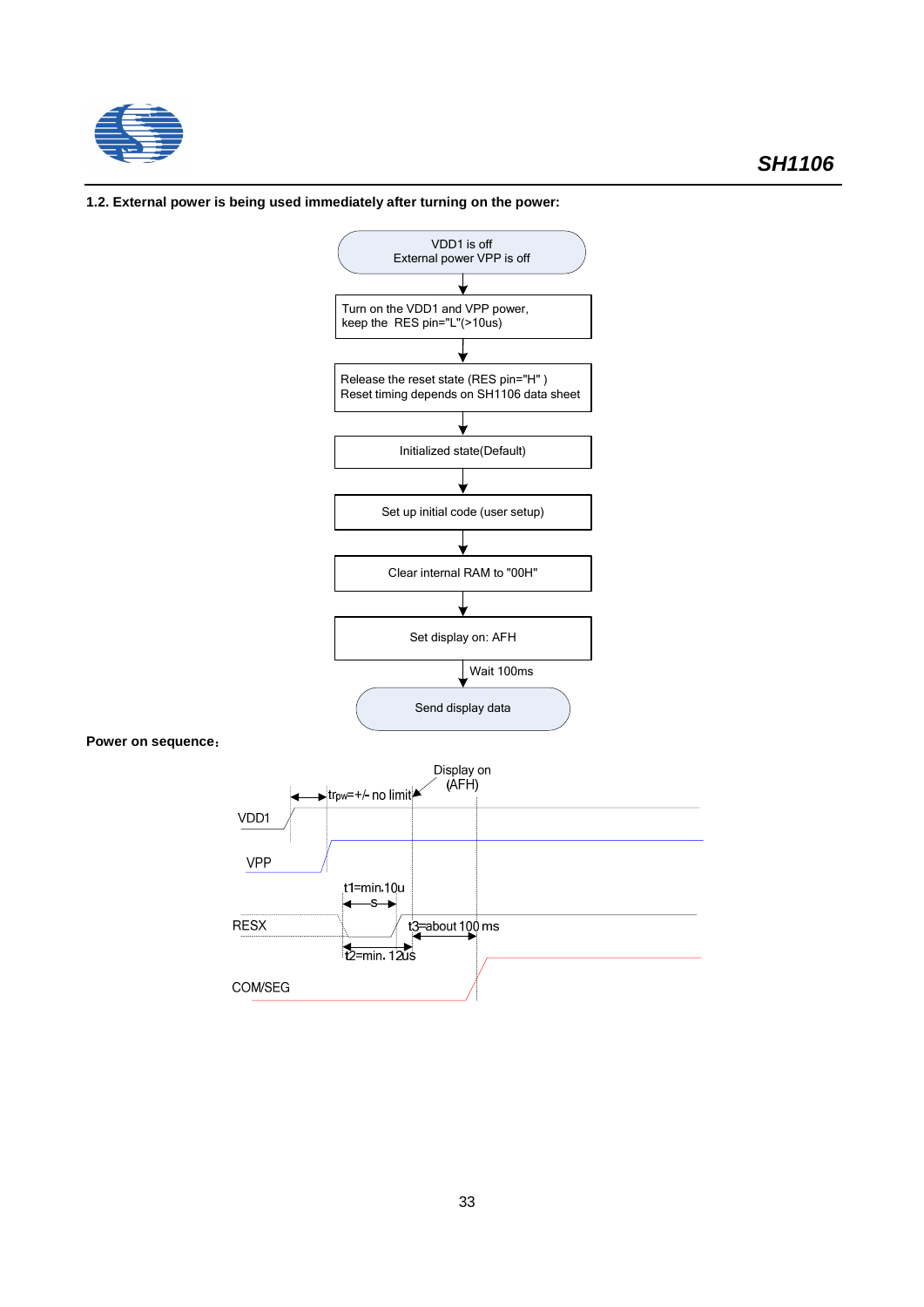

#### **1.3. Power Off**



Note: There will be no damages to the display module if the power sequences are not met.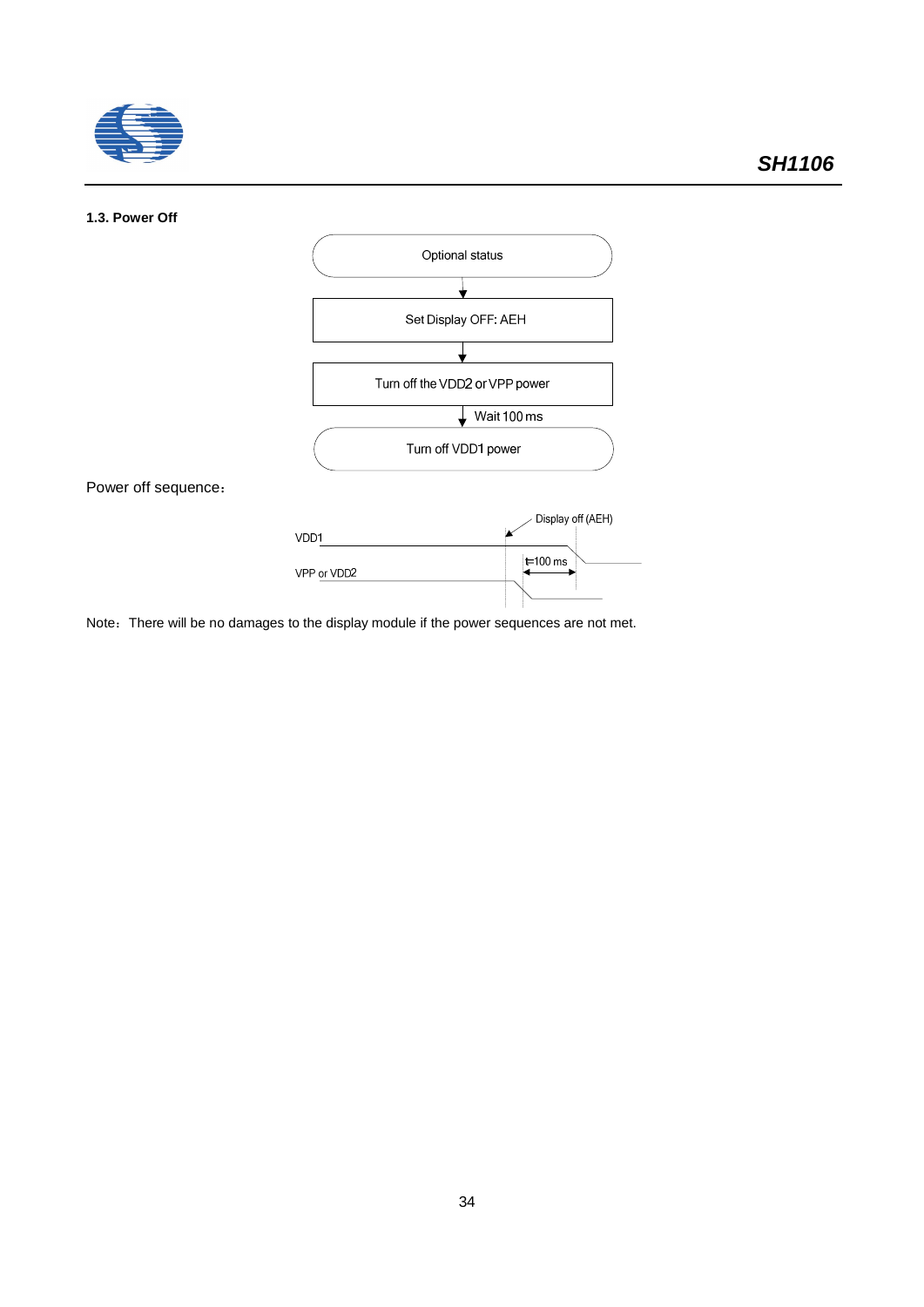

## **Absolute Maximum Rating\***

| DC Supply Voltage (VDD1) $\ldots \ldots \ldots \ldots \ldots$ -0.3V to +3.6V |  |
|------------------------------------------------------------------------------|--|
|                                                                              |  |
|                                                                              |  |
|                                                                              |  |
| Operating Ambient Temperature 40°C to +85°C                                  |  |
| Storage Temperature 55°C to +125°C                                           |  |

#### **\*Comments**

Stresses above those listed under "Absolute Maximum Ratings" may cause permanent damage to this device. These are stress ratings only. Functional operation of this device under these or any other conditions above those indicated in the operational sections of this specification is not implied or intended. Exposure to the absolute maximum rating conditions for extended periods may affect device reliability.

## **Electrical Characteristics**

**DC Characteristics** (V**SS** = 0V, V**DD1** = 1.65 - 3.5V T**A** =+25°C, unless otherwise specified)

| Symbol            | <b>Parameter</b>                                 | Min.                     | Typ.                     | Max.                     | <b>Unit</b> | <b>Condition</b>                                                                                                                                                   |
|-------------------|--------------------------------------------------|--------------------------|--------------------------|--------------------------|-------------|--------------------------------------------------------------------------------------------------------------------------------------------------------------------|
| $V$ DD1           | Operating voltage                                | 1.65                     | ÷.                       | 3.5                      | $\vee$      |                                                                                                                                                                    |
| VDD2              | Operating voltage                                | 3.0                      | $\overline{\phantom{a}}$ | 4.2                      | $\vee$      |                                                                                                                                                                    |
| <b>VPP</b>        | <b>OLED Operating voltage</b>                    | 6.4                      |                          | 14.0                     | $\vee$      |                                                                                                                                                                    |
| IDD1              | Dynamic current<br>consumption 1                 | ٠                        |                          | 110                      | μA          | VDD1 = 3V, VDD2 = 3.7V, IREF = 12.5 $\mu$ A, Contrast $\alpha$ =<br>256, Internal charge pump OFF, Display ON,<br>display data = All ON, No panel attached.        |
| IDD <sub>2</sub>  | Dynamic current<br>consumption 2                 | $\overline{\phantom{a}}$ | $\overline{\phantom{a}}$ | 2                        | mA          | $V$ DD1 = 3V, $V$ DD2 = 3.7V, IREF = -12.5 $\mu$ A,<br>Contrast $\alpha = 256$ , internal charge pump ON,<br>Display ON, Display data = All ON, No panel attached. |
| <b>IPP</b>        | OLED dynamic current<br>consumption              |                          |                          | 1.5                      | mA          | $VDD1 = 3V$ , $VDD2 = 3.7V$ , $VPP = 9V$ (external),<br>IREF = -12.5 $\mu$ A, Contrast $\alpha$ = 256, Display ON,<br>display data = All ON, No panel attached.    |
| <b>ISP</b>        | Sleep mode current<br>consumption in VDD1 & VDD2 |                          |                          | 5                        | μA          | During sleep, $TA = +25^{\circ}C$ , $VDD1 = 3V$ , $VDD2 = 3.7V$ .                                                                                                  |
|                   | Sleep mode current<br>consumption in VPP         | $\blacksquare$           |                          | 5                        | μA          | During sleep, $TA = +25^{\circ}C$ , $VPP = 9V$ (External)                                                                                                          |
| <b>ISEG</b>       | Segment output current                           | $\overline{\phantom{a}}$ | $-200$                   | $\overline{\phantom{a}}$ | μA          | $V$ DD1 = 3V, $V$ PP = 9V, IREF = -12.5µA, RLOAD = 20k $\Omega$ ,<br>Display ON. Contrast $\alpha$ = 256.                                                          |
|                   |                                                  | ٠                        | $-25$                    | $\overline{\phantom{a}}$ | μA          | $V$ DD1 = 3V, $V$ PP = 9V, IREF = -12.5µA, RLOAD = 20k $\Omega$ ,<br>Display ON. Contrast $\alpha$ = 32.                                                           |
| $\triangle$ ISEG1 | Segment output current<br>uniformity             | $\overline{a}$           | ٠                        | $\pm 3$                  | $\%$        | $\triangle$ ISEG1 = (ISEG - IMID)/IMID $X$ 100%<br>$ MID = ( MAX +  MIN)/2$<br>ISEG [0:131] at contrast $\alpha = 256$ .                                           |
| $\triangle$ SEG2  | Adjacent segment output<br>current uniformity    |                          |                          | ±2                       | %           | $\triangle$ ISEG2 = (ISEG [N] - ISEG [N+1])/(ISEG [N] + ISEG [N+1]) $\times$ 100%<br>ISEG [0:131] at contrast $\alpha$ = 256.                                      |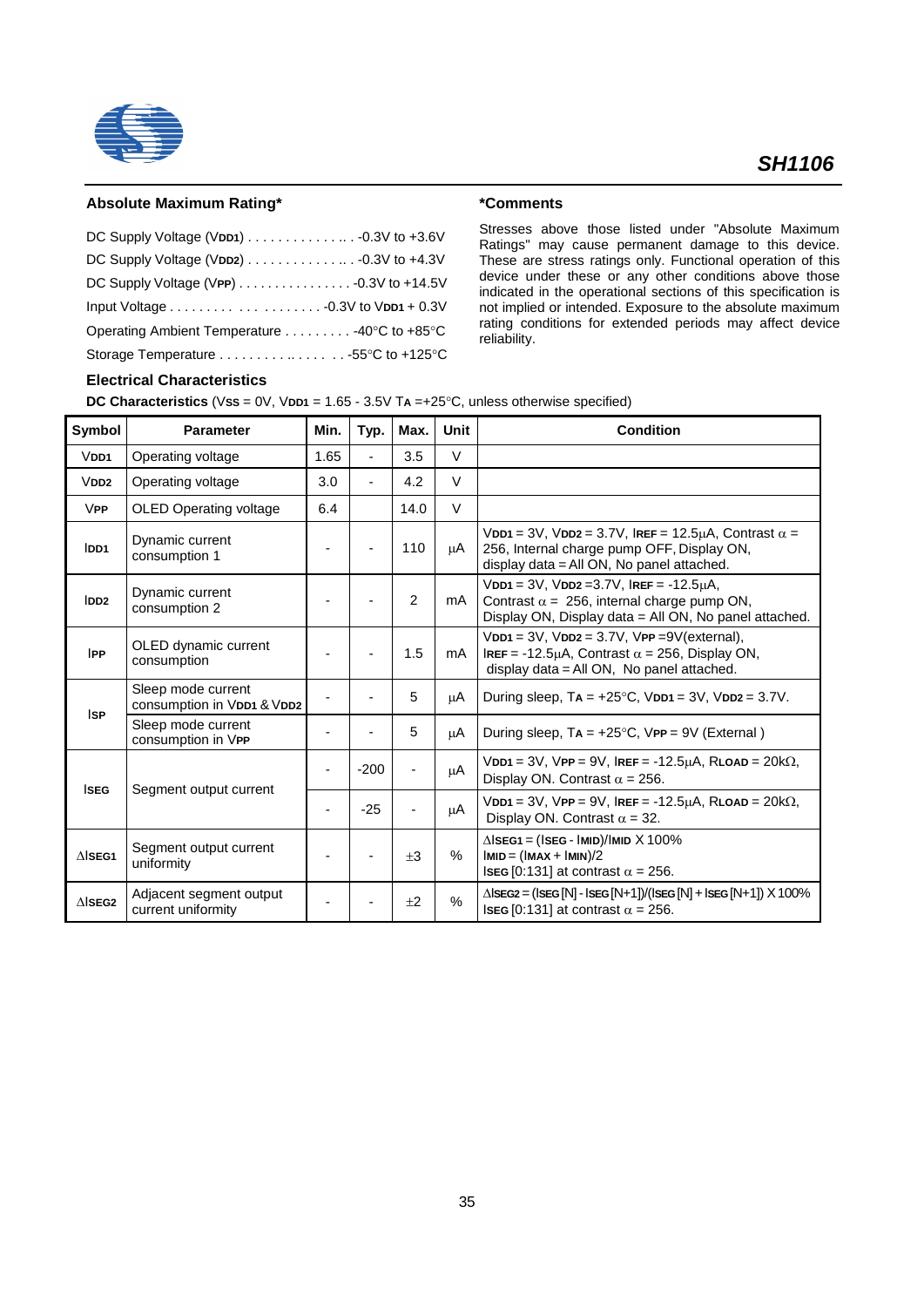

## **DC Characteristics (Continued)**

| Symbol       | <b>Parameter</b>                  | Min.                         | Typ.                     | Max.                         | <b>Unit</b> | <b>Condition</b>                                                                                    |
|--------------|-----------------------------------|------------------------------|--------------------------|------------------------------|-------------|-----------------------------------------------------------------------------------------------------|
| <b>VIHC</b>  | High-level input voltage          | $0.8$ $X$ $V$ <sub>DD1</sub> | $\blacksquare$           | V <sub>DD1</sub>             | V           | A0, D0 - D7, $\overline{RD}$ (E), $\overline{WR}$ (R/W), CS,                                        |
| <b>VILC</b>  | Low-level input voltage           | <b>Vss</b>                   | $\blacksquare$           | $0.2$ X $V$ DD1              | V           | CLS, CL, IM0~2 and RES.                                                                             |
| Vонс         | High-level output voltage         | $0.8$ $X$ $V$ $DD1$          |                          | $V$ DD1                      | V           | $IOH = -0.5mA (D0 - D7, and CL).$                                                                   |
| Volc         | Low -level output voltage         | Vss                          | $\overline{\phantom{a}}$ | $0.2$ $X$ $V$ <sub>DD1</sub> | $\vee$      | $IoL = 0.5mA$ (D0, D2 - D7, and CL)                                                                 |
| <b>VOLCS</b> | SDA low -level output             | Vss                          |                          | $0.2$ $X$ $V$ <sub>DD1</sub> | V           | VDD1<2V<br>$IoL = 3mA$ (SDA)                                                                        |
|              | voltage                           |                              |                          | 0.4                          |             | VDD1>2V                                                                                             |
| lu.          | Input leakage current             | $-1.0$                       | $\overline{\phantom{a}}$ | 1.0                          | μA          | $VIN = VDD1$ or $VSS (AO, RD(E), WR (R/W),$<br>$\overline{CS}$ , CLS, IM0~2 and $\overline{RES}$ ). |
| <b>IHz</b>   | Hz leakage current                | $-1.0$                       | ٠                        | 1.0                          | μA          | When the D0 - D7, and CL are in high<br>impedance.                                                  |
| fosc         | Oscillation frequency             | 315                          | 360                      | 420                          | kHz         | $Ta = +25^{\circ}C$ .                                                                               |
| <b>fFRM</b>  | Frame frequency for 64<br>Commons |                              | 104                      | $\overline{\phantom{a}}$     | Hz          | When $fosc = 360kHz$ , Divide ratio = 1,<br>common width $=$ 54 DCLKs.                              |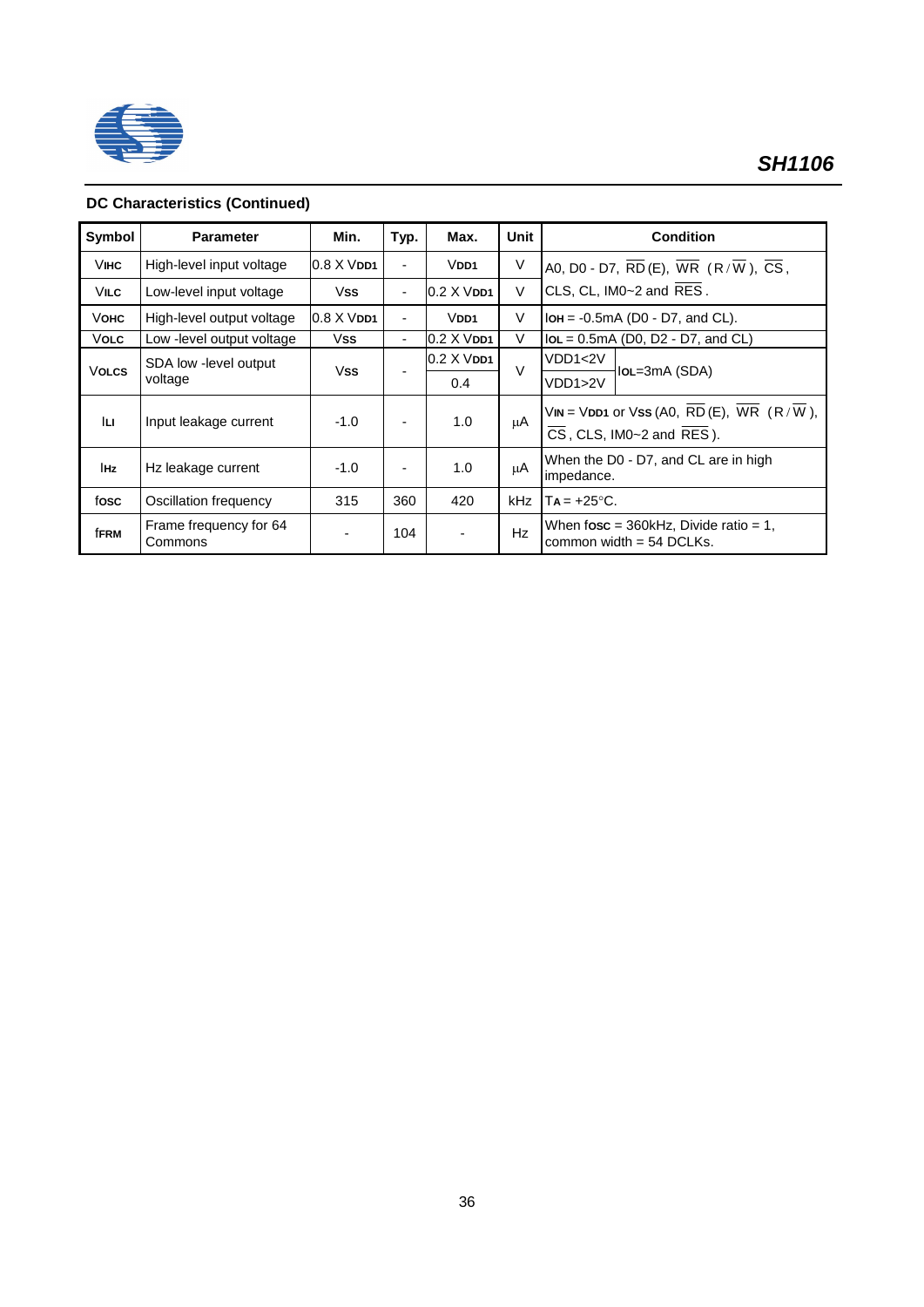

## **AC Characteristics**

**(1) System buses Read/Write characteristics 1 (For the 8080 Series Interface MPU)**



| $(VDD1 = 1.65 - 3.5V, TA = +25°C)$ |  |  |  |  |  |
|------------------------------------|--|--|--|--|--|
|------------------------------------|--|--|--|--|--|

| Symbol           | <b>Parameter</b>           | Min.        | Typ. | Max. | Unit | <b>Condition</b> |
|------------------|----------------------------|-------------|------|------|------|------------------|
| tCYC8            | System cycle time          | 600         | -    |      | ns   |                  |
| tAS8             | Address setup time         | $\mathbf 0$ | ٠    |      | ns   |                  |
| tAH8             | Address hold time          | 0           | -    |      | ns   |                  |
| tDS8             | Data setup time            | 80          | ٠    |      | ns   |                  |
| tDH8             | Data hold time             | 30          | ٠    |      | ns   |                  |
| tCH <sub>8</sub> | Output disable time        | 20          | -    | 140  | ns   | $CL = 100pF$     |
| tACC8            | RD access time             | ٠           | ٠    | 280  | ns   | $CL = 100pF$     |
| tcclw            | Control L pulse width (WR) | 200         | -    |      | ns   |                  |
| tCCLR            | Control L pulse width (RD) | 240         | ٠    |      | ns   |                  |
| tcchw            | Control H pulse width (WR) | 200         | ٠    |      | ns   |                  |
| tcchr            | Control H pulse width (RD) | 200         | ٠    |      | ns   |                  |
| tR               | Rise time                  | ۰           | ٠    | 30   | ns   |                  |
| tF               | Fall time                  |             |      | 30   | ns   |                  |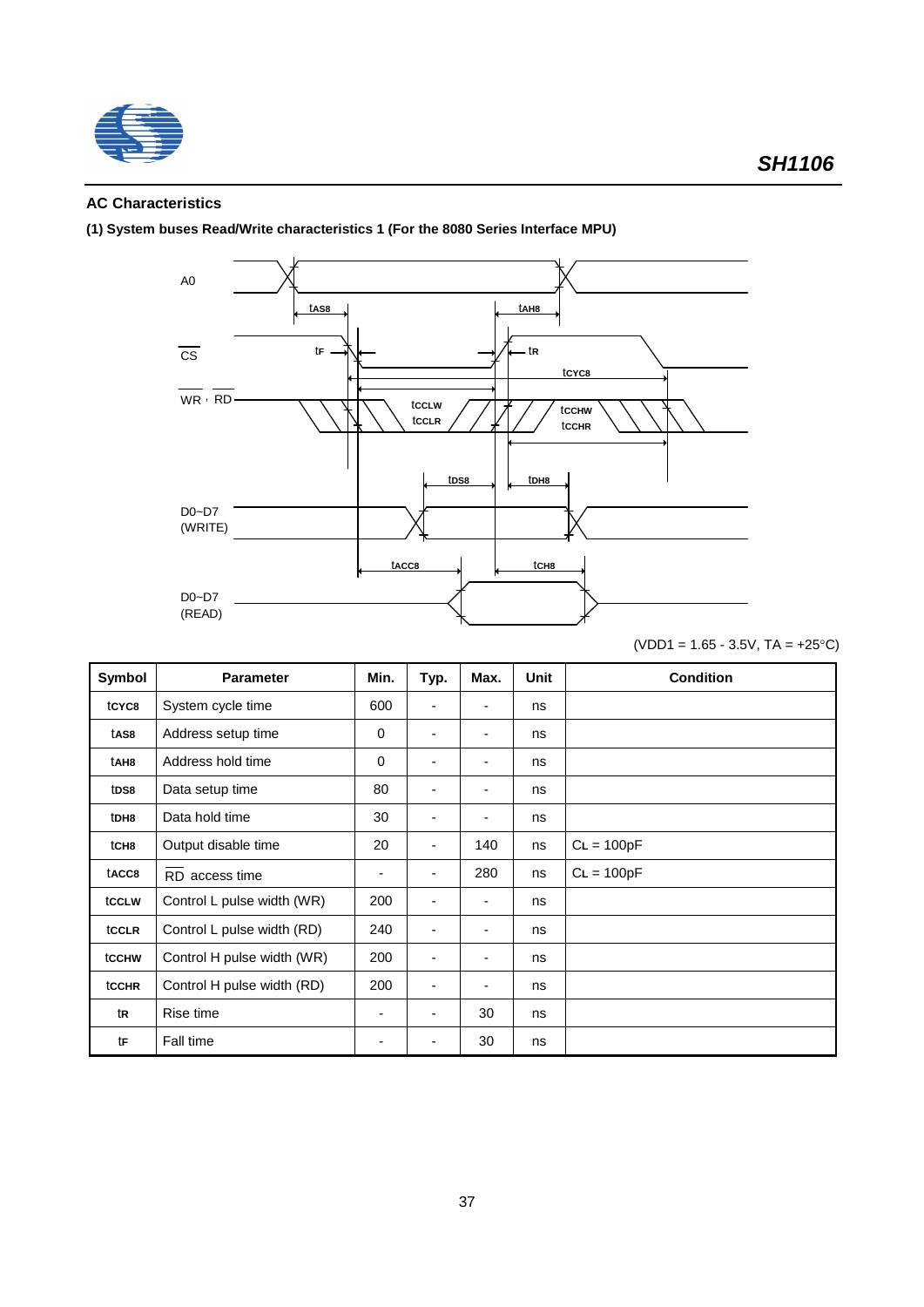

(V**DD1** = 2.4 - 3.5V, T**A** = +25°C)

| Symbol            | <b>Parameter</b>           | Min. | Typ.                     | Max. | <b>Unit</b> | <b>Condition</b> |
|-------------------|----------------------------|------|--------------------------|------|-------------|------------------|
| tCYC8             | System cycle time          | 300  | ۰                        |      | ns          |                  |
| tAS8              | Address setup time         | 0    |                          | ٠    | ns          |                  |
| tAH <sub>8</sub>  | Address hold time          | 0    | ۰                        | ٠    | ns          |                  |
| t <sub>DS8</sub>  | Data setup time            | 40   | $\overline{\phantom{a}}$ | ٠    | ns          |                  |
| tDH8              | Data hold time             | 15   | ٠                        |      | ns          |                  |
| tCH <sub>8</sub>  | Output disable time        | 10   |                          | 70   | ns          | $CL = 100pF$     |
| tacc <sub>8</sub> | RD access time             | ٠    |                          | 140  | ns          | $CL = 100pF$     |
| tccLw             | Control L pulse width (WR) | 100  |                          | ٠    | ns          |                  |
| tCCLR             | Control L pulse width (RD) | 120  | ٠                        | ۰    | ns          |                  |
| tcchw             | Control H pulse width (WR) | 100  |                          | ۰    | ns          |                  |
| <b>tCCHR</b>      | Control H pulse width (RD) | 100  | $\overline{\phantom{a}}$ | ۰    | ns          |                  |
| tR                | Rise time                  | ٠    |                          | 15   | ns          |                  |
| tF                | Fall time                  | ٠    | ٠                        | 15   | ns          |                  |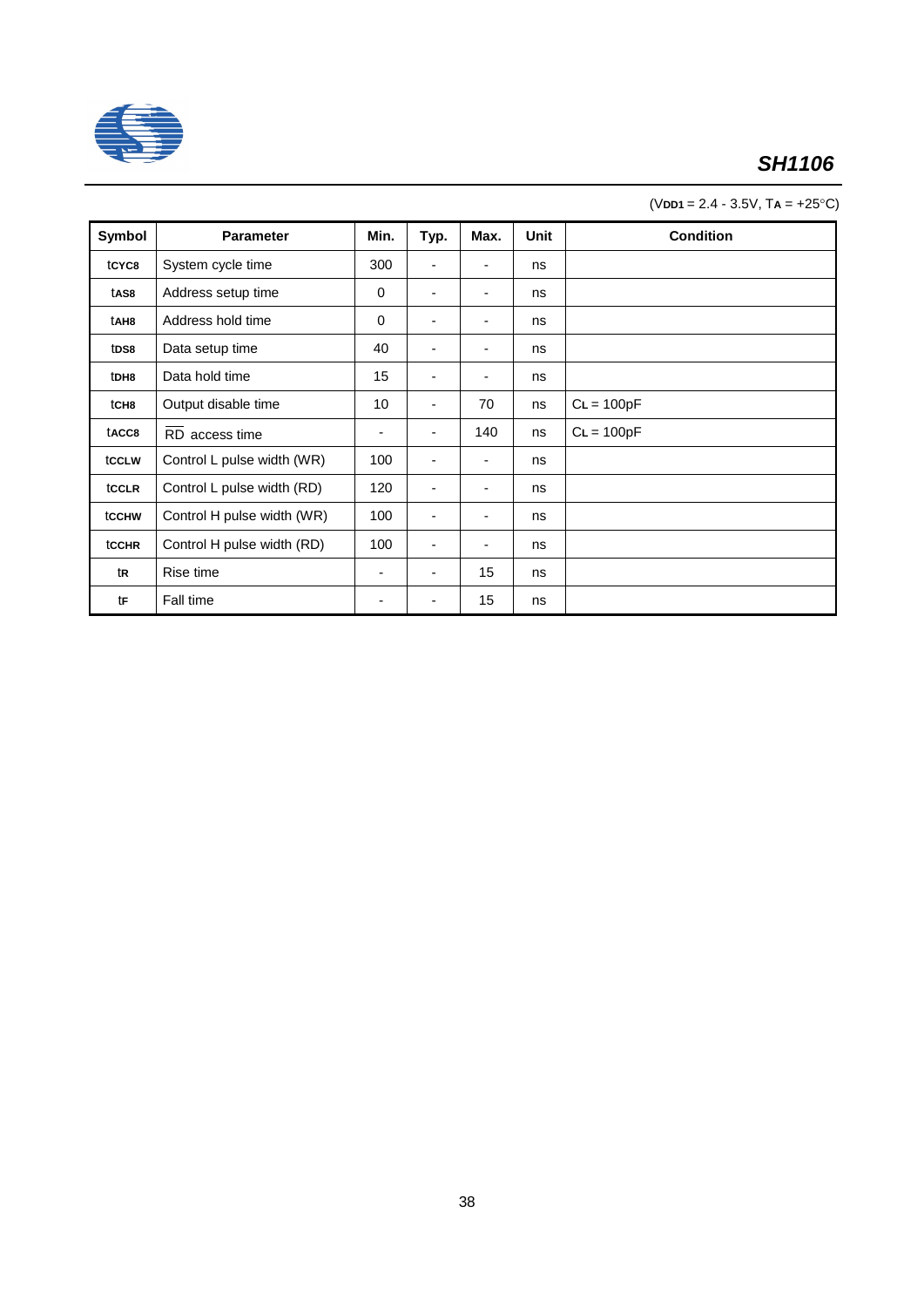



## **(2) System buses Read/Write Characteristics 2 (For the 6800 Series Interface MPU)**

(V**DD1** = 1.65 - 3.5V, TA = +25°C)

| Symbol           | <b>Parameter</b>             | Min.        | Typ.                     | Max. | Unit | <b>Condition</b> |
|------------------|------------------------------|-------------|--------------------------|------|------|------------------|
| tCYC6            | System cycle time            | 600         | $\overline{\phantom{a}}$ | ٠    | ns   |                  |
| tAS6             | Address setup time           | $\mathbf 0$ | ٠                        | ٠    | ns   |                  |
| tAH6             | Address hold time            | $\mathbf 0$ | ٠                        | ٠    | ns   |                  |
| tDS6             | Data setup time              | 80          | ٠                        | ۰    | ns   |                  |
| tDH6             | Data hold time               | 30          | ٠                        | ۰    | ns   |                  |
| tOH <sub>6</sub> | Output disable time          | 20          | ٠                        | 140  | ns   | $CL = 100pF$     |
| tACC6            | Access time                  | ٠           | $\overline{\phantom{a}}$ | 280  | ns   | $CL = 100pF$     |
| <b>tEWHW</b>     | Enable H pulse width (Write) | 200         |                          | ٠    | ns   |                  |
| <b>tEWHR</b>     | Enable H pulse width (Read)  | 240         | ٠                        | ٠    | ns   |                  |
| tewLw            | Enable L pulse width (Write) | 200         | ۰                        | ٠    | ns   |                  |
| tewlr            | Enable L pulse width (Read)  | 200         | ۰                        | ٠    | ns   |                  |
| tR               | Rise time                    | ٠           | ٠                        | 30   | ns   |                  |
| tF               | Fall time                    | ۰           |                          | 30   | ns   |                  |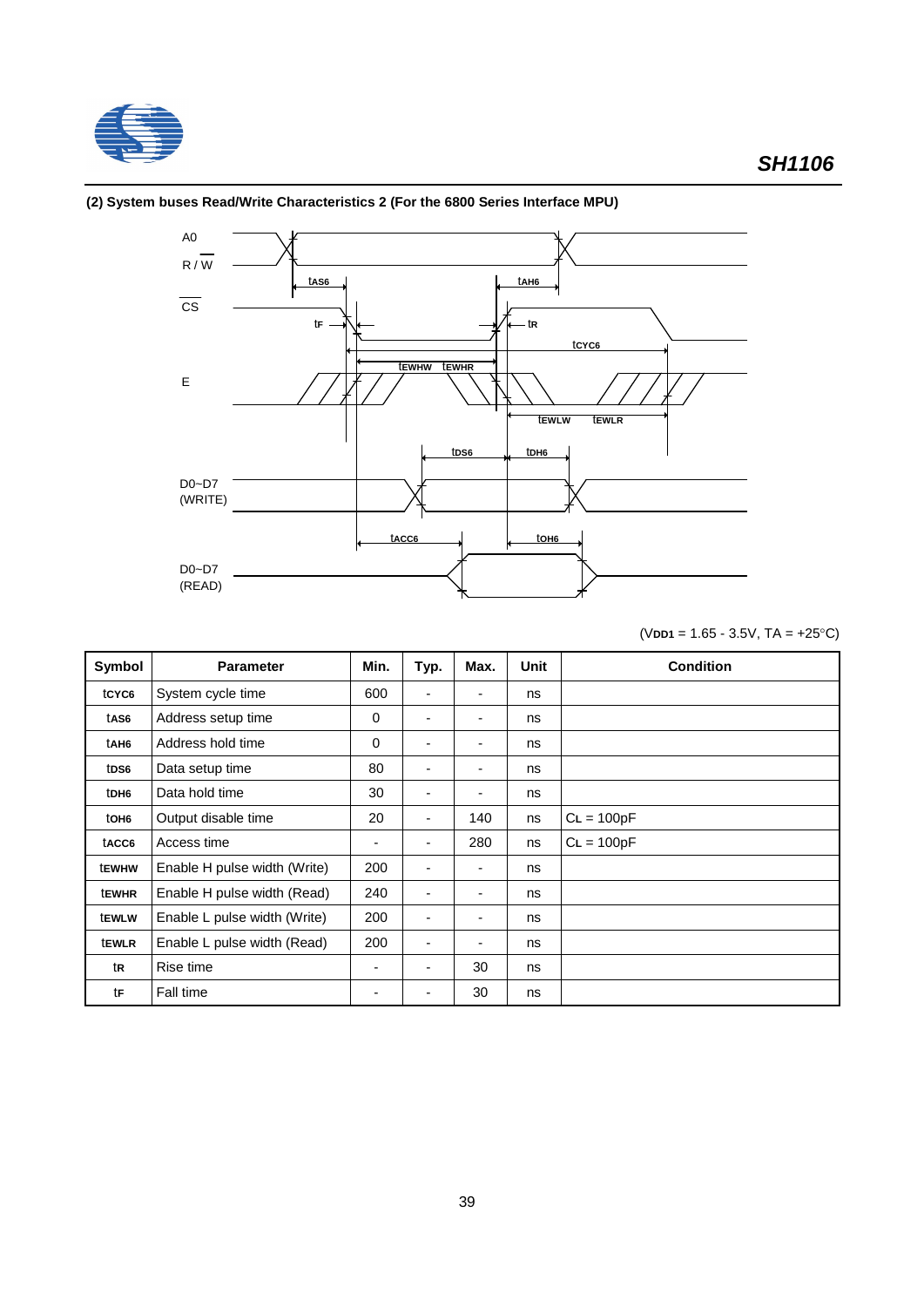

| $(VDD1 = 2.4 - 3.5V, TA = +25°C)$ |  |  |
|-----------------------------------|--|--|
|                                   |  |  |

| Symbol            | <b>Parameter</b>             | Min.        | Typ. | Max. | Unit | <b>Condition</b> |
|-------------------|------------------------------|-------------|------|------|------|------------------|
| tCYC <sub>6</sub> | System cycle time            | 300         | -    | ٠    | ns   |                  |
| tAS6              | Address setup time           | $\mathbf 0$ | ٠    | ٠    | ns   |                  |
| tAH6              | Address hold time            | $\mathbf 0$ | ٠    | ٠    | ns   |                  |
| tDS6              | Data setup time              | 40          | ٠    | ٠    | ns   |                  |
| tDH6              | Data hold time               | 15          | ۰    | ۰    | ns   |                  |
| tOH <sub>6</sub>  | Output disable time          | 10          | ۰    | 70   | ns   | $CL = 100pF$     |
| tACC6             | Access time                  | ٠           | ۰    | 140  | ns   | $CL = 100pF$     |
| tewhw             | Enable H pulse width (Write) | 100         | ۰    | ۰    | ns   |                  |
| tewhr             | Enable H pulse width (Read)  | 120         | ۰.   | ٠    | ns   |                  |
| <b>tEWLW</b>      | Enable L pulse width (Write) | 100         | ٠    | ٠    | ns   |                  |
| tewLR             | Enable L pulse width (Read)  | 100         | ٠    | ۰    | ns   |                  |
| tR                | Rise time                    | ٠           | ۰    | 15   | ns   |                  |
| tF                | Fall time                    | ۰           | ۰    | 15   | ns   |                  |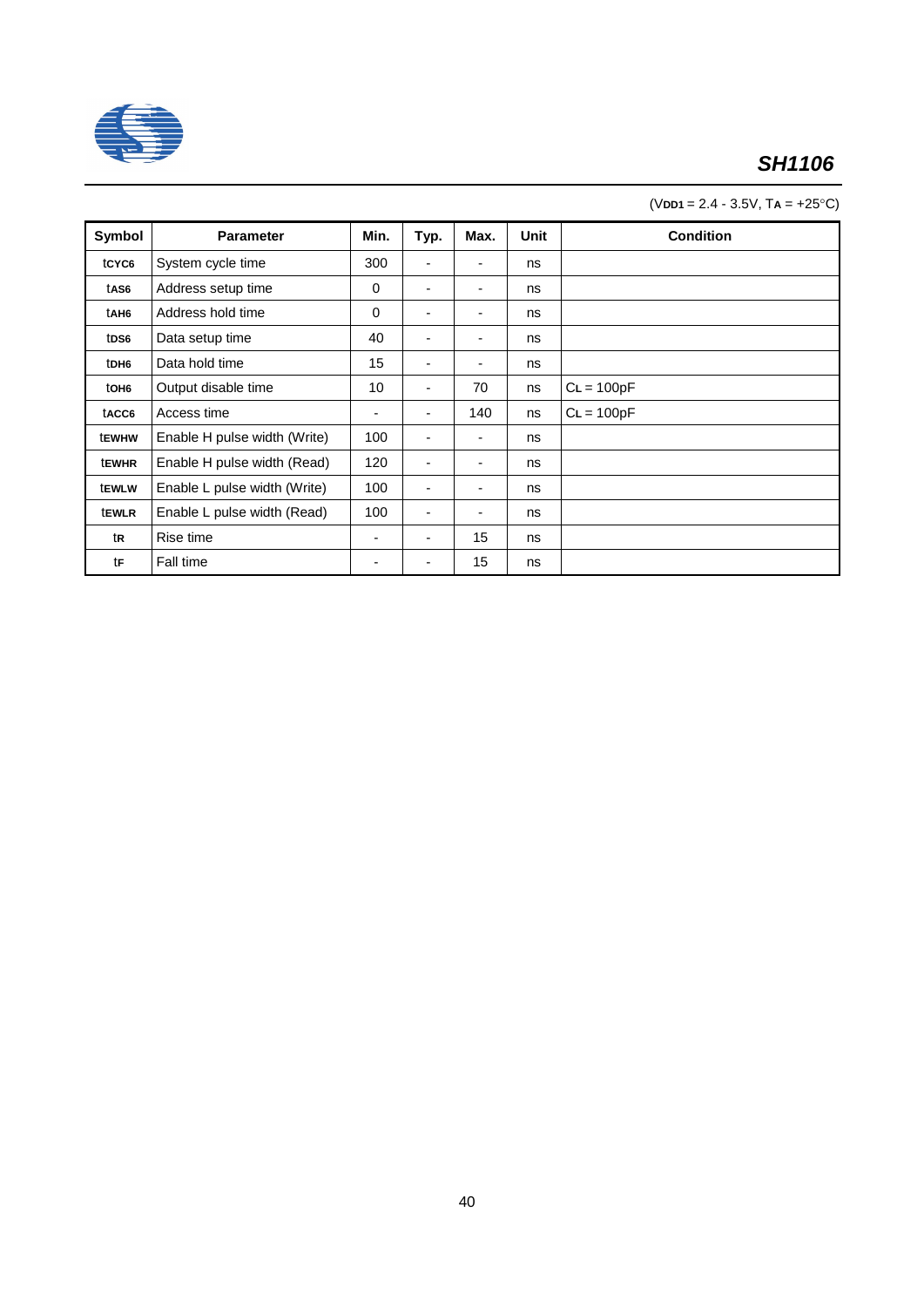

## **(3) System buses Write characteristics 3 (For 4 wire SPI)**



(V**DD1** = 1.65 - 3.5V, TA = +25°C)

| Symbol | <b>Parameter</b>           | Min. | Typ. | Max. | Unit | <b>Condition</b> |
|--------|----------------------------|------|------|------|------|------------------|
| tscyc  | Serial clock cycle         | 500  | -    |      | ns   |                  |
| tsas   | Address setup time         | 300  | -    | ۰    | ns   |                  |
| tsah   | Address hold time          | 300  | -    | ۰    | ns   |                  |
| tsps   | Data setup time            | 200  | -    |      | ns   |                  |
| tsdh   | Data hold time             | 200  | ٠    | ۰    | ns   |                  |
| tcss   | CS setup time              | 240  |      | ۰    | ns   |                  |
| tcsh   | CS hold time time          | 120  |      | ۰    | ns   |                  |
| tshw   | Serial clock H pulse width | 200  | -    | ۰    | ns   |                  |
| tslw   | Serial clock L pulse width | 200  | ٠    | -    | ns   |                  |
| tR     | Rise time                  |      | -    | 30   | ns   |                  |
| tF     | Fall time                  |      |      | 30   | ns   |                  |

(V**DD1** = 2.4 - 3.5V, T**A** = +25°C)

| Symbol | <b>Parameter</b>           | Min. | Typ.           | Max. | <b>Unit</b> | <b>Condition</b> |
|--------|----------------------------|------|----------------|------|-------------|------------------|
| tscyc  | Serial clock cycle         | 250  | ٠              | -    | ns          |                  |
| tsas   | Address setup time         | 150  | $\blacksquare$ | -    | ns          |                  |
| tSAH   | Address hold time          | 150  | ۰              | -    | ns          |                  |
| tsps   | Data setup time            | 100  | ٠              | ٠    | ns          |                  |
| tSDH   | Data hold time             | 100  | ۰              | -    | ns          |                  |
| tcss   | CS setup time              | 120  | -              | -    | ns          |                  |
| tcsh   | CS hold time time          | 60   | -              | ۰    | ns          |                  |
| tshw   | Serial clock H pulse width | 100  | ٠              | ٠    | ns          |                  |
| tslw   | Serial clock L pulse width | 100  | ٠              | ٠    | ns          |                  |
| tR     | Rise time                  |      | ٠              | 15   | ns          |                  |
| tF     | Fall time                  | ٠    | ٠              | 15   | ns          |                  |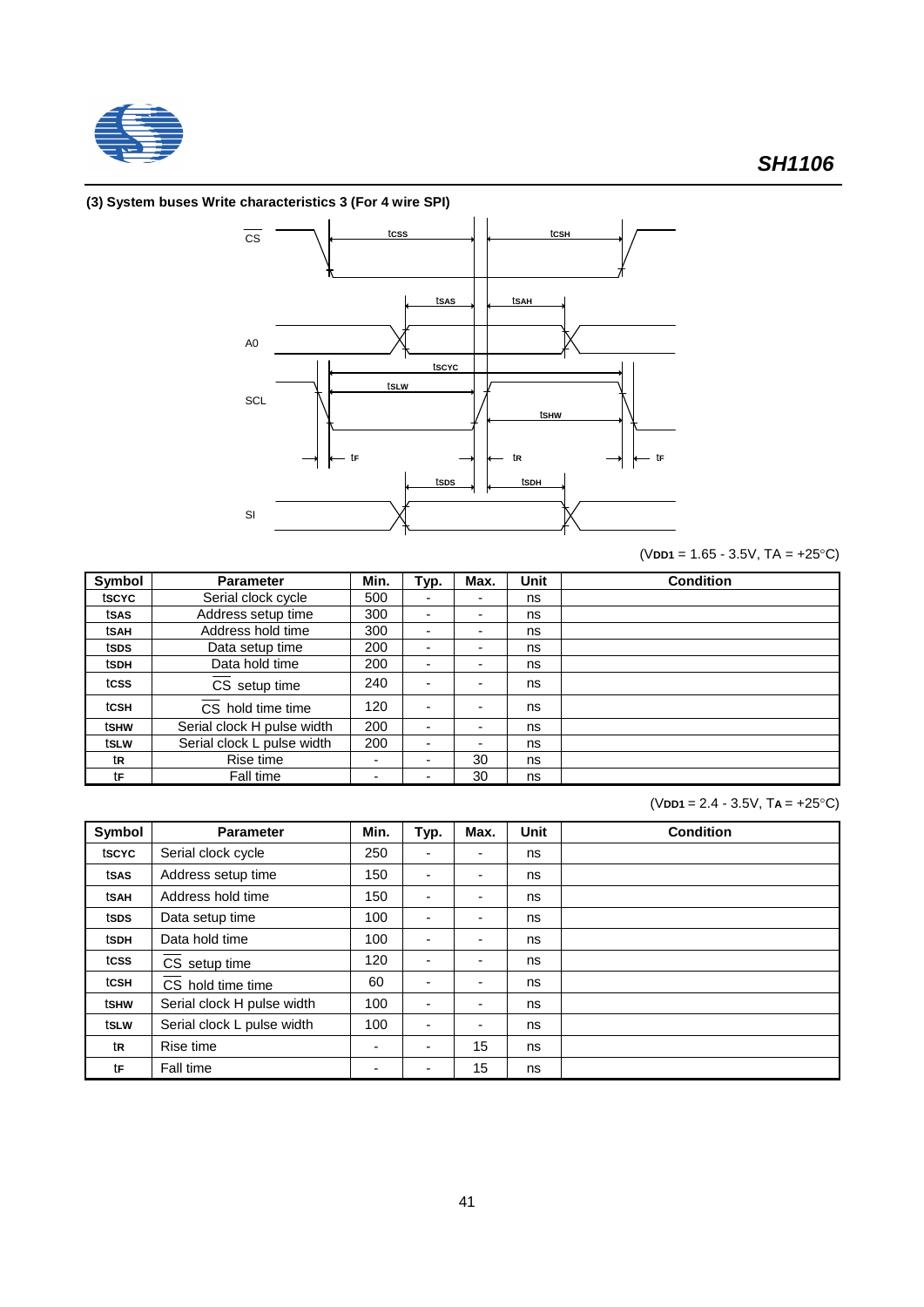

## **(4) System buses Write characteristics 4(For 3 wire SPI)**



(V**DD1** = 1.65 - 3.5V, TA = +25°C)

| <b>Symbol</b> | <b>Parameter</b>           | Min. | Typ. | Max. | <b>Unit</b> | <b>Condition</b> |
|---------------|----------------------------|------|------|------|-------------|------------------|
| tscyc         | Serial clock cycle         | 500  | ٠    |      | ns          |                  |
| tsps          | Data setup time            | 200  | ٠    | -    | ns          |                  |
| tsdh          | Data hold time             | 200  |      |      | ns          |                  |
| tcss          | CS setup time              | 240  |      |      | ns          |                  |
| tcsH          | CS hold time time          | 120  |      | -    | ns          |                  |
| tshw          | Serial clock H pulse width | 200  |      |      | ns          |                  |
| tslw          | Serial clock L pulse width | 200  | ٠    |      | ns          |                  |
| tR            | Rise time                  | ۰    | ٠    | 30   | ns          |                  |
| tF            | Fall time                  | -    |      | 30   | ns          |                  |

<sup>(</sup>V**DD1** = 2.4 - 3.5V, T**A** = +25°C)

| Symbol | <b>Parameter</b>           | Min.                     | Typ.                     | Max.                     | Unit | <b>Condition</b> |
|--------|----------------------------|--------------------------|--------------------------|--------------------------|------|------------------|
| tscyc  | Serial clock cycle         | 250                      |                          | -                        | ns   |                  |
| tsps   | Data setup time            | 100                      |                          | -                        | ns   |                  |
| tSDH   | Data hold time             | 100                      | $\overline{\phantom{a}}$ | -                        | ns   |                  |
| tcss   | $CS$ setup time            | 120                      |                          | -                        | ns   |                  |
| tcsh   | CS hold time time          | 60                       |                          | $\overline{\phantom{0}}$ | ns   |                  |
| tshw   | Serial clock H pulse width | 100                      |                          | ۰                        | ns   |                  |
| tslw   | Serial clock L pulse width | 100                      | $\blacksquare$           | ٠                        | ns   |                  |
| tR     | Rise time                  |                          |                          | 15                       | ns   |                  |
| tF     | Fall time                  | $\overline{\phantom{a}}$ |                          | 15                       | ns   |                  |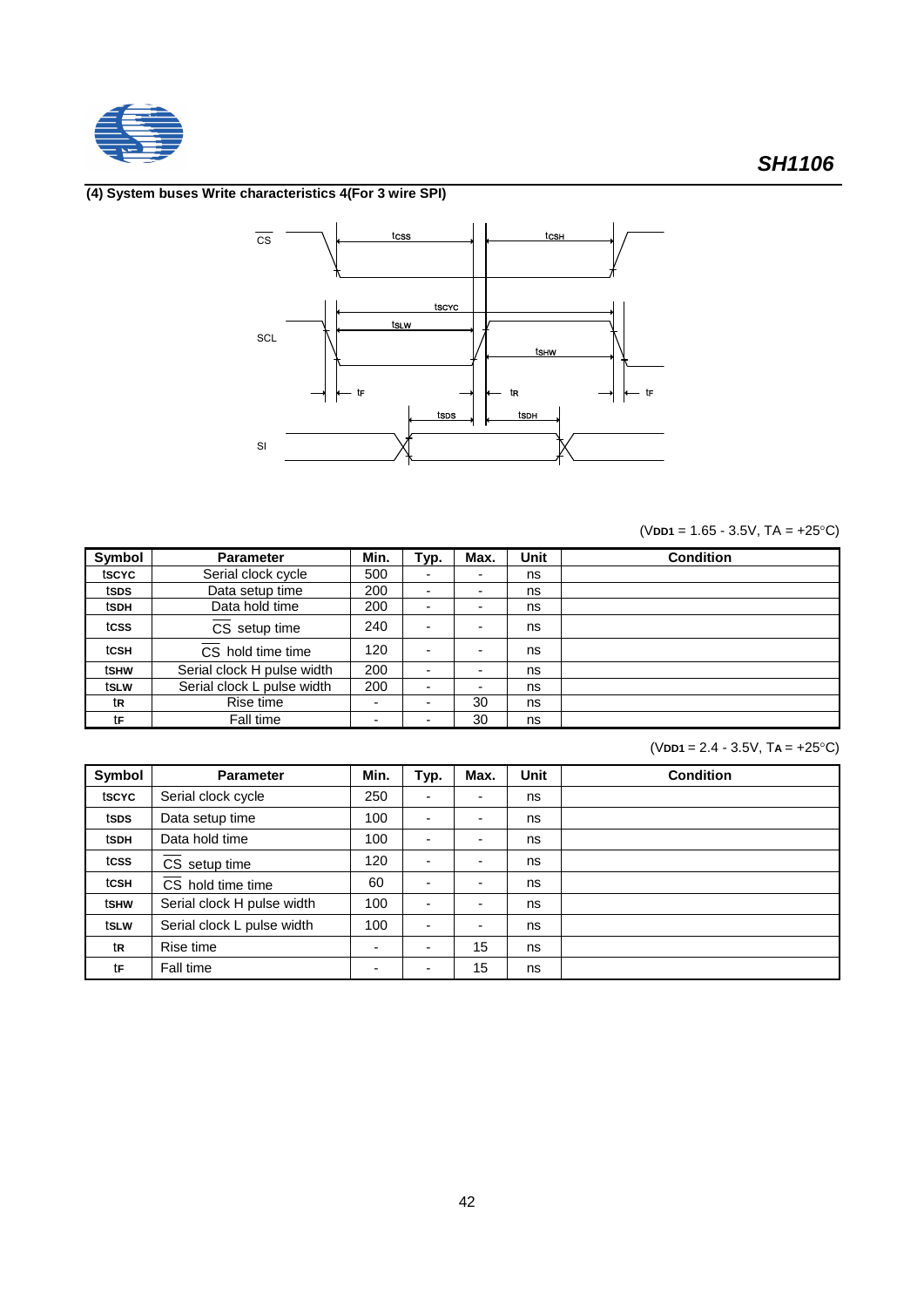

### **(5) I 2 C interface characteristics**



(V**DD1** = 1.65 - 3.5V, TA = +25°C)

| Symbol      | <b>Parameter</b>                                   | Min.        | Typ. | Max. | Unit       | <b>Condition</b> |
|-------------|----------------------------------------------------|-------------|------|------|------------|------------------|
| fscl        | <b>SCL</b> clock frequency                         | DC          |      | 400  | <b>kHz</b> |                  |
| <b>TLOW</b> | SCL clock Low pulse width                          | 1.3         | ٠    | ٠    | uS.        |                  |
| Тнісн       | SCL clock H pulse width                            | 0.6         |      |      | uS         |                  |
| TSU:DATA    | data setup time                                    | 100         |      |      | nS         |                  |
| THD:DATA    | data hold time                                     | $\mathbf 0$ |      | 0.9  | uS.        |                  |
| TR          | $SCL \rightarrow SDA$ rise time                    | 20+0.1Cb    |      | 300  | nS         |                  |
| ТF          | $SCL \rightarrow SDA$ fall time                    | $20+0.1Cb$  |      | 300  | nS         |                  |
| Cb          | Capacity load on each bus<br>line                  |             |      | 400  | pF         |                  |
| Tsu:start   | Setup timefor re-START                             | 0.6         |      |      | uS.        |                  |
| Thd:Start   | START Hold time                                    | 0.6         | ۰    |      | uS.        |                  |
| Tsu:Stop    | Setup time for STOP                                | 0.6         | ۰    |      | uS         |                  |
| <b>TBUF</b> | Bus free times between STOP<br>and START condition | 1.3         | ٠    |      | uS         |                  |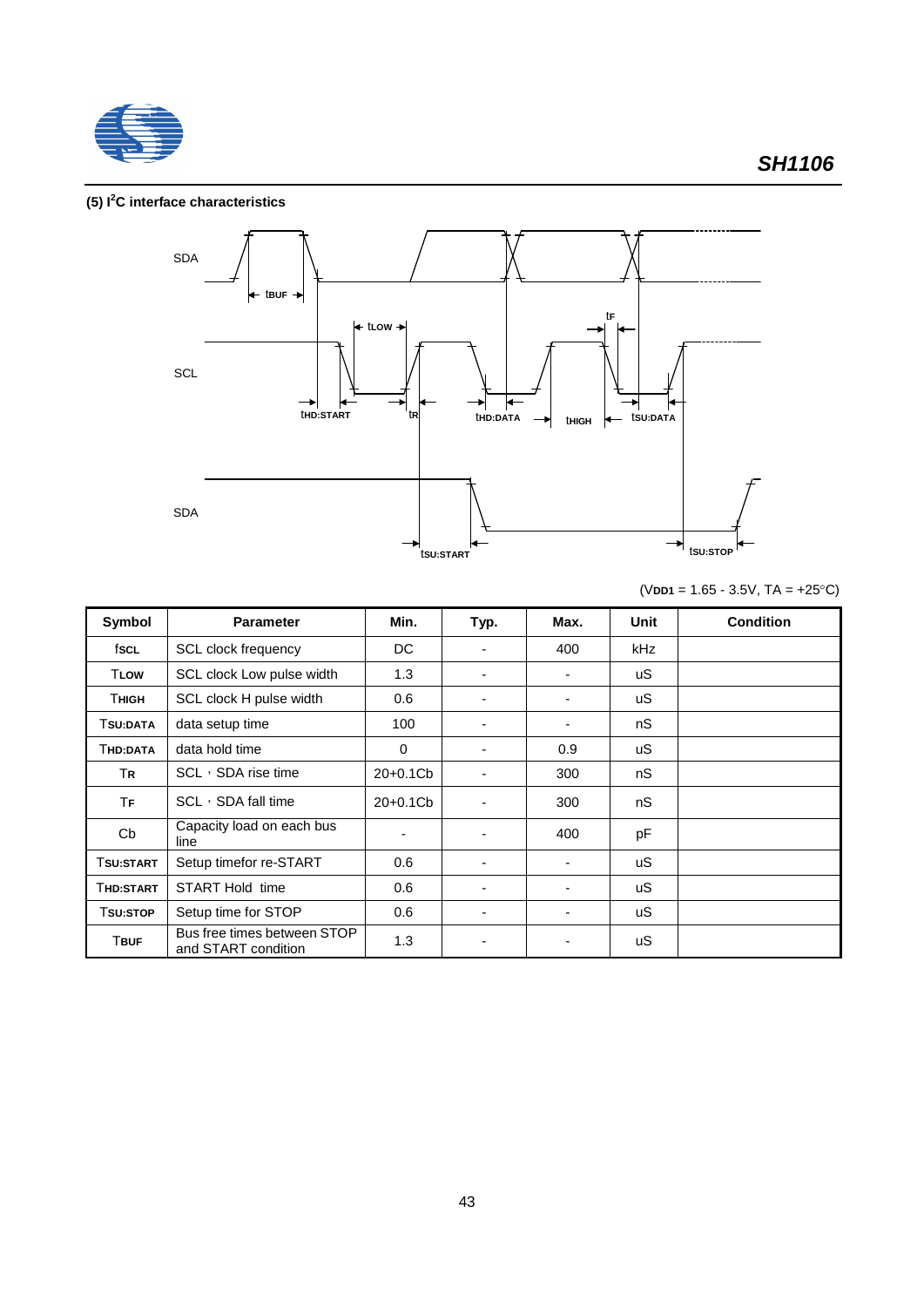

## **(6) Reset Timing**



(V**DD1** = 1.65 - 3.5V, T**A** = +25°C)

| <b>Symbol</b> | <b>Parameter</b>      | Min. | Typ. | Max.       | Unit | <b>Condition</b> |
|---------------|-----------------------|------|------|------------|------|------------------|
| tr            | Reset time            | -    |      | າ ∩<br>2.J | μS   |                  |
| trw           | Reset low pulse width | 10.0 |      | -          | μS   |                  |

(V**DD1** = 2.4 - 3.5V, T**A** = +25°C)

| <b>Symbol</b> | <b>Parameter</b>      | Min.                     | Typ. | Max. | <b>Unit</b> | <b>Condition</b> |
|---------------|-----------------------|--------------------------|------|------|-------------|------------------|
| tr            | Reset time            | $\overline{\phantom{0}}$ | -    | 0. ا | μS          |                  |
| trw           | Reset low pulse width | EΛ<br>ວ.ບ                | -    |      | us          |                  |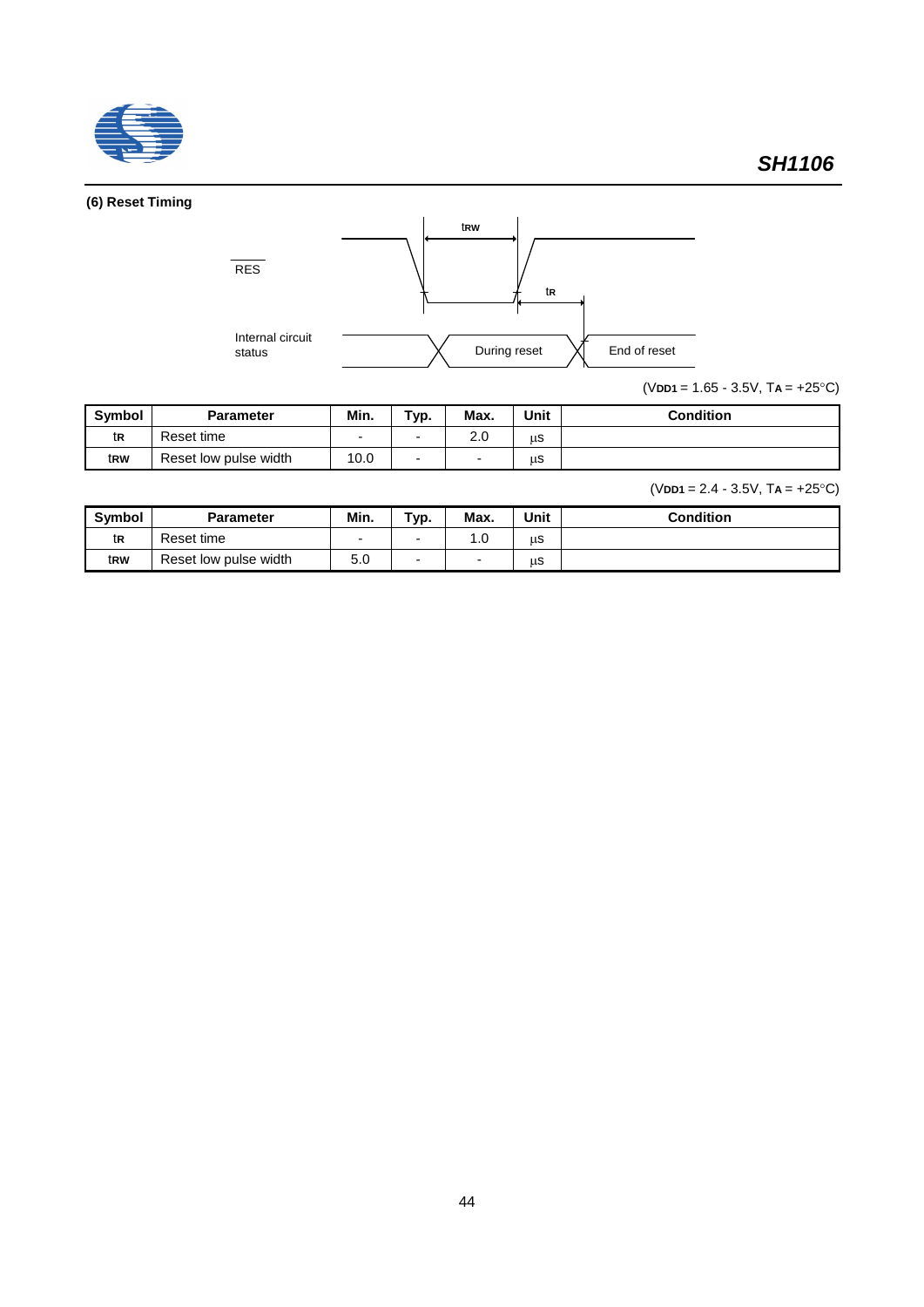

## **Application Circuit (for reference only)**

**Reference Connection to MPU:**

**1. 8080 series interface: (Internal oscillator, Built-in DC-DC)**



**Figure. 12**

**Note:**

C**3 -** C**5** ,C**7**: 4.7mF. C**1,** C**2** : 0.22mF.  $R$ **1**: about 510k $\Omega$ ,  $R$ **1** = (Voltage at IREF - VSS)/IREF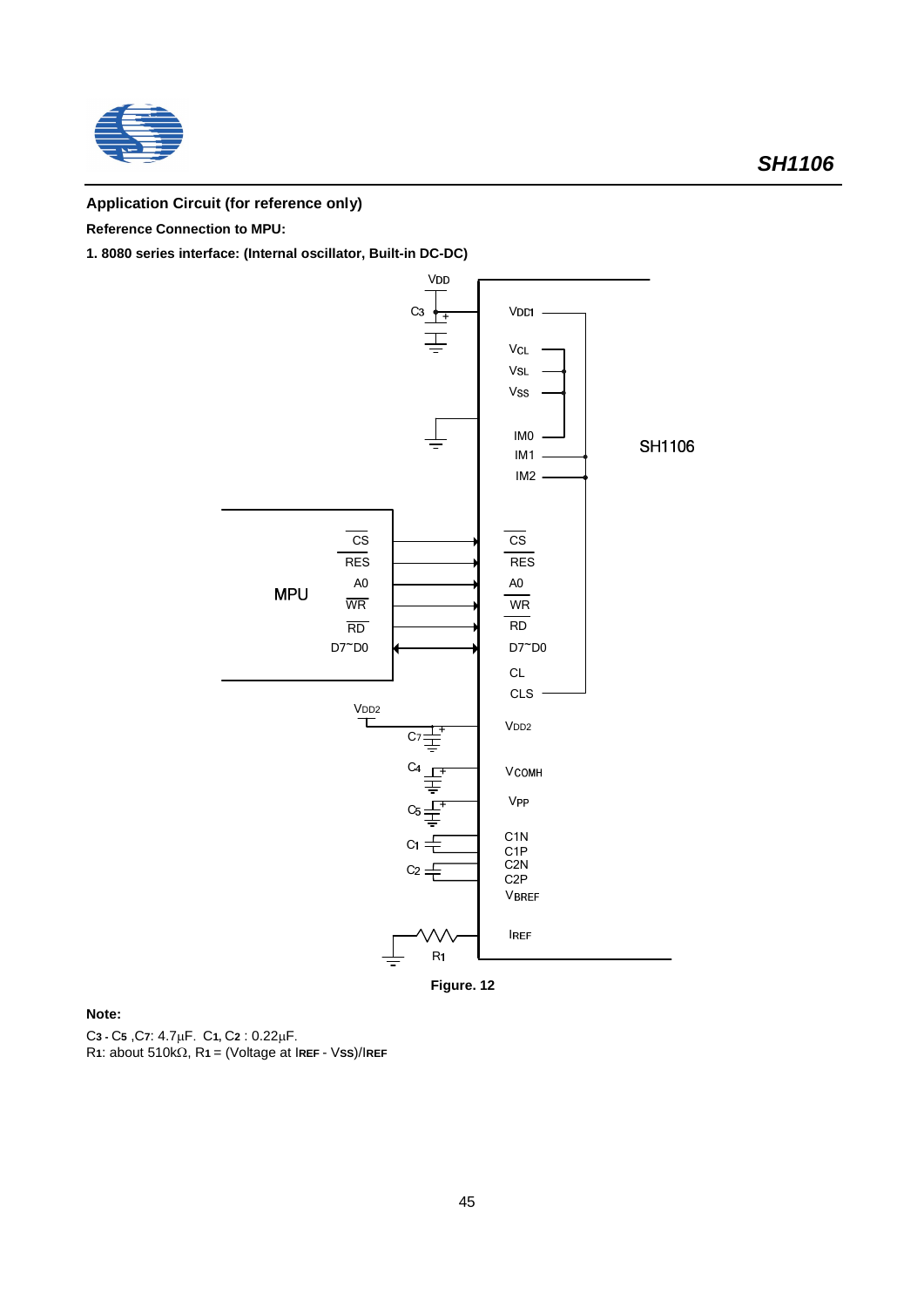



**2. 6800 Series Interface: (Internal oscillator, Built-in DC-DC)**



**Note:** C**3 -** C**5,** C**7**: 4.7mF. C**1,** C**2** : 0.22mF R**1**: about 510kW, R**1** = (Voltage at I**REF** - V**SS**)/I**REF**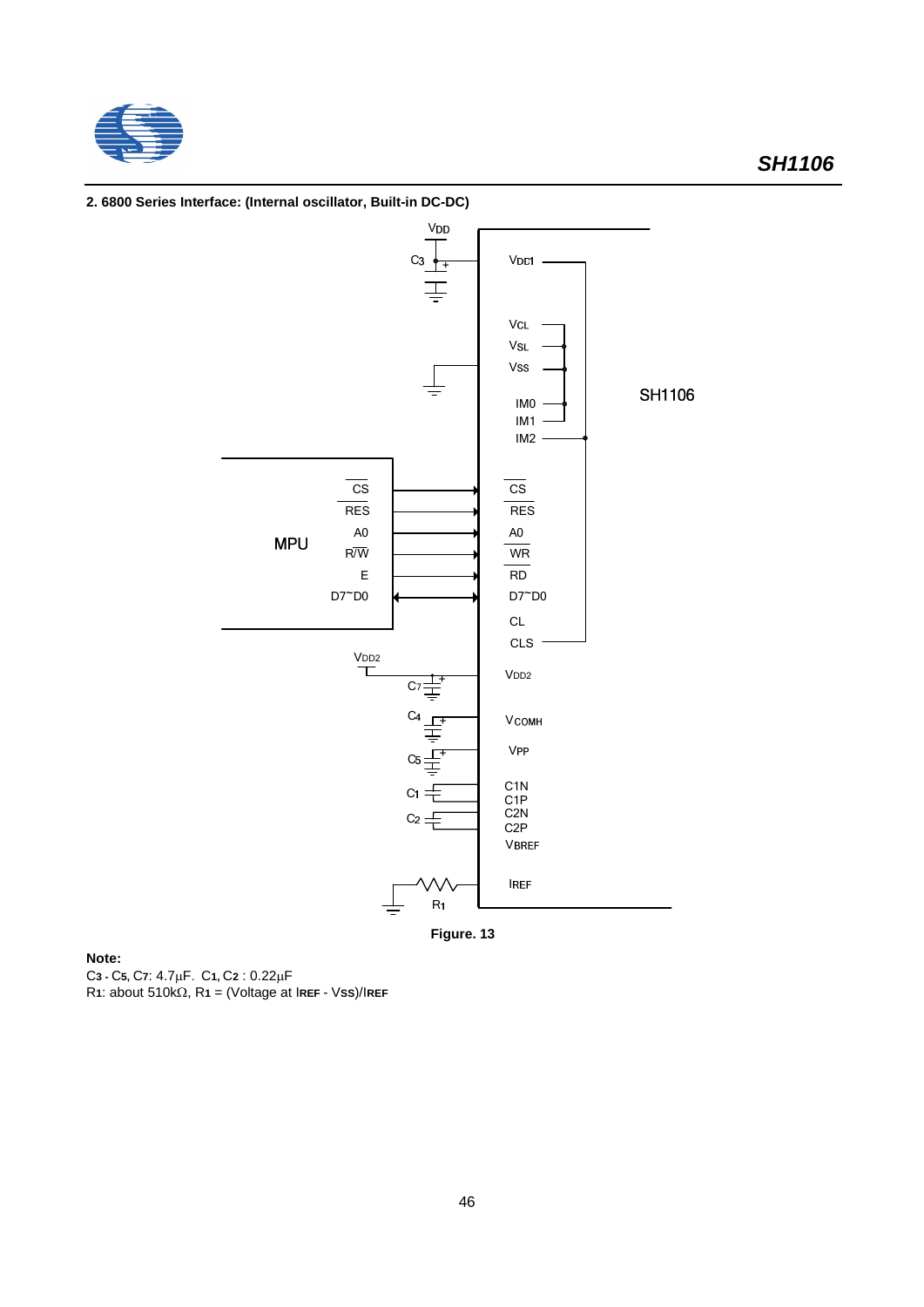

#### V**DD** V**DD1** <sup>+</sup> <sup>C</sup>**<sup>3</sup>** V**CL** V**SL** V**SS** 3-wire SPI: IMO Fix to VDD1.  $\begin{bmatrix} 1 \text{M0} & \dots & 4 \end{bmatrix}$  3-wire SPI: IMO Fix to VDD? IM1 IM2 **SH1106**  $\overline{c}$ s  $\overline{\text{cs}}$ Either fix to Vss RES RES Not used in 3-wire SPI, A0 A0 **MPU** Fix to Vss. WR RD NC / Fix to Vss D7~D2 / Fix to V**DD1**. SI D<sub>1</sub> **SCL** D0 <u>un p</u> **External Clock** CL CLS V**COMH**  $\pm$ C**4 External V<sub>PP</sub>** V**PP**  $\overline{\mathbb{F}}$ C**5 (Max: 14.0V)**  $VDD2$  NC C1N C1P C2N C2P V**BREF** I**REF** R**1**

**3. Serial Interface(3-wire or 4-wire SPI): (External oscillator, External VPP , Max 14.0V)**

**Figure. 14**

## **Note:**

C**3 -** C**5**: 4.7mF

R**1**: about 510kW, R**1** = (Voltage at I**REF** - V**SS**)/I**REF**

 $\overline{WR}$  and  $\overline{RD}$  are not used in SPI mode, should fix to VSS or VDD1.

 $\overline{\text{CS}}$  can fix to VSS in SPI mode.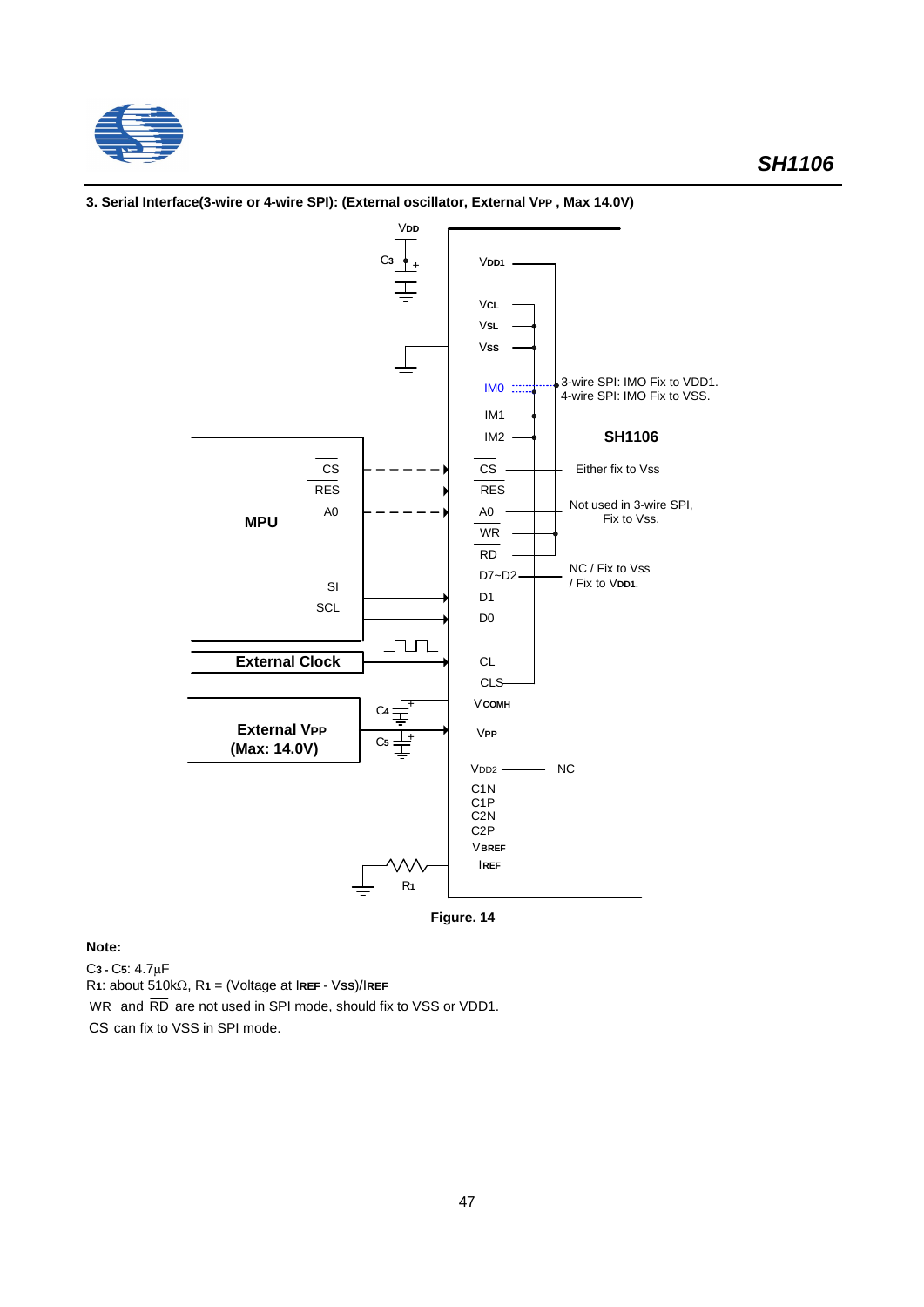



#### 4**. I 2 C Interface: (Internal oscillator, Built-in DC-DC)**

**Figure. 15**

### **Note:**

C**3 -** C**5,** C**7**: 4.7mF. C**1,** C**2**: 0.22mF.

 $R1$ : about 510k $\Omega$ ,  $R1$  = (Voltage at IREF - VSS)/IREF

The least significant bit of the slave address is set by connecting the input SA0 to either logic 0(VSS) or 1 (VDD1).  $\overline{\text{WR}}$  and  $\overline{\text{RD}}$  are not used in I<sup>2</sup>C mode, should fix to VSS or VDD1.

CS can fix to VSS in  $I<sup>2</sup>C$  mode.

The positive supply of pull-up resistor must equal to the value of VDD1.